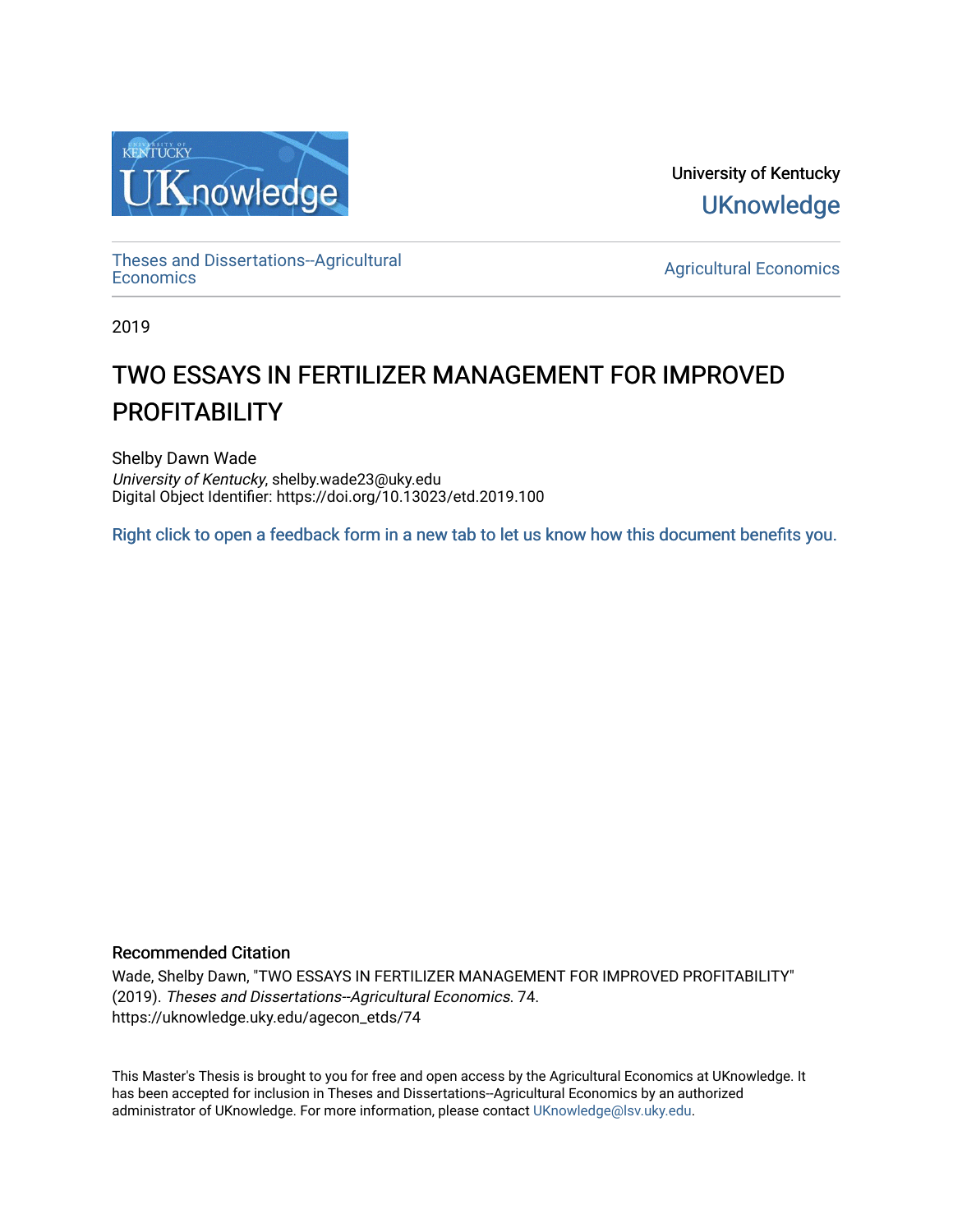## STUDENT AGREEMENT:

I represent that my thesis or dissertation and abstract are my original work. Proper attribution has been given to all outside sources. I understand that I am solely responsible for obtaining any needed copyright permissions. I have obtained needed written permission statement(s) from the owner(s) of each third-party copyrighted matter to be included in my work, allowing electronic distribution (if such use is not permitted by the fair use doctrine) which will be submitted to UKnowledge as Additional File.

I hereby grant to The University of Kentucky and its agents the irrevocable, non-exclusive, and royalty-free license to archive and make accessible my work in whole or in part in all forms of media, now or hereafter known. I agree that the document mentioned above may be made available immediately for worldwide access unless an embargo applies.

I retain all other ownership rights to the copyright of my work. I also retain the right to use in future works (such as articles or books) all or part of my work. I understand that I am free to register the copyright to my work.

## REVIEW, APPROVAL AND ACCEPTANCE

The document mentioned above has been reviewed and accepted by the student's advisor, on behalf of the advisory committee, and by the Director of Graduate Studies (DGS), on behalf of the program; we verify that this is the final, approved version of the student's thesis including all changes required by the advisory committee. The undersigned agree to abide by the statements above.

> Shelby Dawn Wade, Student Dr. Jordan Shockley, Major Professor Dr. Carl Dillon, Director of Graduate Studies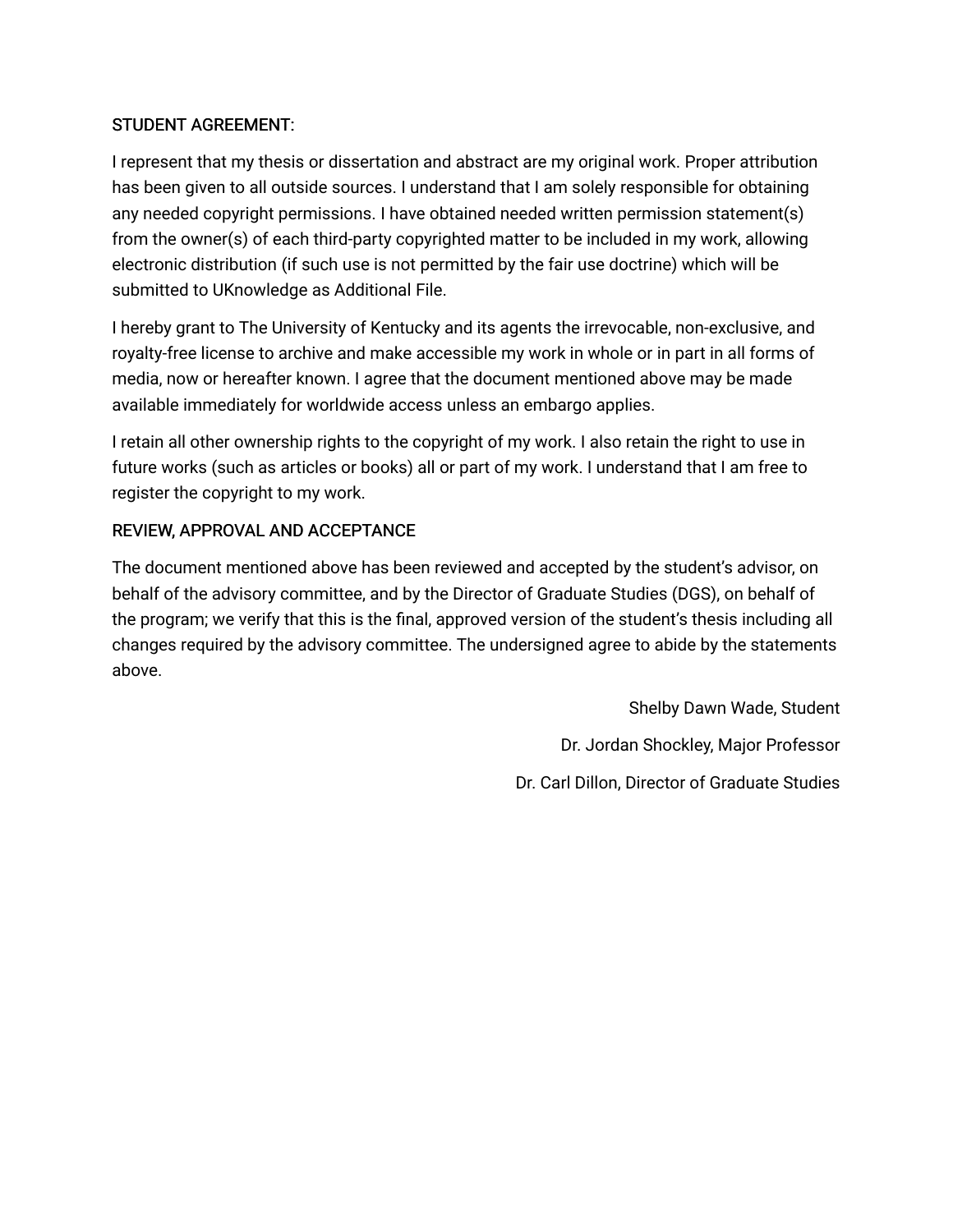## TWO ESSAYS IN FERTILIZER MANAGEMENT FOR IMPROVED PROFITABILITY

#### THESIS

A thesis submitted in partial fulfillment of the requirements for the degree of Master of Science in the College of Agriculture, Food and Environment at the University of Kentucky

By

Shelby Dawn Wade

Lexington, Kentucky

Director: Dr. Jordan Shockley, Assistant Extension Professor of Agricultural Economics

Lexington, Kentucky

2019

Copyright © Shelby Dawn Wade 2019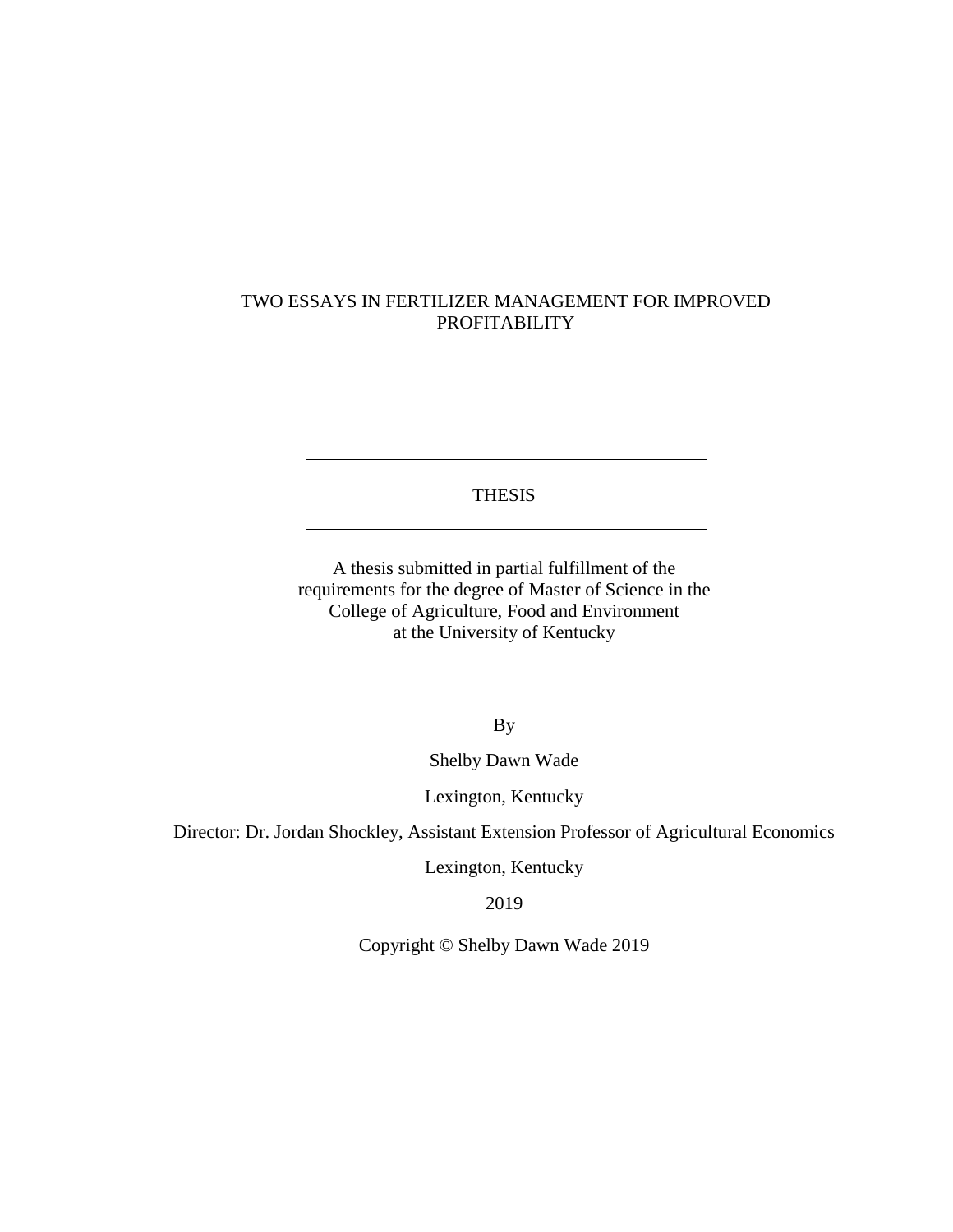#### ABSTRACT OF THESIS

## TWO ESSAYS IN FERTILIZER MANAGEMENT FOR IMPROVED PROFITABILITY

Corn production in the United States has become increasingly efficient over the years. The use of nitrogen fertilizers has played a substantial role in this efficiency. Nitrogen drives biomass production which leads to increased yields. Unlike other nutrients, nitrogen is more mobile making it easier to lose through leaching and volatilization. The first part of this analysis uses an econometric model to examine the relationship between nitrogen usage and weather data. This relationship leads to farm management decisions to reduce nitrogen fertilization expenses. In addition to the use of nitrogen fertilizers, farmers in Kentucky take advantage of an abundance of poultry litter as a fertilizer source. Traditional poultry litter fertilization methods are being challenged by new technology, sub-surface injection, which has the potential to increase corn yields as compared to other methods. The second part of this analysis uses a resource allocation linear programming model to determine the economic viability of the sub-surface injection method for both spring and fall fertilizer applications. This model also reveals both farm management implications and provides valuable information for the development and commercialization of the sub-surface injector.

KEYWORDS: Nitrogen Fertilization, El Niño/La Niña Weather Patterns, Farm Management, Linear Programming, Poultry Litter Fertilization, Sub-Surface Injection

Shelby Dawn Wade

01/29/2019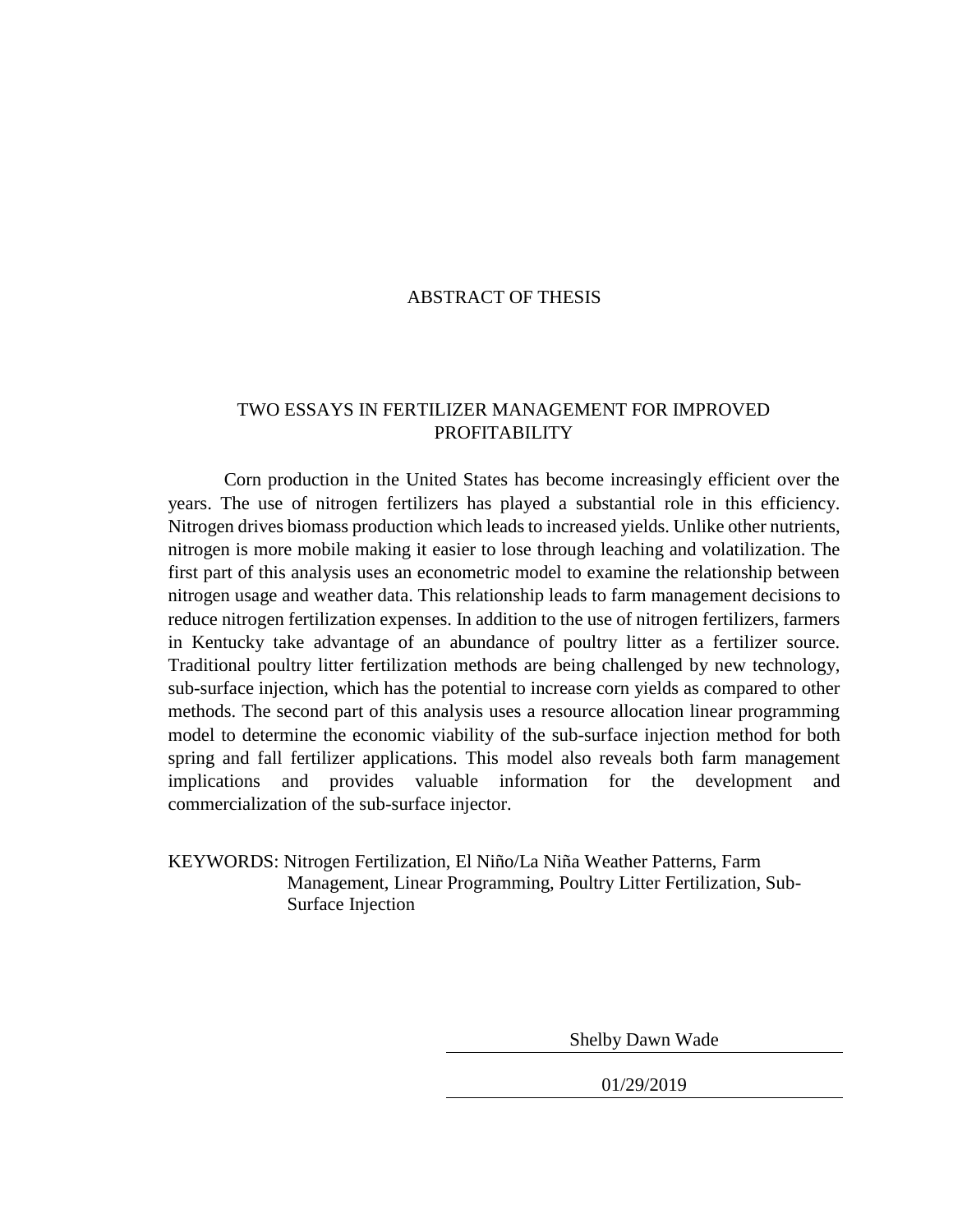## TWO ESSAYS IN FERTILIZER MANAGEMENT FOR IMPROVED PROFITABILITY

By

Shelby Dawn Wade

Dr. Jordan Shockley

Director of Thesis

Dr. Carl Dillon Director of Graduate Studies

01/29/2019

Date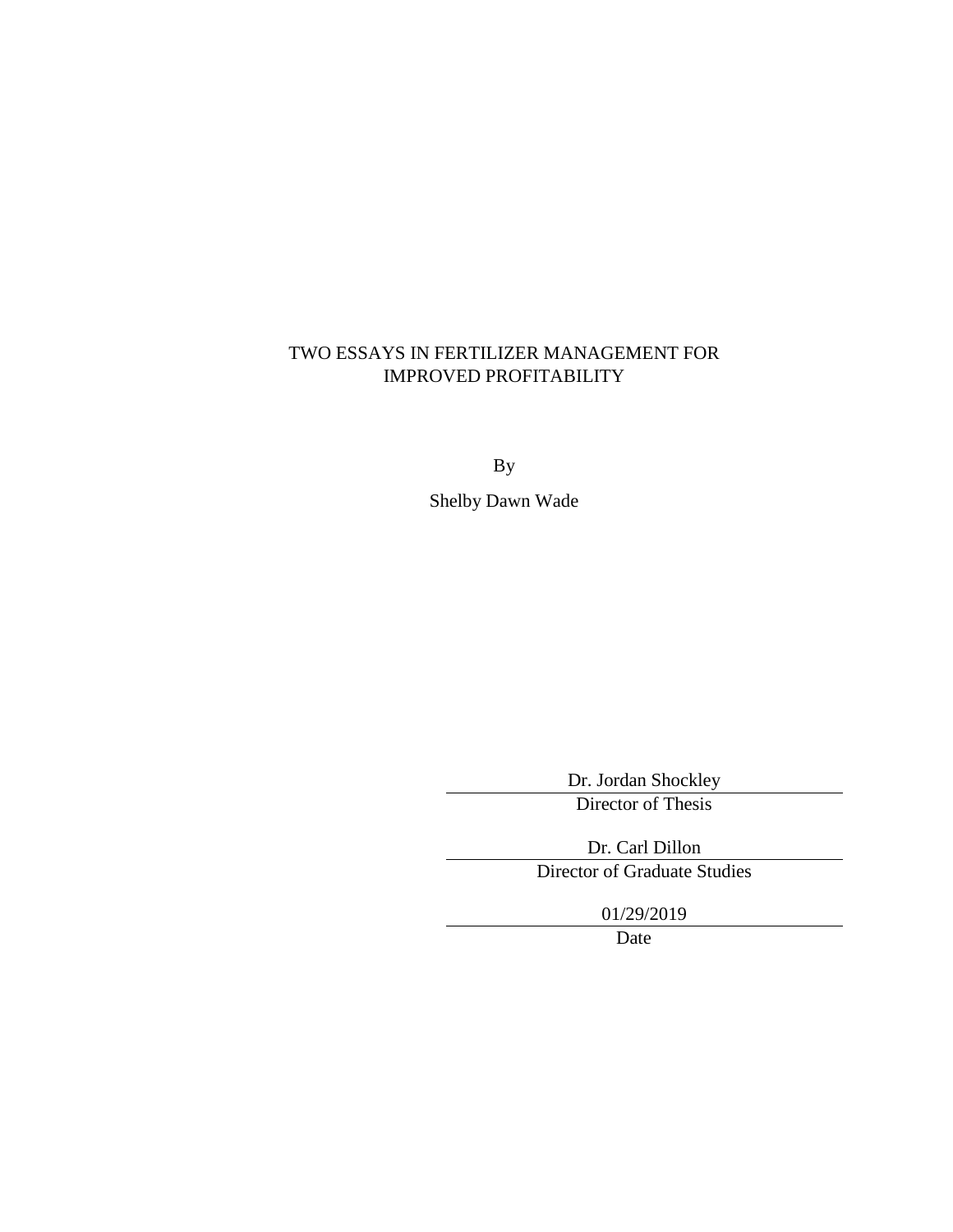## **TABLE OF CONTENTS**

| 1.1           |                                                                                     |  |
|---------------|-------------------------------------------------------------------------------------|--|
|               | CHAPTER 2. Using weather forecasts to manage nitrogen fertilizer expenses 5         |  |
| 2.1           |                                                                                     |  |
| $2.2^{\circ}$ |                                                                                     |  |
| 2.3           |                                                                                     |  |
| 2.4           |                                                                                     |  |
| 2.5           |                                                                                     |  |
| 2.6           |                                                                                     |  |
|               | CHAPTER 3. Evaluating the profitability of poultry litter sub-surface injection  28 |  |
| 3.1           |                                                                                     |  |
| 3.2           |                                                                                     |  |
| 3.3           |                                                                                     |  |
| 3.4           |                                                                                     |  |
| 3.5           |                                                                                     |  |
|               |                                                                                     |  |
|               |                                                                                     |  |
|               |                                                                                     |  |
|               |                                                                                     |  |
|               |                                                                                     |  |
|               |                                                                                     |  |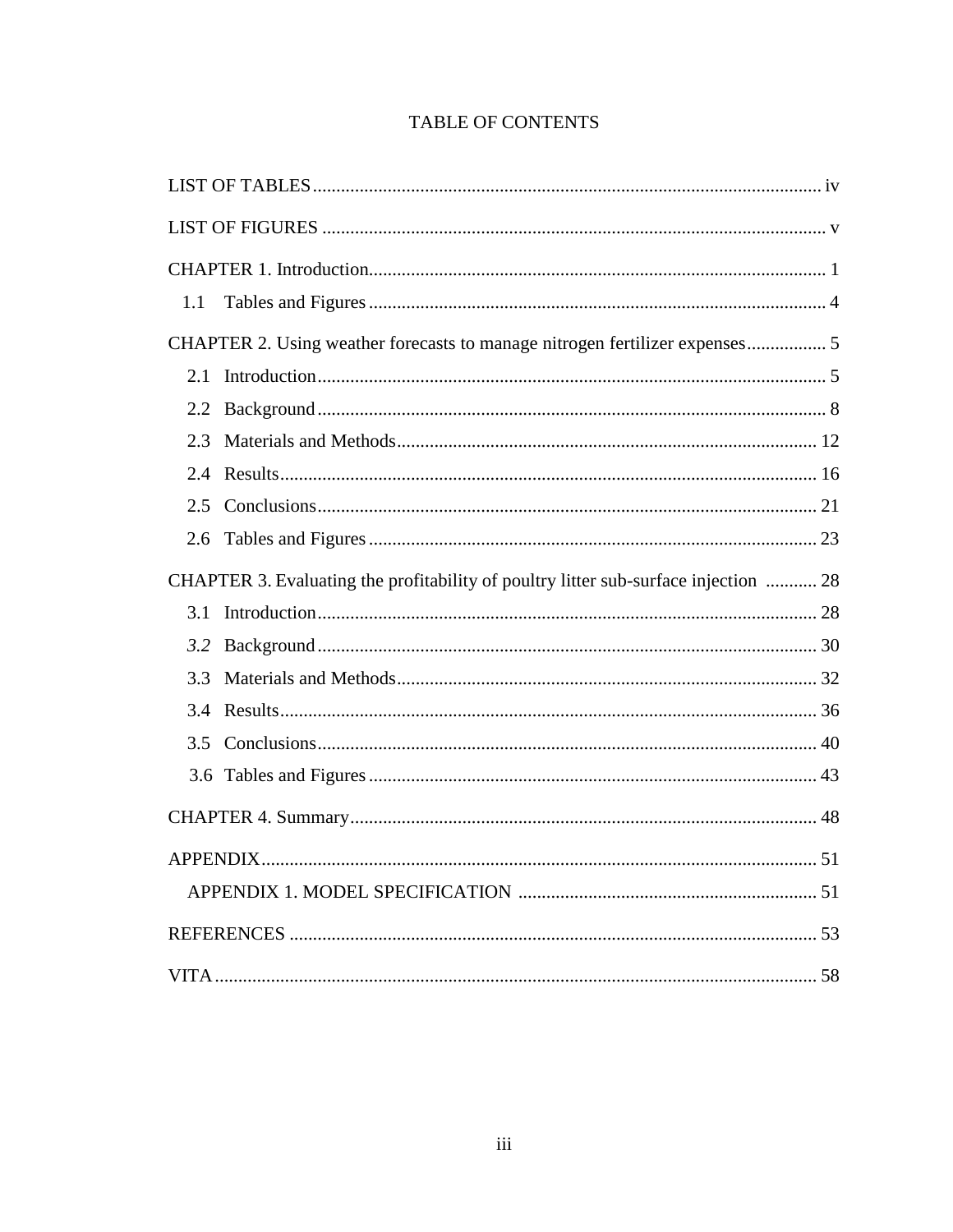## LIST OF TABLES

<span id="page-6-0"></span>

| Table 3.2 Investment cost, ownership cost, and performance rate for poultry litter    |  |
|---------------------------------------------------------------------------------------|--|
|                                                                                       |  |
| Table 3.3 Planting dates and acres planted by fertilization method  44                |  |
| Table 3.4 Break-even values for fall injection to compete with spring broadcasting 44 |  |
|                                                                                       |  |
|                                                                                       |  |
| Table 3.7 Suitable field day risk – 15th percentile (extremely risk averse)  46       |  |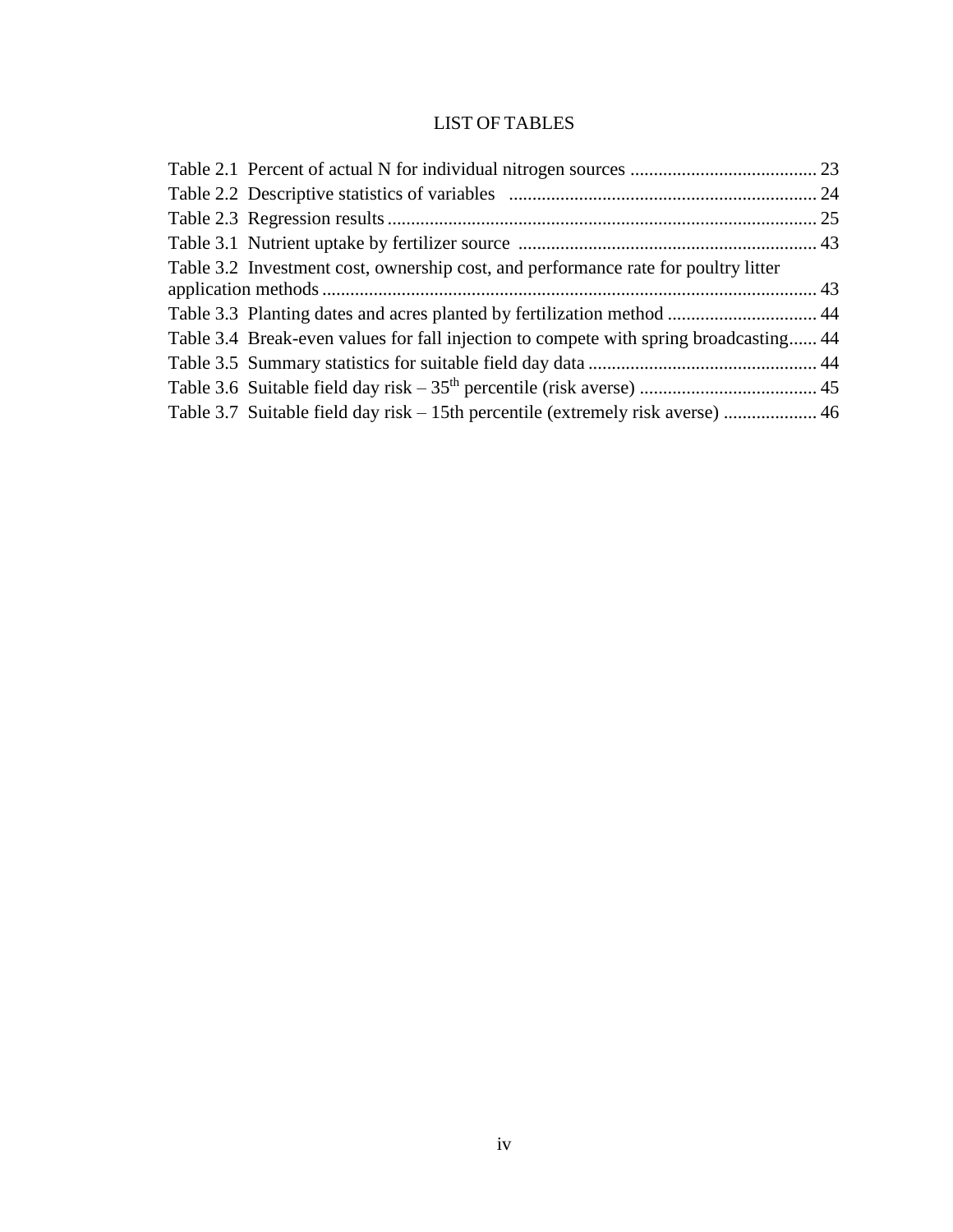## LIST OF FIGURES

<span id="page-7-0"></span>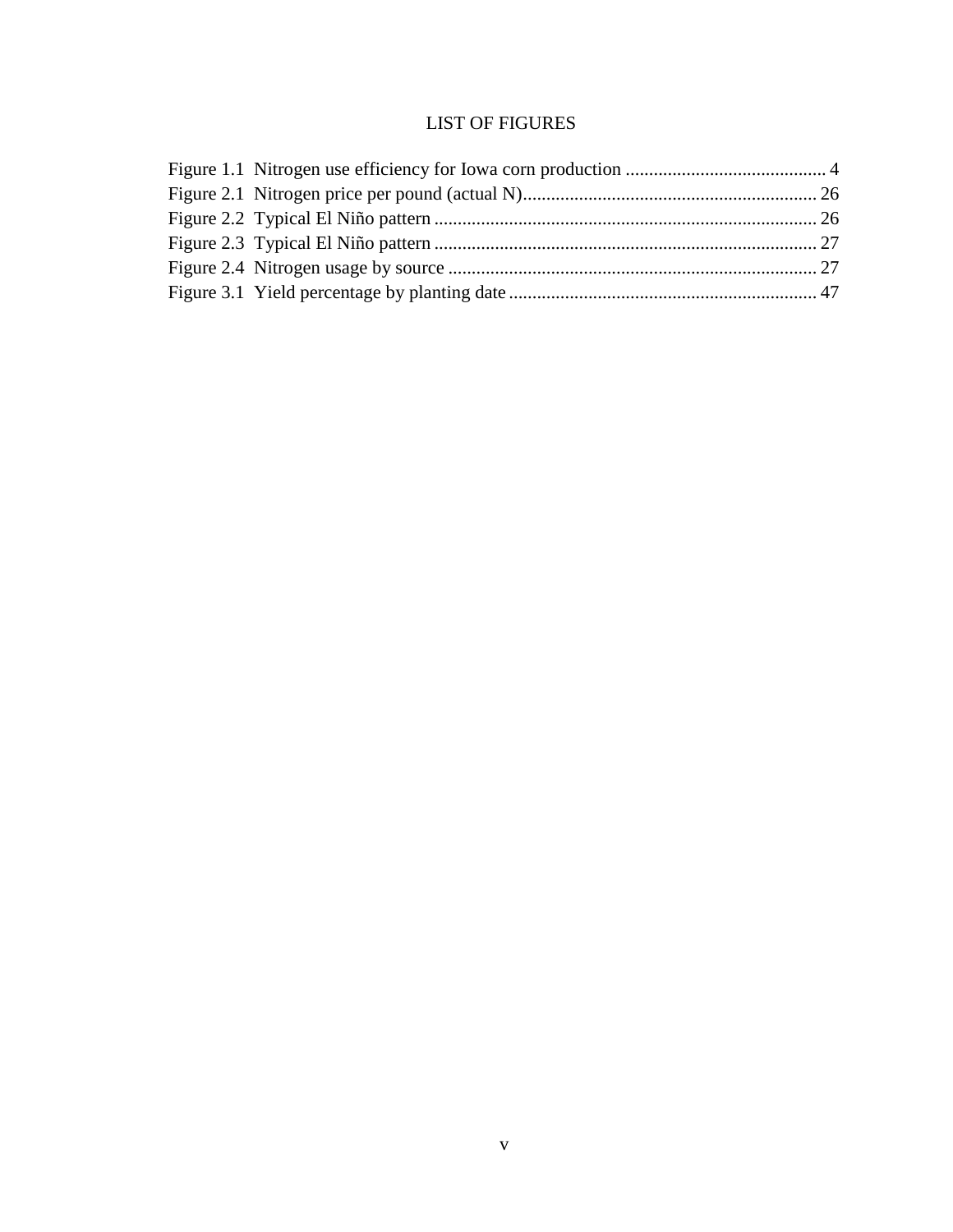#### CHAPTER 1. INTRODUCTION

In the United States, approximately 43 million tons of fertilizers are used on 391 million acres of cropland (USDA-ERS, 2018). According to the United States Department of Agriculture National Agricultural Statistics Service in 2017, over 41 billion dollars were spent on fertilizers nationally (USDA-NASS, 2018). In 2014, 27.8 million tons of nitrogen fertilizers were used with an average value of \$575 per ton. Likewise, 8.5 million tons of phosphorus fertilizers were used with an average of \$616 per ton and 6.7 million tons of potassium fertilizers were used with a per ton average value of \$601 (USDA-ERS, 2018). Fertilizers are used in the production of many crops but corn production relies heavily on the use of all three fertilizers mentioned. In the United States in 2017, cash receipts from corn production were over 51 billion dollars.

In 2017, the United States produced 14.6 billion bushels of corn, which is 540% more than in 1950 (USDA-NASS, 2018). Over this same period, the amount of acreage planted in corn only increased by 108%. One of the primary reasons for this increased efficiency is the increased use and improvement of fertilization (Mathers, 2016). Corn production requires several nutrients, mainly nitrogen, phosphorus, and potassium. Though all are important, nitrogen is the most important for reaching maximum yield potential (Brooks, 2018). Not only has corn production increased in efficiency, so has the use of nitrogen (Mathers, 2016). When looking at Iowa from the late 60's to early 90's, the inverse partial factor productivity (kg-grain/kg-N) was above 100% (Figure 1.1), which means that farmers were using more nitrogen than bushels of yield they were producing. Since that time, the partial factor productivity has decreased and in 2016 was 75%. This suggests that farmers are increasing yields without increasing nitrogen usage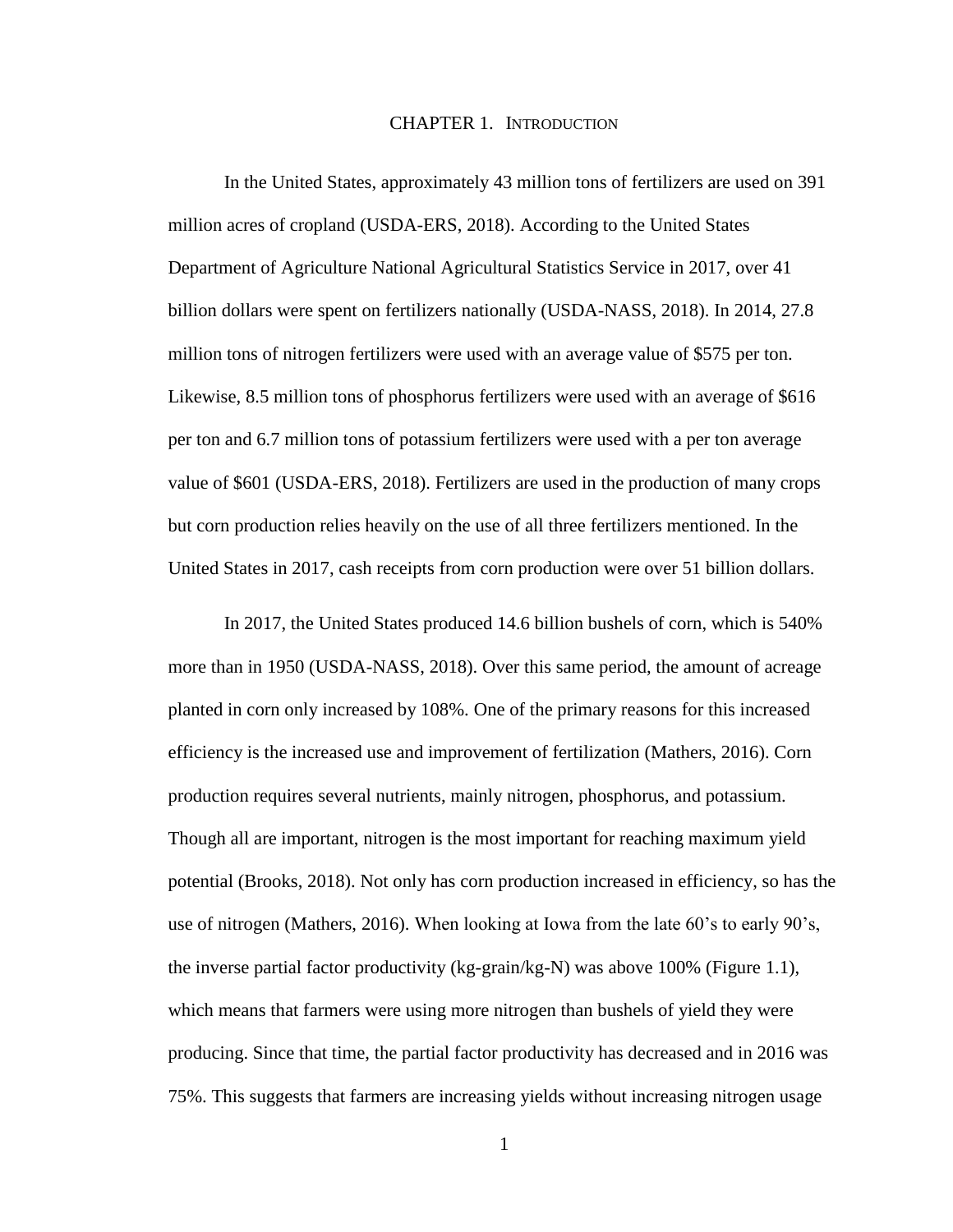because more of the nutrient is being used by the corn crop and less is being lost to the environment.

The process of fertilization restores the necessary nutrients to the soil to maintain efficient production. There are two categories of fertilizers: organic and inorganic (Penhallegon, 2015). Inorganic fertilizers, or commercial fertilizers, are human-made and usually target a specific nutrient. Some examples include urea (nitrogen), diammonium phosphate (phosphorus), and potash (potassium). Organic fertilizers include manure as a byproduct of poultry, hog, and cattle production. These manures contain considerable levels of each of the main macronutrients (nitrogen, potassium, and phosphorus) as well as other macronutrients (sulfur, calcium, and magnesium) and organic matter.

The importance of nitrogen fertilization on corn production has been researched, and evidence has shown that nitrogen drives yields to a point but too much can be detrimental. Nitrogen, unlike phosphorus and potassium, is more mobile in the soil and therefore is much more likely to be lost by leaching or volatilization (Ferdandez and Kaiser, 2018). If nitrogen is lost, farmers potentially need to apply more to meet their desired yield goal, which in turn increases costs. By determining the impact weather patterns have on nitrogen loss, corn farmers can better manage fertilizer expenses in the coming year. The first goal of this thesis is to evaluate the impact specific weather patterns such as El Niño and La Niña have on nitrogen fertilization.

Kentucky ranks  $14<sup>th</sup>$  in corn cash receipts with approximately 1.3 million acres planted annually resulting in 225 million bushels (USDA-ERS, 2018). Corn farmers in Kentucky benefit from having nutrient-rich organic sources of fertilizer from poultry litter because Kentucky ranks  $7<sup>th</sup>$  in poultry production (Kerestes et al., 2017). Poultry is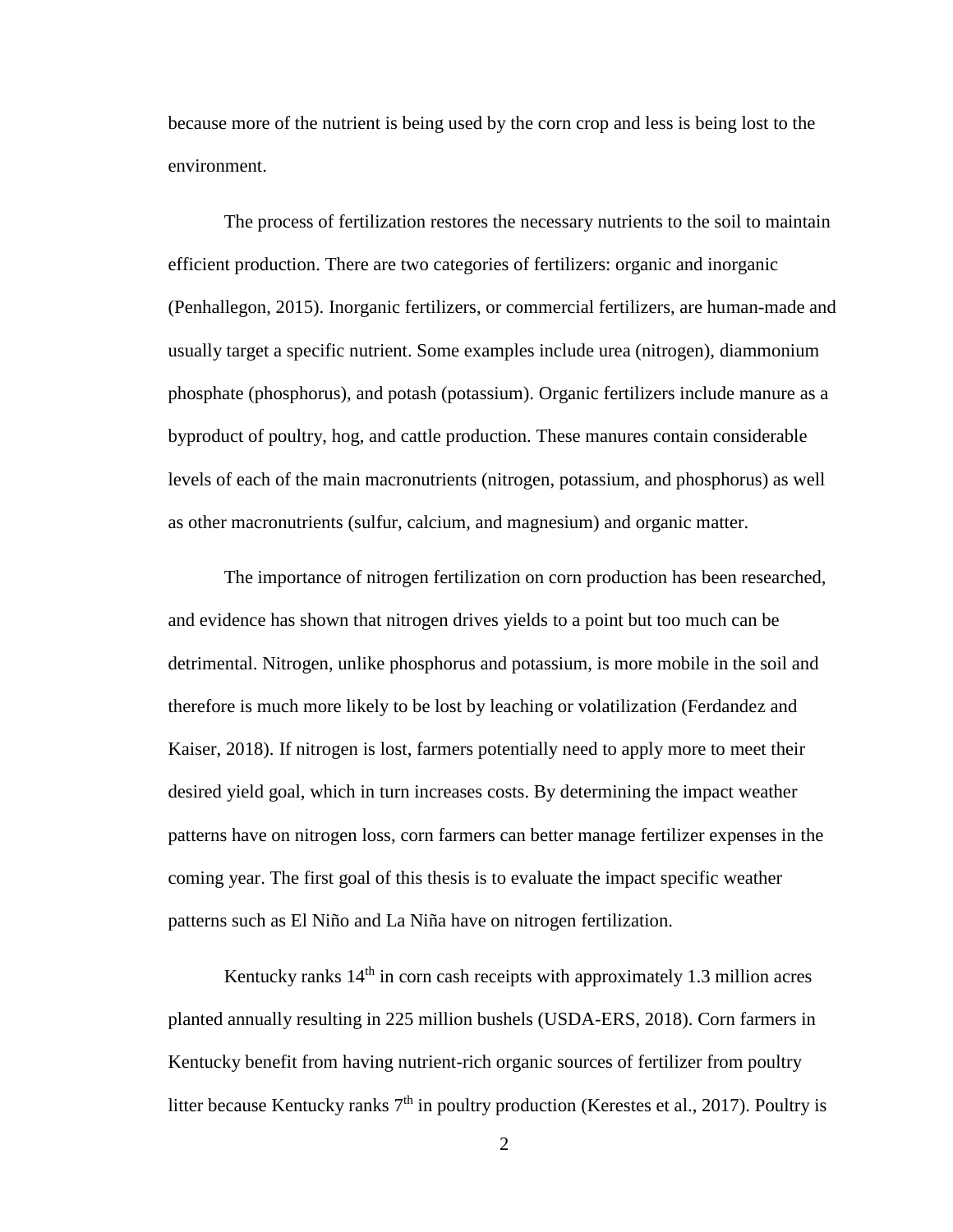Kentucky's leading commodity in cash receipts with 3200 broiler houses (Kentucky Poultry Federation). Over 640,000 tons of poultry litter is produced annually, which is enough to cover 320,000 acres of corn production (assuming 2 tons per acre). The average nutrient value of broiler litter is 50 pounds of nitrogen, 56 pounds of phosphorus, and 47 pounds of potassium per ton of litter (Rasnake, 1996). Poultry litter fertilizers, like commercial nitrogen fertilizers, can lose nutrients if not incorporated into the soil. Recently, a new poultry litter application method has been developed that injects poultry litter into the soil and reduces nitrogen volatilization. Therefore, this equipment improves nitrogen efficiency and can even increase yield. The second goal of this thesis is to evaluate the profitability of the poultry litter injector prototype and provide guidance on cost structure and performance measures to drive commercialization.

The structure of the rest of this thesis is as follows: Chapter two includes the econometric modeling of weather impact on nitrogen usage and its implications. Chapter three consists of a linear programming profit maximization model of poultry litter fertilization and the farm management implications. Chapter four provides a summary of the analyses and conclusion of the results.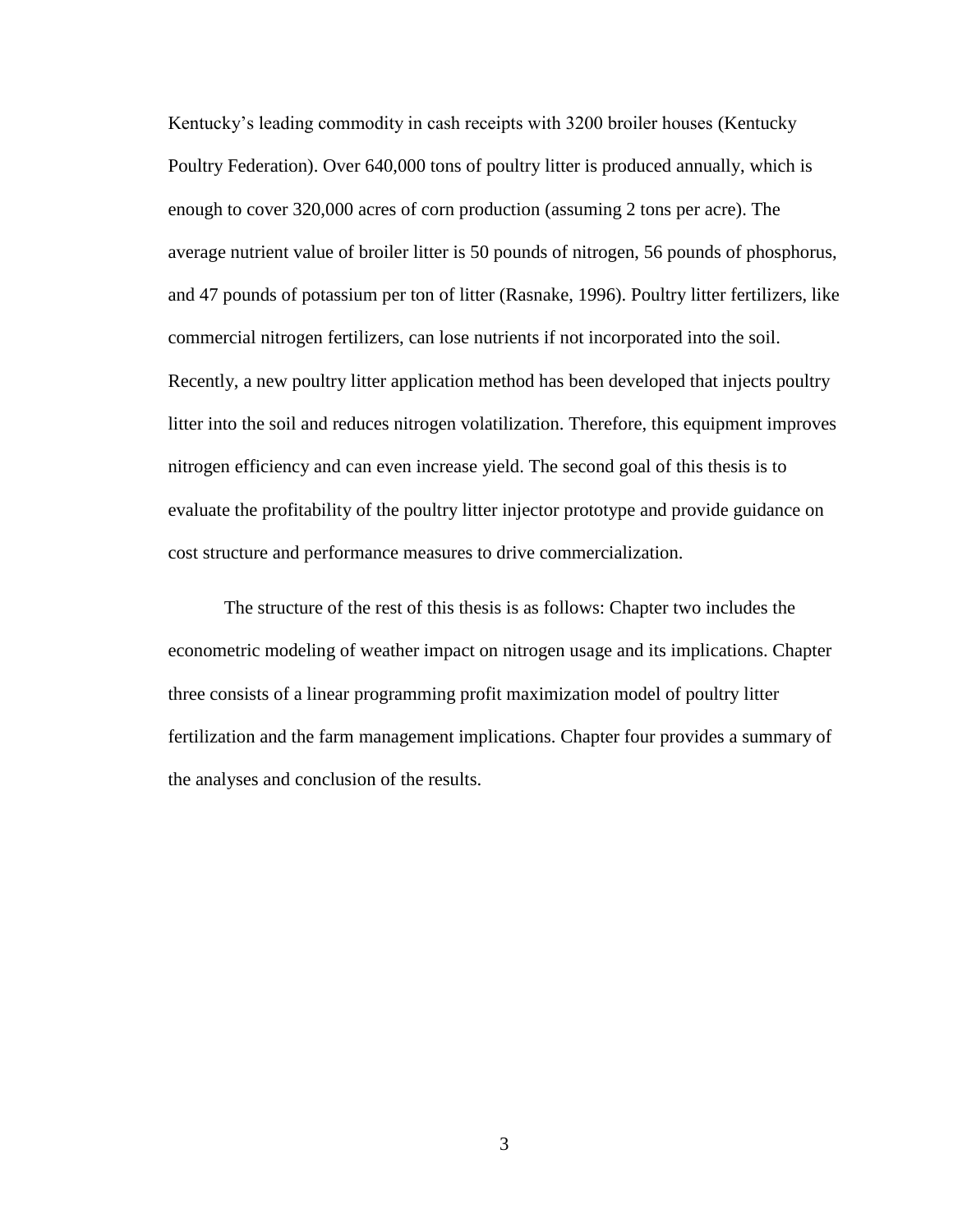## 1.1 Tables and Figures



Figure 1.1: Partial factor productivity for Iowa corn production

\*Note: missing data for years without points (2004, 2006-2009, 2011-2013, 2015)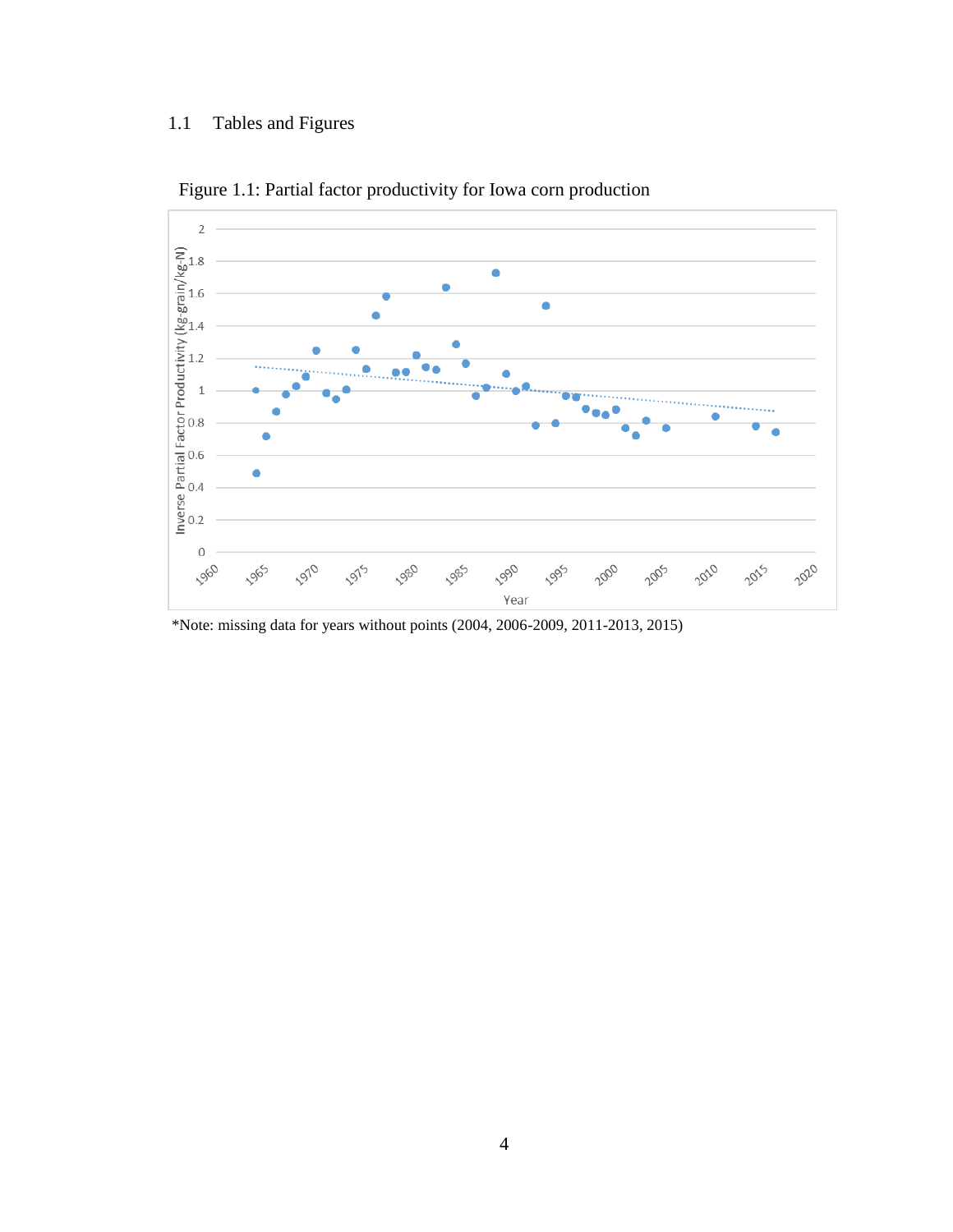### CHAPTER 2. USING WEATHER FORECASTS TO MANAGE NITROGEN FERTILIZER **EXPENSES**

#### 2.1 Introduction

Over the years, corn producers have experienced increasing efficiency primarily due to the advancement in agricultural technology. Arguably the development that has had one of the most noteworthy impacts on the increased efficiency of corn production is the use of commercial fertilizers. Before commercial fertilizers, farmers used a combination of manure, ground bone, fish, and other naturally occurring nutrients to improve soil health and crop yields (Collings, 1955). Corn production utilizes all three of the primary nutrients: nitrogen, phosphorus, and potassium. Nitrogen is the foremost nutrient that drives biomass production and in turn drives yields, therefore is the most important when discussing efficient production (Brooks, 2018). The United States Department of Agriculture Economic Research Services (USDA-ERS, 2018) reports that farmers in the United States used over 27 million tons of nitrogen in 2014. According to the National Corn Growers Association, the Corn Belt region (Ohio, Indiana, Illinois, Iowa, and Missouri) is home to approximately 40% of the total corn production in the United States. This region applies commercial nitrogen to 96-99% of the acres in corn production with an average application rate of 159 pounds per acre (USDA-ERS, 2018).

Commercial nitrogen fertilizers were developed in the 19<sup>th</sup> century (Russel and Williams, 1977) and now come in all three forms of matter: solid, liquid, and gas. Of these, liquid nitrogen (nitrogen solutions) has become the most popular source with over 11 million tons used yearly. Urea the solid form of nitrogen and anhydrous ammonia the gas form of nitrogen has yearly usages of 6 million and 4 million tons, respectively. The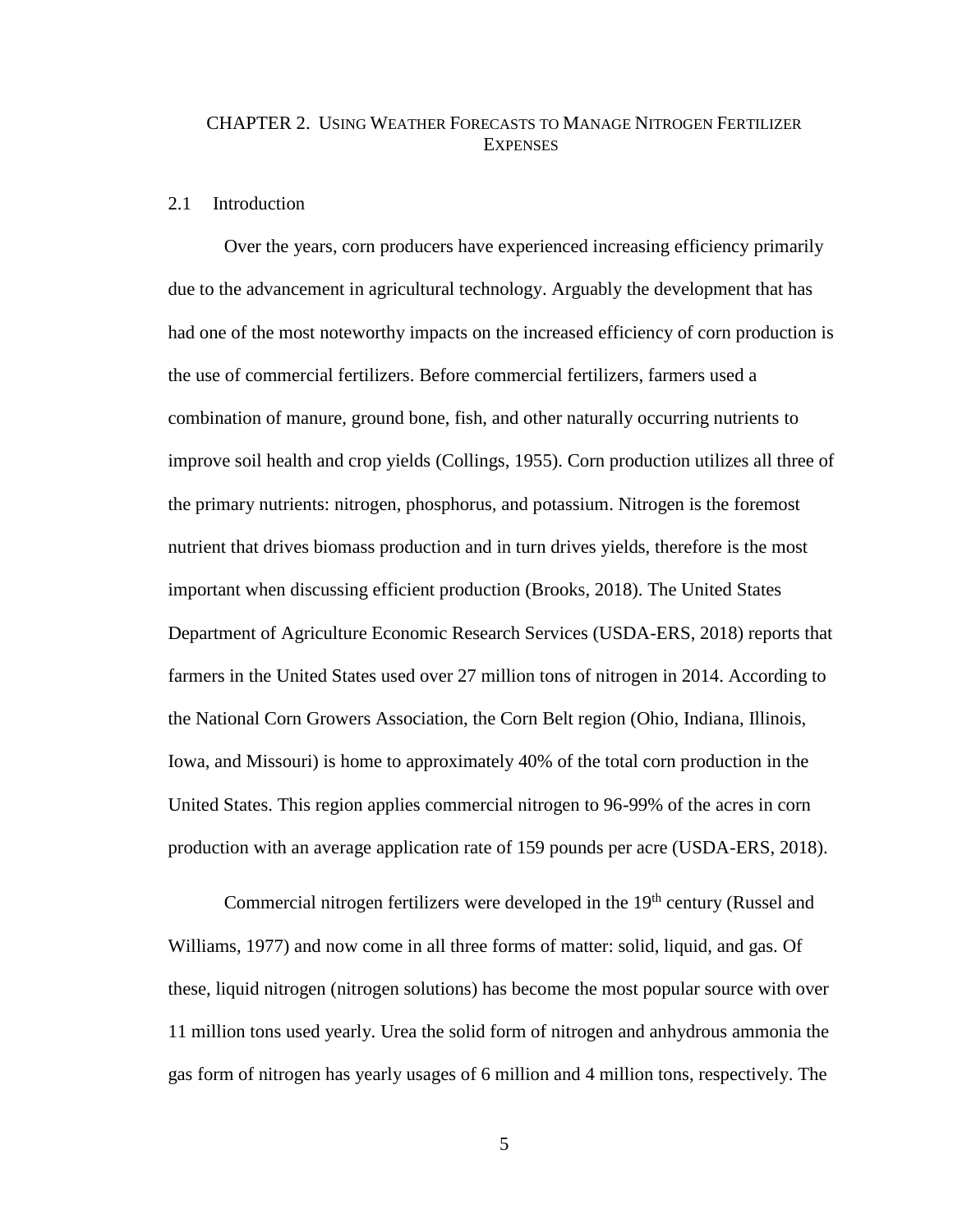price of these fertilizers is continually changing as the price of crude oil fluctuates (Chen et al., 2012). Nationally in 2014, the least expensive source of nitrogen is anhydrous ammonia at \$0.52 per pound of actual N followed by nitrogen solutions (\$0.60 per pound of actual N) and urea (\$0.62 per pound of actual N) according to recent statistics (NASS, 2014). Historically, anhydrous ammonia has remained the cheapest while nitrogen solutions and urea have continually switched places for the most expensive as shown in Figure 2.1. Over the period studied, the average price difference between anhydrous ammonia and urea is \$0.08 and the difference between anhydrous ammonia and nitrogen solutions is \$0.09. In 2014 alone, 7.8 billion dollars were spent on nitrogen fertilizers.

Since these fertilizers are crucial to profitbability, the farmer must ensure ways to acquire the quantity they need at the best price possible. It is known that several farmers pre-order nitrogen fertilizer in the fall to lock in a lower price. Though this price discount varies from year to year, farmers can save approximately 20% when pre-ordering (Mattingly, 2018). Along with the timing of purchase, farmers must also consider application strategies. Typically, there are three different fertilizer application methods: fall application of fertilizer, apply all fertilizer just prior to planting, or split apply fertilizer with some being applied prior to planting and the remainder applied later in the season. Applying all the fertilizer upfront results in lower operating costs than split application because the farmer only needs to make one pass through the field (Sawyer et al., 2016). Split application has a higher operating cost, but this method can increase nutrient efficiency due to the fertilizers being applied when the plant needs it most as compared to applying it all up front. When considering which method to use one of the most important things a farmer must consider is the uncertainty of the weather.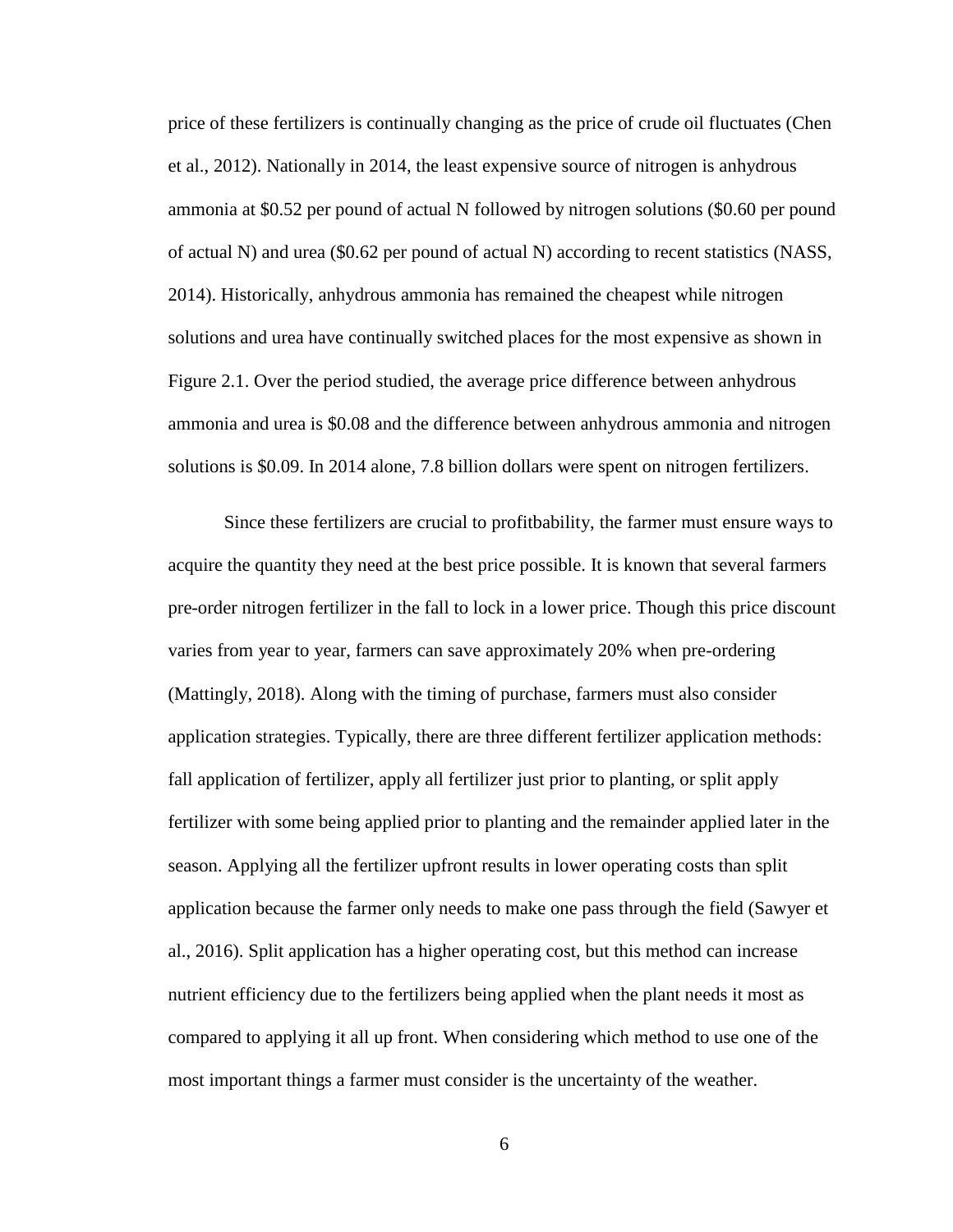Weather plays an essential role in crop production. Too much precipitation for a given area could drown the plant and wash away nitrogen needed for crop growth, also known as leaching. Likewise, not enough precipitation or drought-like situations lead to delayed crop growth and possible nitrogen loss due to volatilization. Either situation can have detrimental effects on crop yields. The loss of nitrogen results in lower yields unless the farmer applies more nitrogen fertilizers to ensure that plant nutrient needs are fulfilled. Improper planning for nitrogen loss could delay application because farmers probably won't have the extra nitrogen on hand. This delay could in turn have a negative effect on yield. In addition to the added input costs, if farmers apply all the nitrogen before planting, they now have double the operating cost for re-application because they must make an additional pass over the field.

Weather unpredictability is one of the most challenging aspects that any farm manager must consider. Advancements in technology now allow researchers to look at oceanic patterns and can forecast precipitation and temperatures from year to year in different regions of the world. Corn producers can use these forecasts to determine their future operations. If, for example, farmers know in advance that it is going to be a wet spring, they can purchase additional nitrogen fertilizer in the fall before spring planting and use a split application method. By using forecasts, the farmer can better ensure that required plant nutrients levels are met and that there are no delays due to lack of nitrogen.

The purpose of this study is to determine if nitrogen fertilization usage changes based on the El Niño and La Niña weather patterns. The motivation behind this analysis is to evaluate if farmers can use predictive weather technologies to manage fertilization expenses. The study objectives are: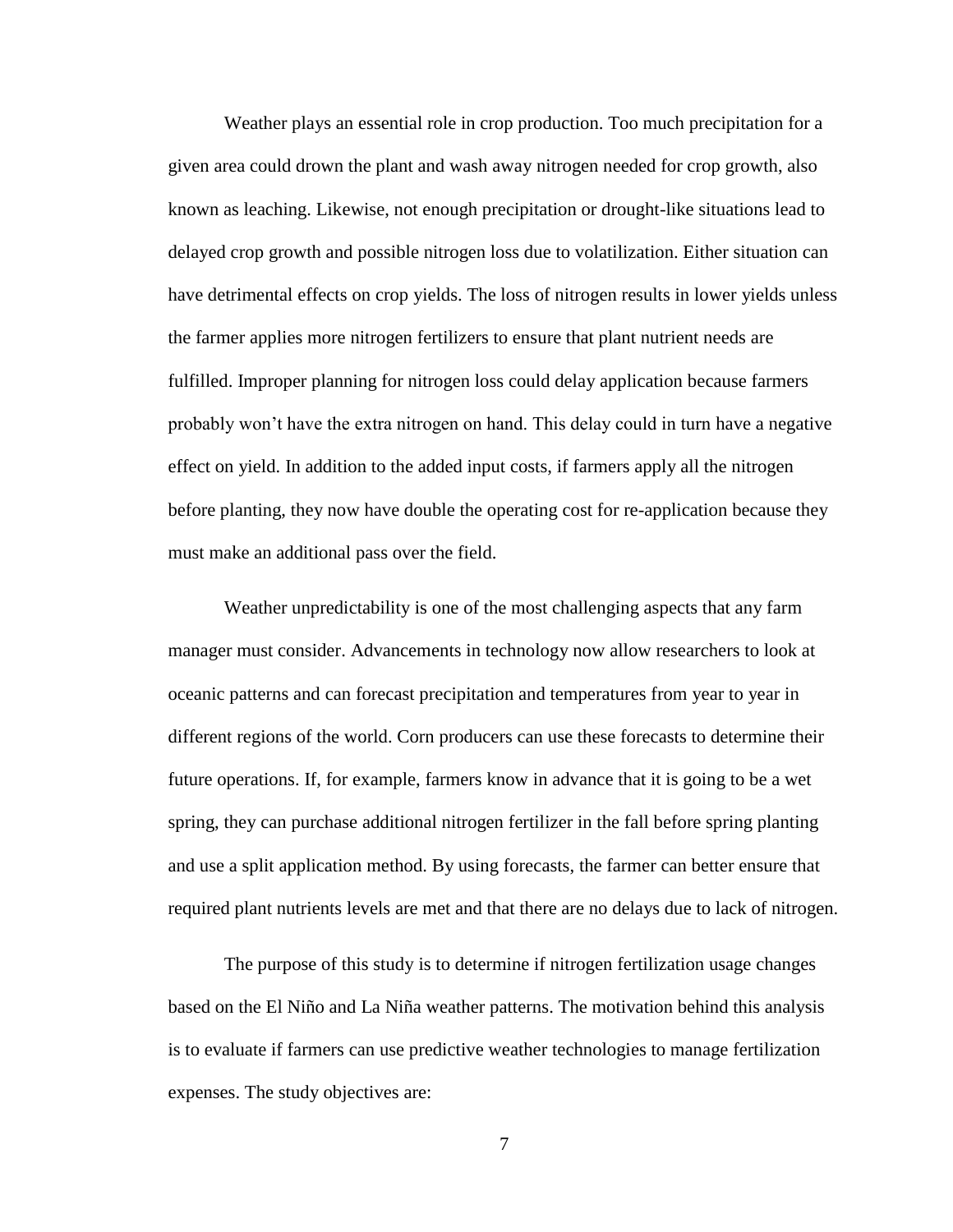1) Develop an econometric model to determine the impact weather patterns have on total nitrogen usage across all sources;

2) Assess the impact weather patterns have on usage of individual sources of nitrogen (nitrogen solutions, urea, and anhydrous ammonia);

3) Determine the relationship of the monthly quantity of nitrogen used in the occurrence of El Niño or La Niña; and

4) Decide which farm management strategies best help farmers prevent the loss of nitrogen as guided by occurrence of El Niño or La Niña.

2.2 Background

The application of nitrogen fertilizers has long been researched and proven to increase corn yields when applied appropriately. An increase in nitrogen applied results in higher yields received until a certain point, usually between 150 -200 pounds of nitrogen per acre (Sawyer and Randall, 2008). Traditionally, this response rate has been presented as a quadratic-plus-plateau, linear-plus-plateau, quadratic, exponential, and square root production function with quadratic-plus-plateau being the one that best describes yield responses (Cerrato and Blackmer, 1990). Most farmers apply nitrogen based on the desired yield level to maximize profits (Shapiro et al., 2008). Like application rate, application timing has also been debated heavily. Typically, nitrogen application occurs prior to planting, though field trials have proven that application can be applied as late as the V10 growth stage without a reduction in yield (Sawyer et al., 2016).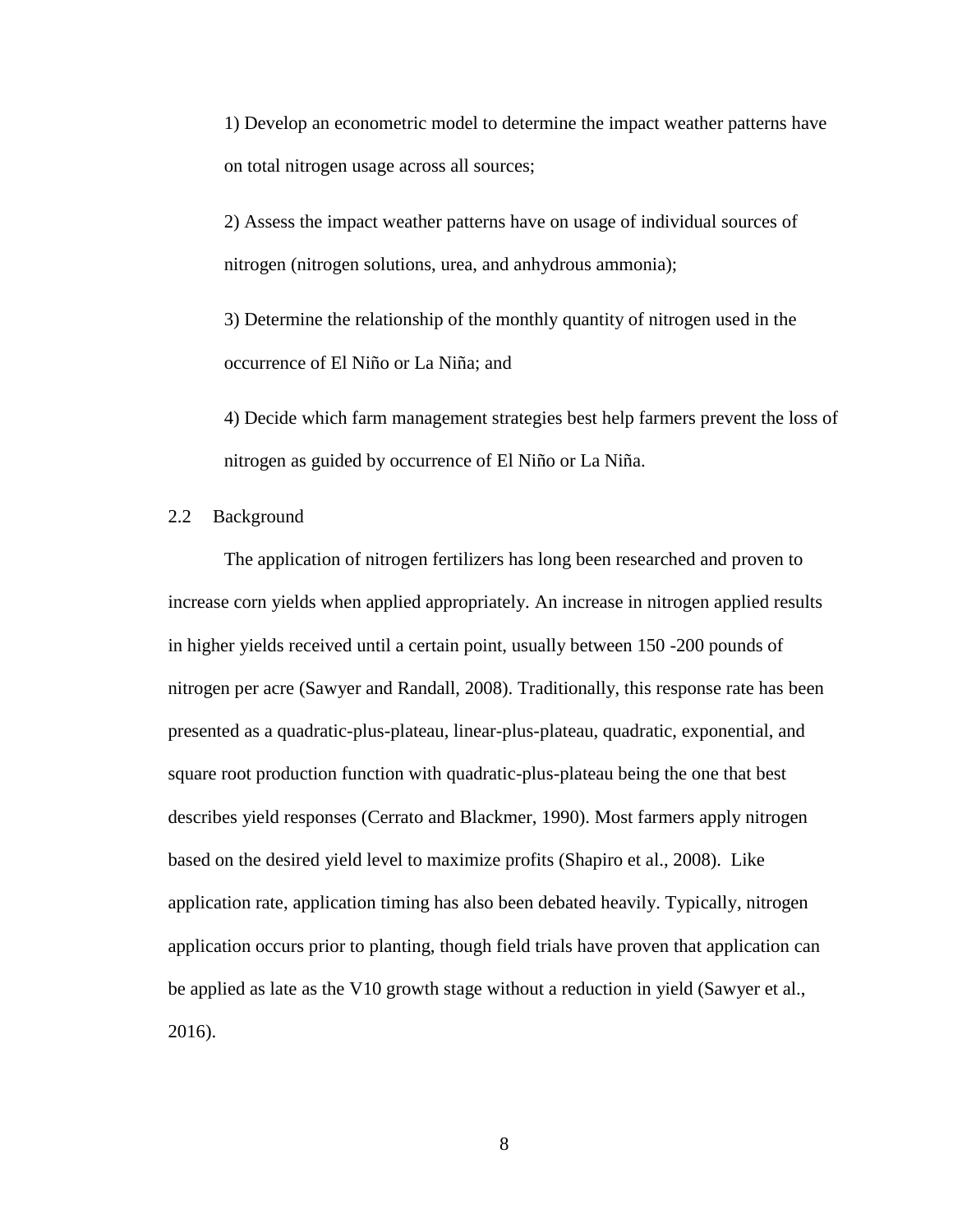Since nitrogen plays an essential role in the production of corn, it is vital for farmers to understand the potential nitrogen loss due to leaching (lost to the ground) and volatilization (lost to the air). It is hard to know precisely how much of the nutrient is lost because it depends on the form of nitrogen applied and soil type among other factors. There are multiple tools available for farmers to examine the plants to determine N stress. One popular device is the chlorophyll meter which measures the greenness of corn leaves and evaluates if additional nitrogen is needed (Sawyer et al., 2011).

Though nitrogen management is imperative in the successful production of crops, weather conditions are undoubtedly the biggest factor influencing total production and have been the topic of research for hundreds of years. In the United States, agriculture production has taken a hit during extreme drought situations like the one experienced in 2012. During this time, over 80% of the mid-western United States was categorized as abnormally dry with about 50% of the region being in the extreme drought category according to the United States Drought Monitor produced by the National Drought Mitigation Center at the University of Nebraska-Lincoln, the United States Department of Agriculture, and the National Oceanic and Atmospheric Administration (NDMC). Average corn yield across the region dropped from 149 bushels per acre in 2011 to 114 bushels per acre in 2012 (USDA-NASS, 2018). From 2040-2060, researchers suggest that climate change will decrease corn yields by 10-15% and reduce farm profits by nearly 20% (Burke et al., 2011).

The Southern Oscillation is the heating and cooling of the oceans (National Oceanic and Atmospheric Administration, 2018). El Niño and La Niña are the two patterns in which occur based on the ocean temperatures. At any given time, one part of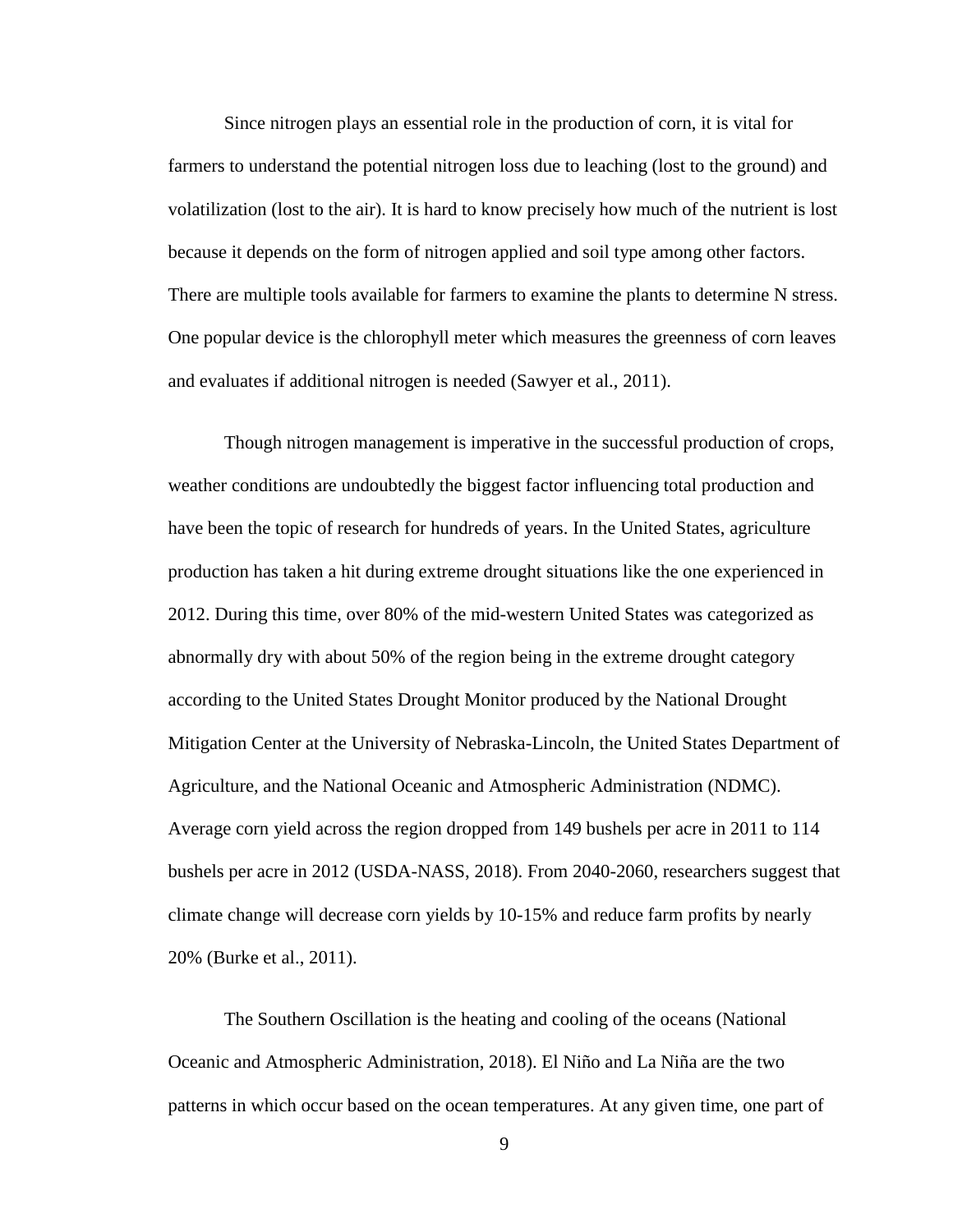the world is experiencing El Niño conditions while the other part is experiencing La Niña conditions. In the Midwestern United States, which is where the majority of the corn is produced, El Niño usually presents a drier, warmer season. Likewise, La Niña usually is wetter and cooler (Lindsey, 2017). A visual representation of how the two patterns affect the United States is presented in Figures 2.2 and 2.3. The primary concern to agriculturalists is when these patterns hit the Midwest during the planting and early growing stages of the crop season. Excess rains pose numerous problems for farmers such as fewer days available for field work and the loss of key nutrients such as nitrogen due to leaching and runoff. Similarly, lack of rain prevents the crop from reaching its maximum potential.

In the United States, nitrogen is applied to several different crops and application time varies greatly depending on the region. In the Midwest, corn is the primary crop receiving nitrogen which is applied prior to planting in March and April typically followed by an additional application in the growing season of May and June (Shapiro et al., 2008). In the South East, primary crops which receive nitrogen fertilizers include cotton and tobacco. Cotton is typically fertilized prior to planting in March and April as well as during the early growth period in May and June (Hons et al., 2004). Similarly, tobacco also usually receives a split fertilization method with initial fertilization timing occurring in April and extending into July (UKY: AGR-1). In the Great Plains region and Texas, sorghum, hard red winter wheat, and hard red spring wheat receive nitrogen fertilizer. Sorghum receives nitrogen via split application method between March and July (Wortmann et al., 2006). Winter wheat occasionally is fertilized at planting in October and November. Most of the nitrogen is applied for both wheat varieties between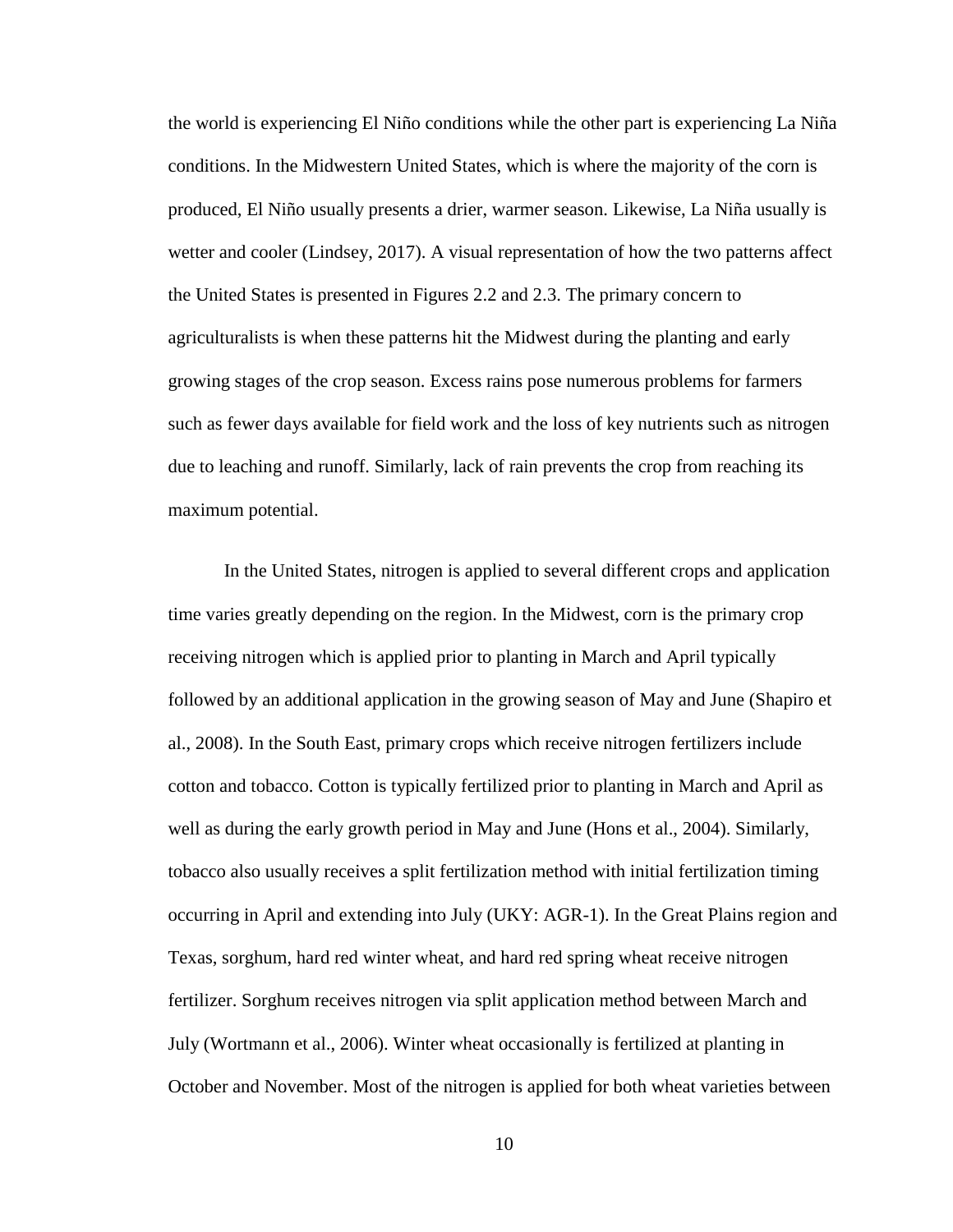February and May (Alley et al., 2009). Lastly, in the North West, nitrogen is used for fertilizing barley. Again, this is usually done by split application method from February to May (Robertson and Stark, 1993).

Over the year's farmers have adapted to changes in weather patterns (more/less precipitation, increased seasonal temperatures, etc.) and produce at increasingly efficient levels. Weather forecasting using deterministic modeling began in the early 1990s and have since been proven very effective especially in precision agriculture (Bendre et al., 2015). Today, there are numerous technologies available to farmers in which predict weather patterns to a certain degree of precision. These include the National Oceanic and Atmospheric Administration, Farmers Edge, the Farmer's Almanac, and on-farm weather stations, to name a few. The farmer can narrow the search down to the specific area that pertains to him/her.

The prior literature on nitrogen usage has focused mainly on application timing (Sawyer et al., 2016), application rate and source (Spackman, 2018), and how nitrogen affects corn yields (Scharf et al., 2015). Likewise, the literature on the weather as it relates to agricultural production has primarily focused on climate change and how production has been affected in the U.S. (Mase et al., 2016) and in other countries (Pio et al., 2010). To counteract the effects of climate change or shift in weather patterns, research suggests farmers should alter production practices, invest in advanced technologies, improve farm financial management strategies, and take advantage of the many government programs and insurances available (Mase et al., 2016). Additionally, there have been some decision-making tools designed to help farmers manage their nitrogen fertilization strategies during climate risk situations (Gramig et al., 2016). This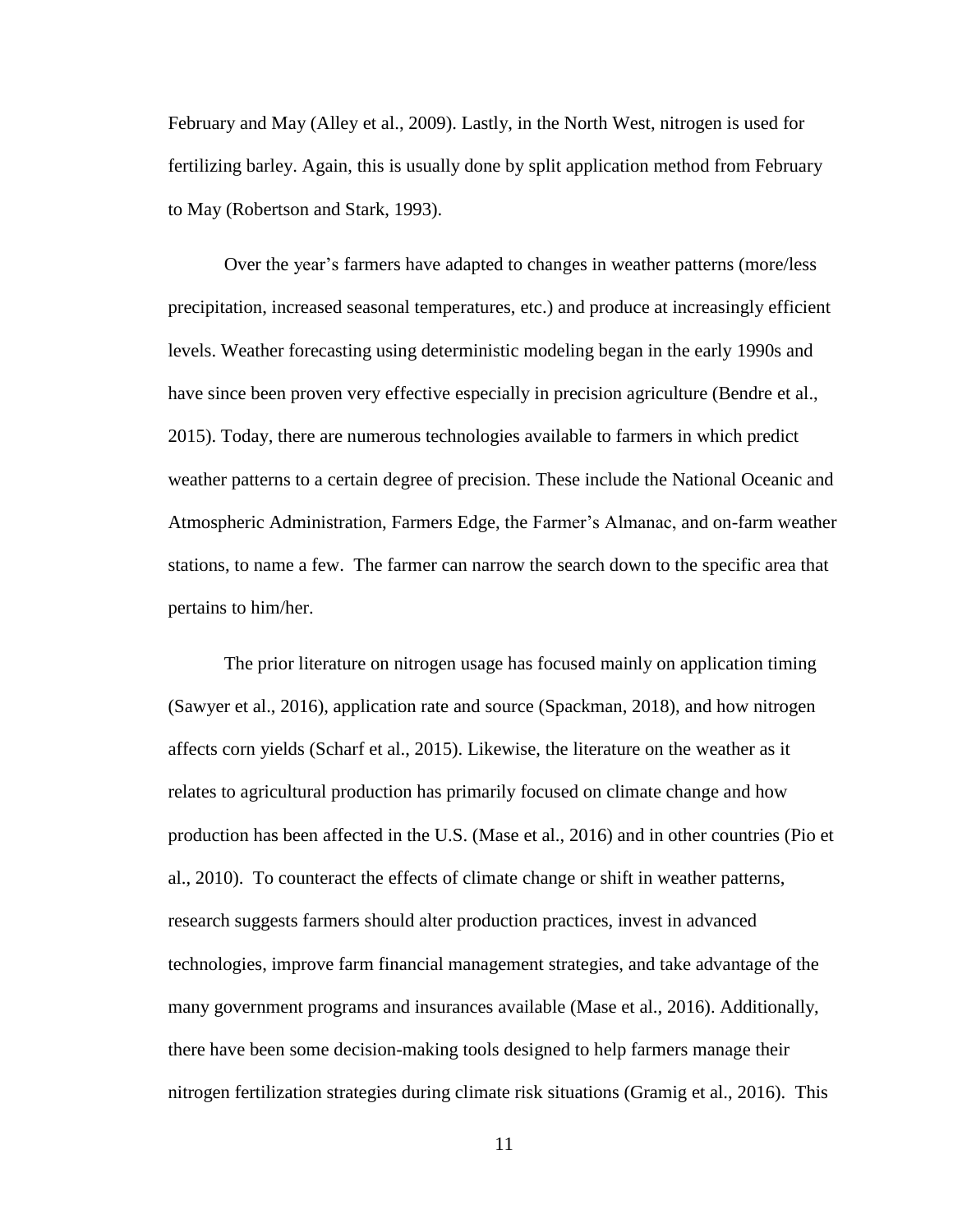analysis looks at the relationship between weather patterns and nitrogen usage to help producers make more informed farm management decisions.

<span id="page-19-0"></span>2.3 Materials and Methods

In an effort to evaluate the significance of weather patterns on nitrogen usage, an econometric model is developed. A log-log model is implemented because it makes the interpretation of the results straightforward and consistent. The theoretical framework of this analysis is presented in the following equation:

$$
y_{Nusage} = f(\theta, \gamma, \alpha)
$$

where the dependent variable is nitrogen fertilizer usage  $(y_{Nusage})$ . The independent variables include three vectors:  $\theta$ ,  $\gamma$ , and  $\alpha$ . The first,  $\theta$ , is a vector of corn production variables such as the number of acres planted, corn yield lagged, and the 1996 Farm Bill variable. The second,  $\gamma$ , is a vector of price variables such as the price received for corn and the price of nitrogen. The final,  $\alpha$ , is a vector of weather variables which depict the presence of the La Niña and El Niño patterns. Four models, representing different N sources, were developed from this framework to help explain nitrogen fertilizer usage. The first model includes all N sources and is depicted as: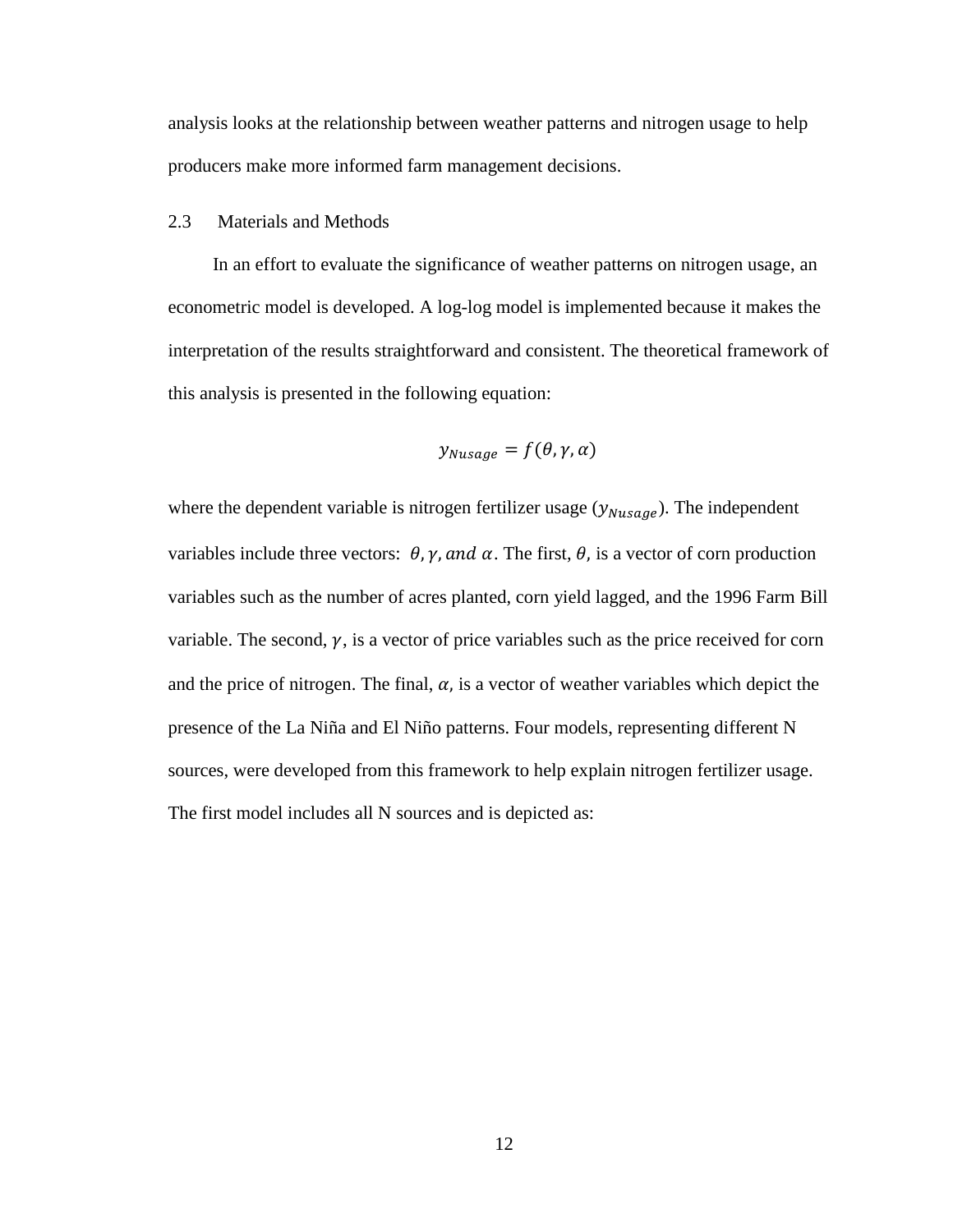$$
y_{totalusage} = \beta_0 + \beta_1 ln \text{ Corn Price} + \beta_2 ln \text{ Nitrogen Price} + \beta_3 ln \text{ Corn Arces}
$$
  
+  $\beta_4$  ln \text{Corn Yield Lagged} +  $\beta_5$  Farm Bill +  $\beta_6$  January El Niño  
+  $\beta_7$ January La Niña +  $\beta_8$ February El Niño  
+  $\beta_9$ February La Niña +  $\beta_{10}$ March El Niño +  $\beta_{11}$ March La Niña  
+  $\beta_{12}$ April El Niño +  $\beta_{13}$ April La Niña +  $\beta_{14}$ May El Niño  
+  $\beta_{15}$ May El Niña +  $\beta_{16}$ June El Niño +  $\beta_{17}$ June La Niña  
+  $\beta_{18}$ July El Niño +  $\beta_{19}$ luly La Niña +  $\beta_{20}$ August El Niño  
+  $\beta_{21}$ August La Niña +  $\varepsilon$ 

In model one, total usage represents nitrogen usage across all sources. This model also includes a variable representing the Federal Agriculture Improvement and Reform Act of 1996, also known as the 1996 Farm Bill. This variable was included to see if the less restrictive policies of the New Farm Act, which allowed farmers greater flexibility to plant any crop on contracted acres (Young and Shields, 1996), helped lead to a change in nitrogen fertilizer usage since that time. Models two through four examine specific nitrogen sources as the dependent variables (anhydrous ammonia, urea, and nitrogen solutions respectively) with the independent variables remaining the same. Thus, models two through four incorporate a dependent variable for anhydrous ammonia  $(y_{\text{anhydrous ammonia}})$ , urea  $(y_{\text{area}})$ , and nitrogen solutions  $(y_{\text{nitrogen solutions}})$ respectively. The policy variable was dropped for the individual source models because it was not believed to have as large of impact on individual sources like overall N usage. The individual source usage is more driven by price than policy.

Data used for this analysis is a time series spanning from 1960-2014. Multiple sources were used, though most of the information came from the United States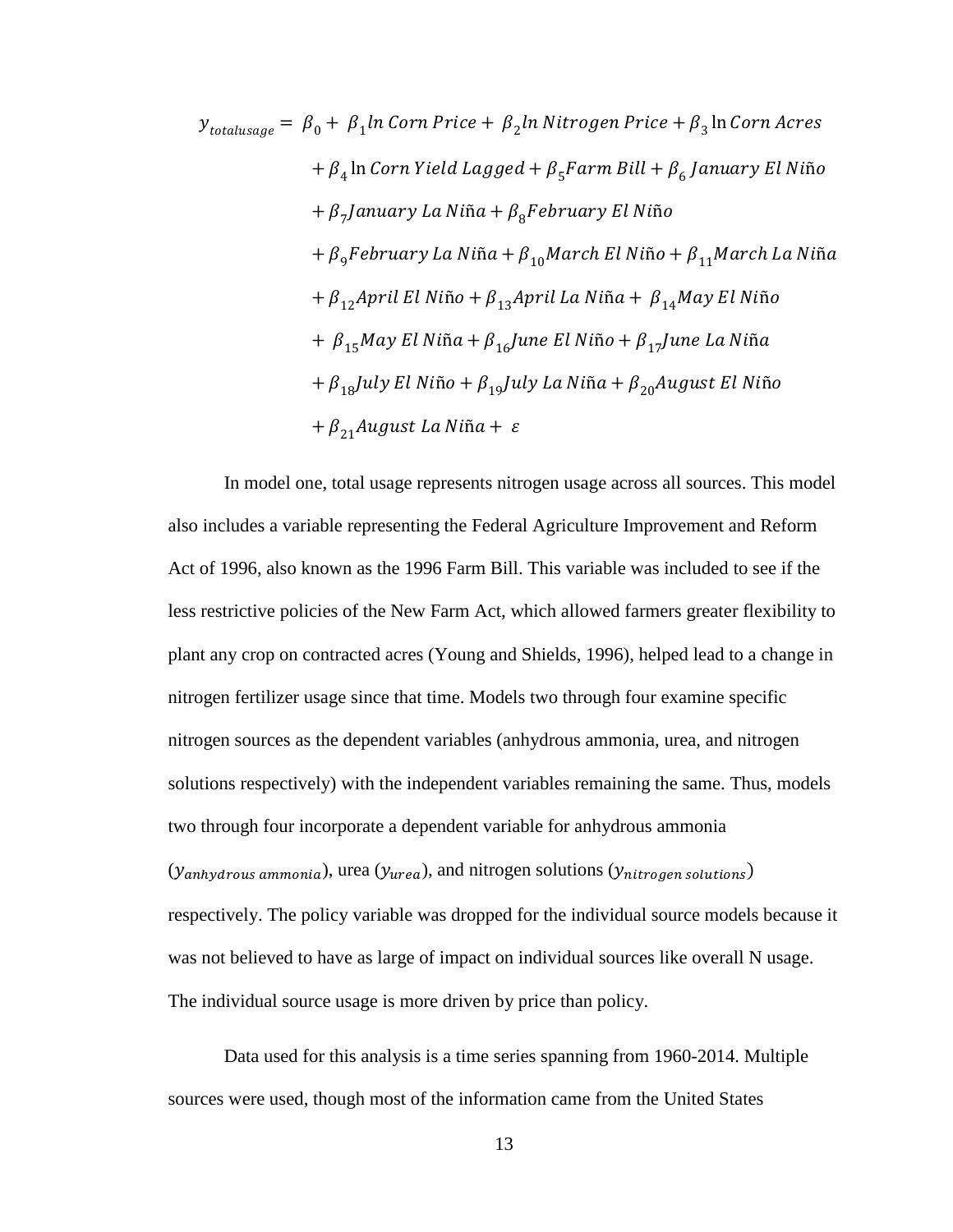Department of Agriculture National Agricultural Statistics Service (USDA-NASS, 2018). Nitrogen usage data is presented in total tons consumed on a national level and is also broken down by the different nitrogen fertilizers (Figure 2.4). Usage values, which are in amount of material, were adjusted to equivalent amounts of actual N using a given percentage of actual N within each fertilizer source to ensure valid comparisons across sources (Table 2.1). Nitrogen prices are also adjusted to represent the dollar per pound of actual N. Corn acreage data was presented in total acreage planted in corn nationally. Corn price is an United States average of the real cash price per bushel. Finally, corn yield was a United States average of bushels received per acre for the previous year.

The final explanatory variable vector required weather data which was gathered using the NOAA database. These data are referred to as the Oceanic Niño Index and represent when months are warm, cold, or neutral based on a given threshold. The warming of the Pacific Ocean represents La Niña, while the cooling is El Niño. For this analysis, the numerical values did not provide valuable information, so the data was converted to binomial variables with one being true (e.g. February Niño) and zero being false. This data is on a monthly basis over the same time frame as stated before (1960- 2014). Monthly information allows for within year timing to be considered in offering insights on nitrogen usage throughout the growing period of corn.

In this dataset, there are 55 observations with a total of 36 variables, though not all of these variables are present in every model. The monthly weather data consists of 24 out of the 36 variables. Over the 55-year time frame, 56% of the years were neutral years, 24% were La Niña years, and 20% were considered El Niño years. January had the most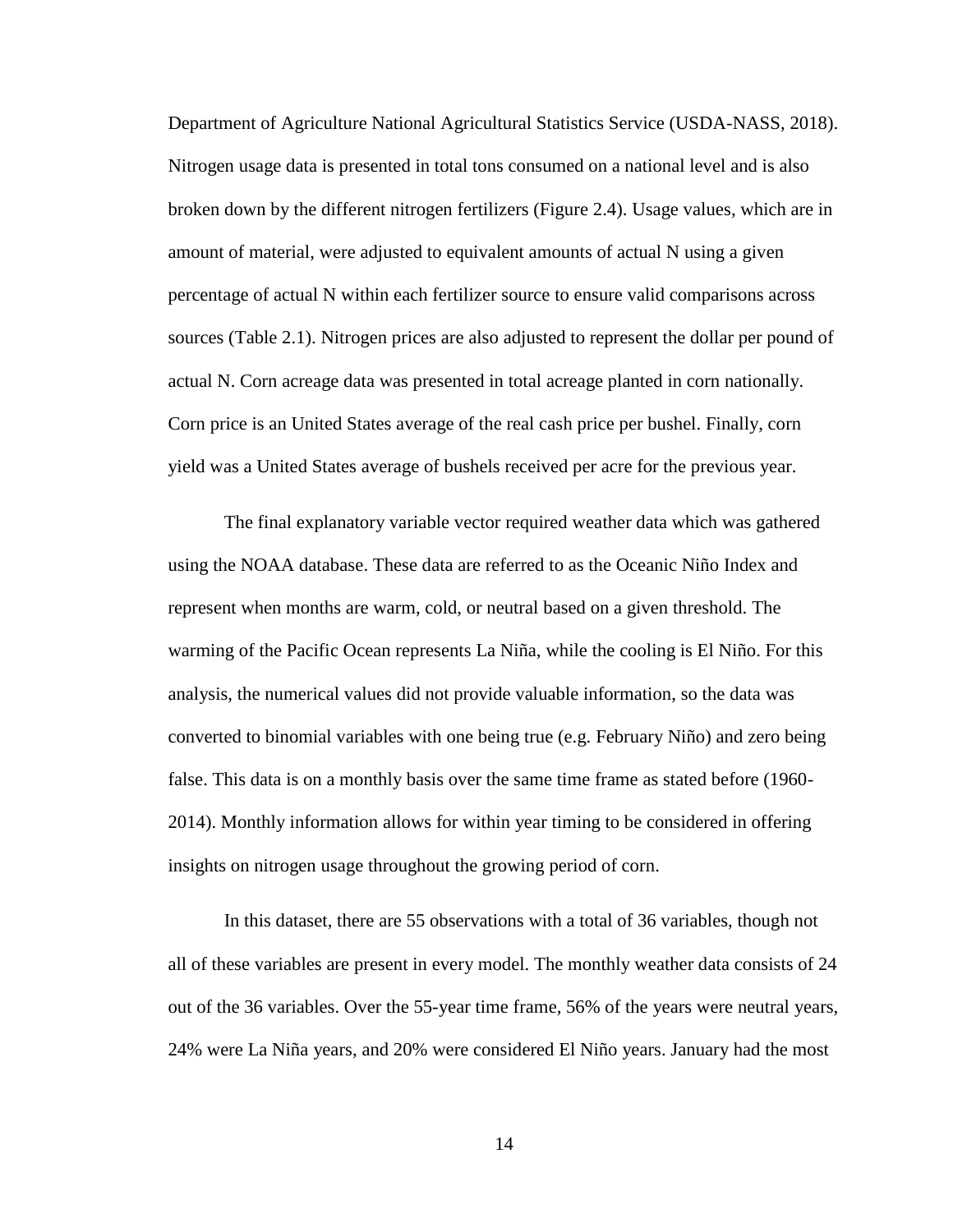El Niño conditions with 36%, January and February had the most La Niña conditions with 34.5%, and June had the most neutral conditions with 58%.

Other important data statistics include the nitrogen and corn production variables. Summary statistics on all variables from 1960-2014 are presented in Table 2.2. The average total nitrogen usage (actual N) is just over 9 million tons. For the individual sources, anhydrous ammonia had the highest actual N usage at 3.2 million followed by urea (3 million) and nitrogen solutions (2.1 million). Price per pound of actual N averaged \$0.19, with urea being the cheapest at \$0.04 per pound actual N. United States average corn price was \$2.48 per bushel, and average yield was 109 bushels per acre. Over the 55 years, the average annual corn acreage planted was 77.4 million acres.

Of the variables included in the model, the hypothesis is that months around main fertilizer application, March through June, will be statistically significant. Likewise, the price of nitrogen should also be significant and have a negative relationship with nitrogen usage (as price increases, N usage decreases). Additionally, the corn acreage and yield from the previous year (lagged) variables are believed to be significant and have a positive relationship with nitrogen usage (as acreage increases, N usage increases). Lastly, individual source models are predicted to be significant and offer insights into which sources are preferred at different times of the year.

Econometric modeling allows for many tests to be conducted to determine the validity of the data and model itself. Initially, the data were tested for stationarity, a constant long-term mean and variance, revealing the data were not stationary which was then corrected by the first difference estimation. Given the variables used in the model, there was a concern of endogeneity which means that the explanatory variable is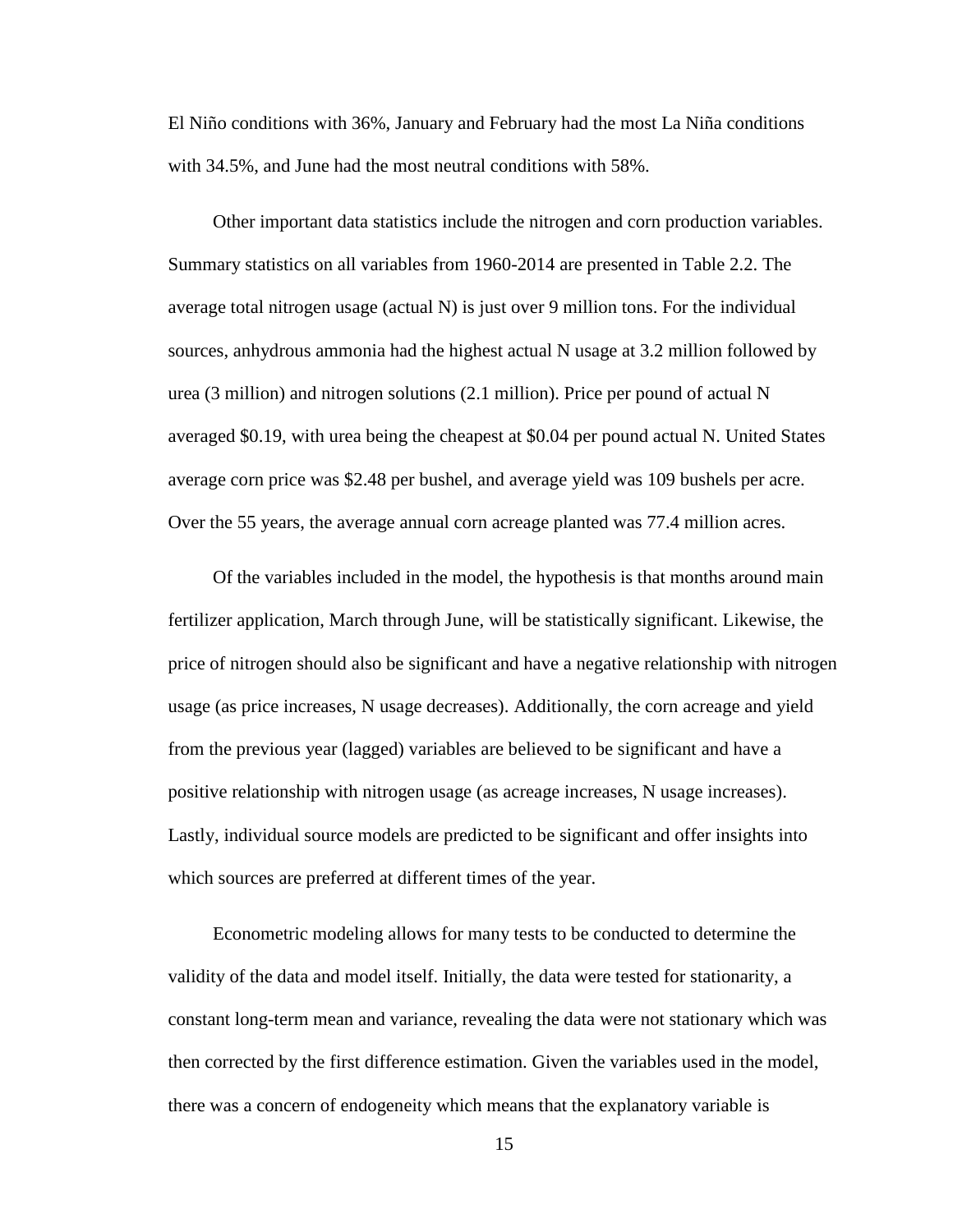correlated with the error term. The Hausman test was conducted which revealed there were no endogenous variables. The variance inflation factor (VIF) was used to determine the level of which others can linearly predict one variable, referred to as multicollinearity, within the regression. Results showed that the model did not have a multicollinearity issue. Finally, robust standard errors were run to test for heteroscedasticity, which is data with unequal variability across a range of values of a predictor variable. Again, this test revealed that heteroscedasticity was not a problem in these models. Upon completion of all tests, the models were completed, and the results were retrieved.

2.4 Results

Regression results indicated that two of the four models were significant: total nitrogen usage and anhydrous ammonia usage. Regression results of the total nitrogen usage model suggested that the model explains 59% of the variation in nitrogen usage. Table 2.3 displays the summary statistics of the model. The Farm Bill variable was significant at the 90% confidence level, while January El Niño, March El Niño, and July La Niña were all significant at the 95% confidence level.

Since this is a Log-Log model, the results are interpreted as elasticities. After the 1996 Farm Bill, 5% fewer nitrogen fertilizers were used. This variable was only significant at the 90% confidence level and it was the opposite of expectation. Initially, it was thought that after the Farm Bill production in crops requiring added nitrogen increased, therefore, nitrogen usage should have increased. This opposing result can be explained by looking at soybean production. In the ten years before 1996, national soybean production hovered around 60,000,000 acres. In the ten years since 1996, production jumped to 70,000,000 acres and steadily increased to 75,000,000. Soybean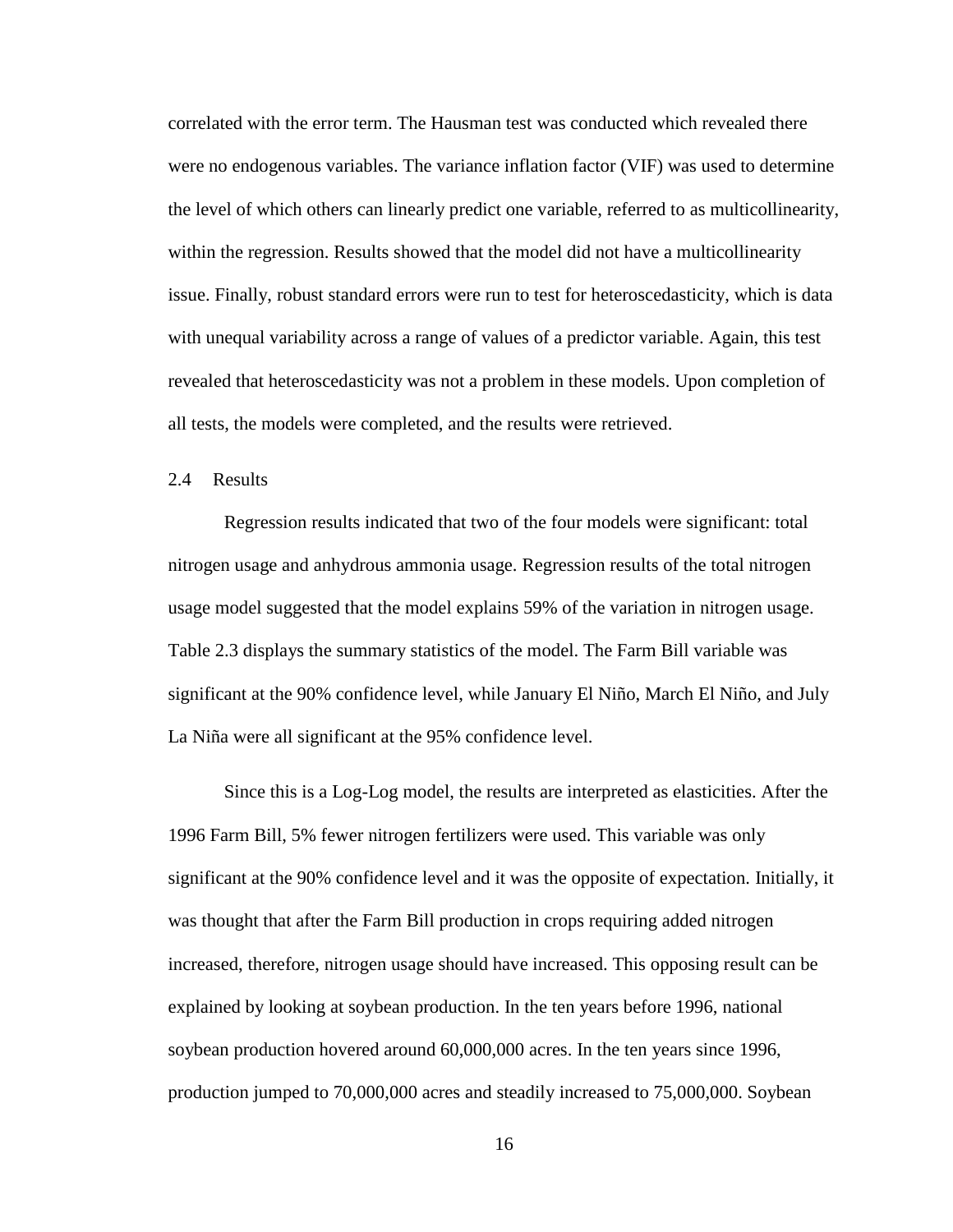production competes with corn production, and since it does not require any added nitrogen fertilizers, usage of nitrogen fertilizers decreased.

Weather variables are also interpreted as elasticities and since the goal is to look at predictive weather technology, are especially important to this analysis. If January is El Niño, 11.5% less nitrogen fertilizer is used as compared to a neutral January case. This variable is significant at the 95% confidence level and was predicted to be insignificant. Since January is typically a month in which little fertilizer is being applied due to frozen grounds, it is surprising that this month has a substantially significant result. This result is an anomaly, nevertheless, it may be partially explained. As discussed previously, wheat is the primary crop receiving nitrogen during this time and is most usually in the southern plains and Texas due to the unfrozen ground as compared to the northern plains. An El Niño January in Texas is wet which means that farmers are unable to get into the fields to apply the needed nitrogen, which may partially explain the negative usage.

Unlike the January result, the March result is one that was expected (95% confidence level) and can easily be explained by looking at corn production in the Midwest. If March is El Niño, 13% more nitrogen fertilizer is used as compared to the March neutral case. In March, corn is the primary crop receiving nitrogen, and the highest amount of production is in the Midwest. An El Niño March in the Midwest is drier which means farmers are more likely able to get into the field to apply nitrogen. During this time frame, the plants need initial nutrients to carry through the early growing period so that combined with dry conditions means the farmers can apply the fertilizer without the threat of nutrient loss due to excessive rains.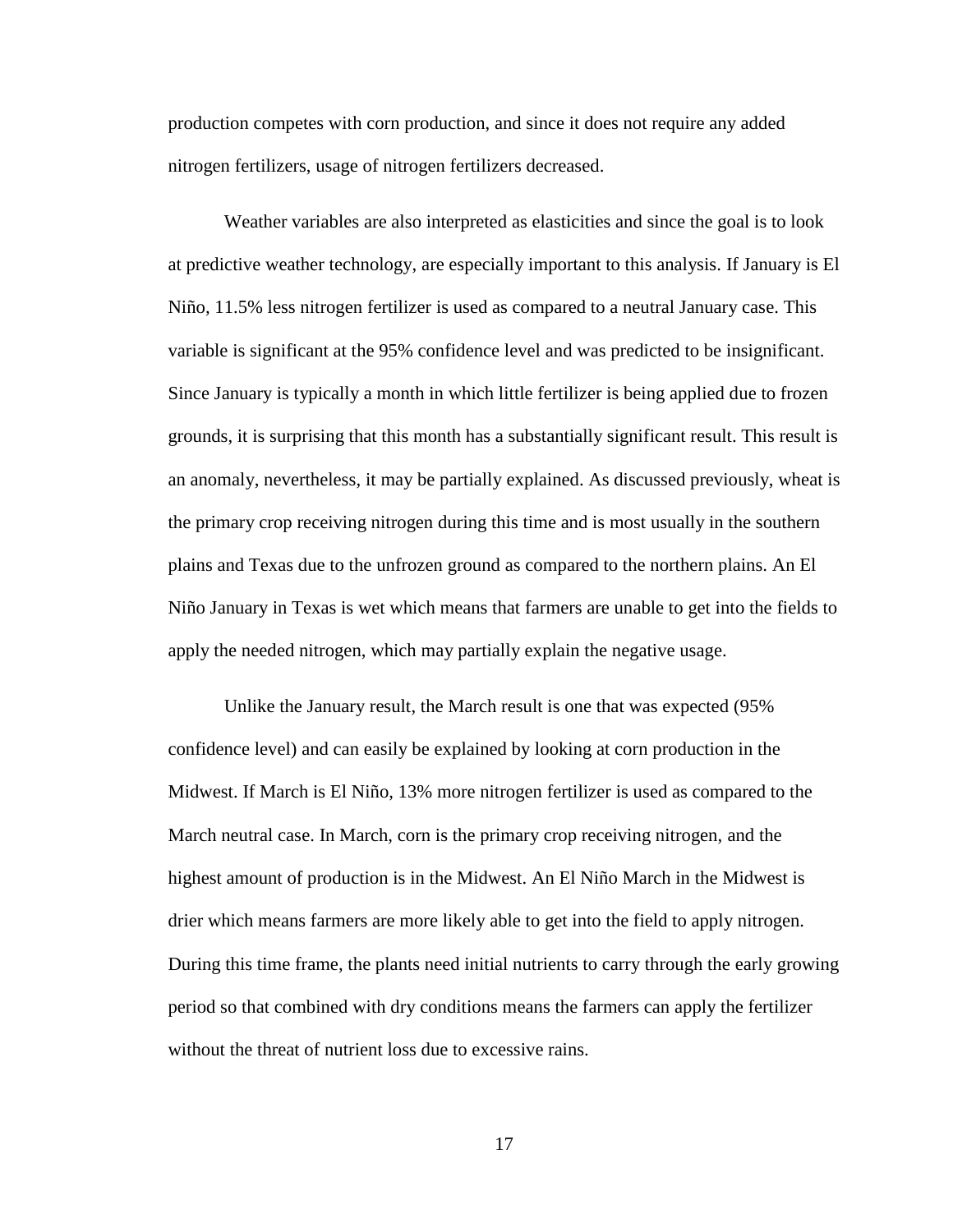Additionally, if July is La Niña, 24.6% more nitrogen fertilizers are used compared to the July Neutral case. Like the other two weather variables, this result was significant at the 95 % confidence level. Again, most of the nitrogen used during this time is likely used on corn in the Midwest; therefore, a July La Niña is wet in this region. Depending on when the corn is planted, July could be the last time to apply nitrogen fertilizers before the corn has begun to tassel. The timing of the growth stage in corn combined with the wet month helps explain why so much more nitrogen fertilizers are used. Though an estimate of nearly 25% is questionable; this is a reasonable explanation of the result.

This model yielded useful, statistically significant results, though several variables were not significant that are worth discussing. One of those being the price of nitrogen. An underlying assumption is that if the price of nitrogen increases, farmers will purchase less and vice versa. According to the results of this model, despite economic theory, the change of the price of nitrogen does not change purchasing behavior. Nitrogen fertilizers are necessary for efficient corn production; therefore, farmers do not dramatically alter their purchasing behavior due to a change in price.

Likewise, the corn acreage and corn yield lagged variables were not significant but are deemed necessary enough to discuss. Both of these variables yielded signs that were opposite of the expectation but insignificant from zero. It is expected that as corn acreage increases, nitrogen usage should also increase. Similarly, we expect nitrogen usage to increase with increasing yields. The model resulted in negative signs, which are interpreted as decreasing values. One potential justification is that over time nitrogen efficiencies have increased therefore not needing as much nitrogen.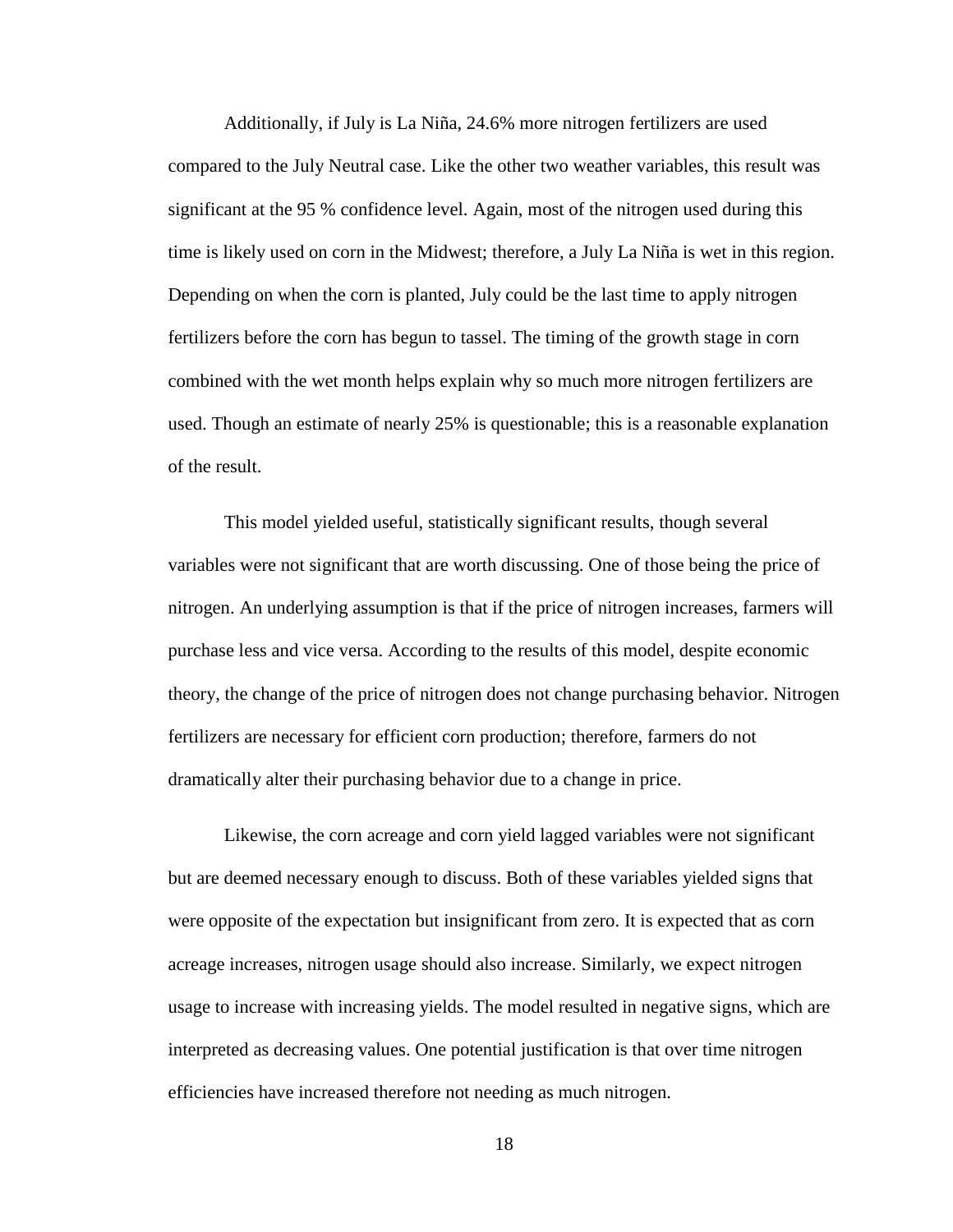When looking at the individual source models of nitrogen usage, only the anhydrous ammonia model was significant. The model explained 43% of the variation of nitrogen usage. In this model, only two variables were significant and both at the 90% confidence level (Table 2.3): corn acreage and July La Niña. An increase in corn acreage decreases anhydrous ammonia usage by 34%. The overall usage of anhydrous has been steadily declining since the 1980s which is when its usage peaked. This variable had an opposite sign than expected, and was questionably large.

The July La Niña result can be described as it was in the total usage model but with more caution. A La Niña July (wet in the Midwest), leads to a 27.5% increase in anhydrous usage. Again, farmers are applying as much nitrogen as they can before the corn gets to a stage in growth in which it does not utilize it very well. However, in reality, anhydrous ammonia would not be the source of N applied in late season it would be the liquid form (nitrogen solutions). This result is a prime reason why production agriculture knowledge, in this case fertilization practices, is important for interpreting econometric results.

The individual source models of urea and nitrogen solutions yielded results that were insignificant. Results of both of these models are presented in Tables 2.5 and 2.6. Given the data and models, there was not as much explanatory power as expected. In this situation, it can be concluded that individual sources of nitrogen do not explain the overall usage of nitrogen fertilizers as was anticipated.

Overall, the results suggest that weather may play an important role in nitrogen usage during certain months. This information could be beneficial to farm managers when forecasting fertilizer needs in the upcoming year. They can use predictive weather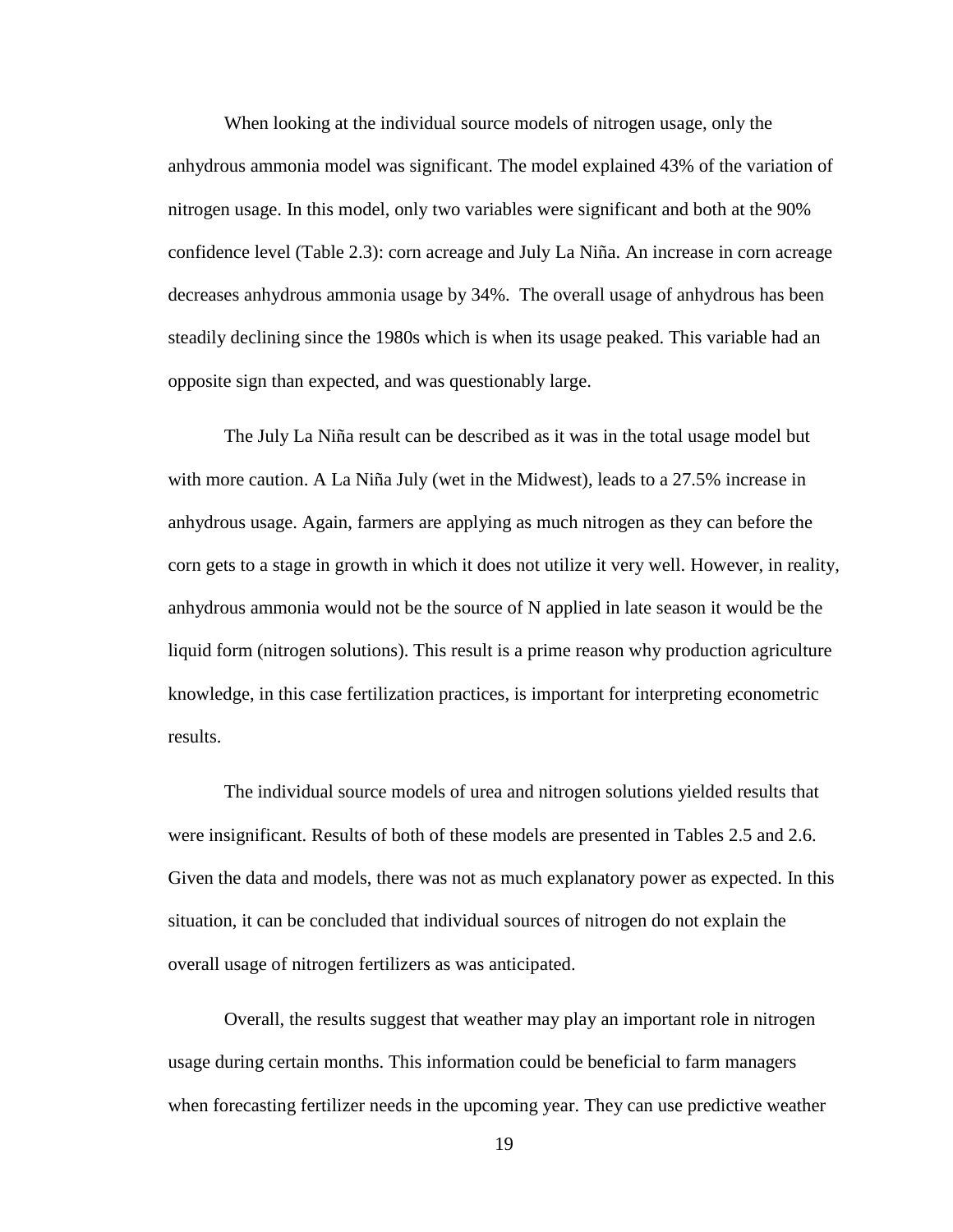forecasts that are available to them to determine the quantities of fertilizer to purchase to ensure the desired nitrogen levels are met to obtain maximum yields. For example, say a farmer applies 150 pounds of actual N per acre and locks in a fall pre-order price of \$300 per ton or \$0.33 per pound of actual N, making fertilizer costs roughly \$50 per acre. Going by the results of the regression, in July the farmer will need to apply 25% more (188 pounds of actual N). If he/she does not pre-order the extra 38 pounds of nitrogen, the per acre fertilization expense will increase to \$66. Had they pre-ordered extra their costs would be \$63 per acre. On a per acre basis, it does not seem like a big difference but when you assume 2,000-acre production that is a \$6,000 added cost that could be prevented if the farmer used weather forecasts to assist in fertilization decisions.

When looking at the results from a macroeconomic standpoint, agribusinesses may benefit from the results of this study as well. They can use the same forecasts and make production decisions for the company to ensure they have enough product to meet their customer's needs. They are then able to capitalize on the farmers who did not preorder a large enough quantity because they will have it on hand which might give them a competitive edge over the other agribusinesses who did not ensure they had enough product.

In addition to the decisions that may be made in regards to fertilizer quantity, the farmer could also use this predictive technology to determine what application strategy will work best for that specific year. For example, if the forecast is calling for a wet spring, a split application fertilizer technique would be the better option for the crop to receive the most nitrogen. In contrast, if the spring is predicted to be reasonably dry, perhaps applying all of the nitrogen fertilizer up front is best because the costs are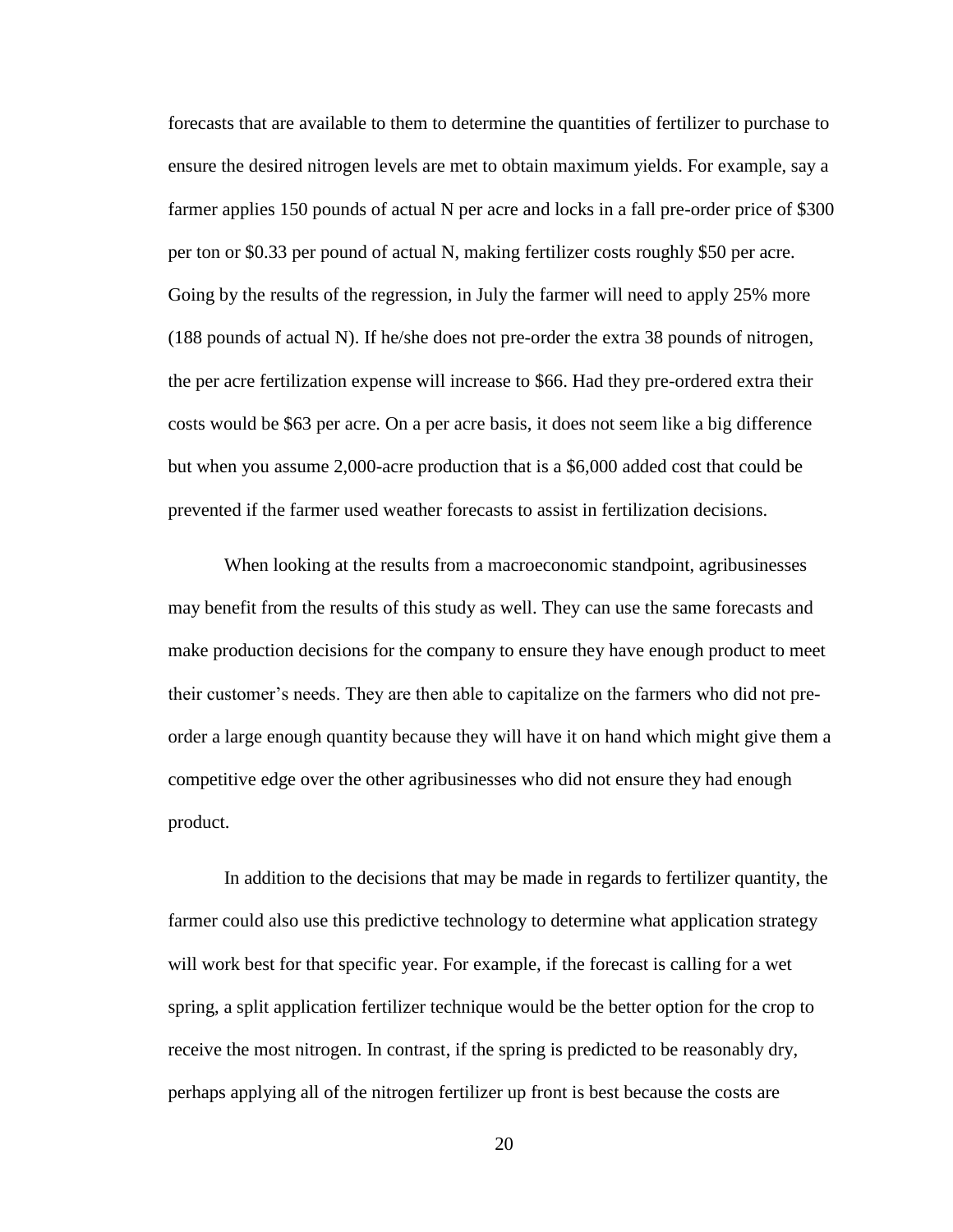reduced by not making another pass in the field. Likewise, the application strategy argument is especially valid when looking at custom applicators. They can use these forecasts to know which strategy to use to make the most profit. Both farmers and custom applicators will need to be more adaptive and change strategy from year to year to maximize returns.

#### 2.5 Conclusions

The goal of this analysis was to examine the relationship between nitrogen usage and weather patterns across all nitrogen sources and three individual sources. To complete the regression, a log-log model was used yielding results that were interpreted using elasticities. Total nitrogen usage and anhydrous ammonia usage models were significant. In the total nitrogen usage model, the variables Farm Bill, January El Niño, March El Niño, and July La Niña were all significant. In the Anhydrous ammonia model, corn acreage and July La Niña were significant. In sum, most of the results did not match expectation. Due to the inconsistency of results, no formal conclusions can be made but light interpretations of the results are necessary for this type of analysis.

Perhaps the most critical objective of this analysis was to determine the farm management implications. Upon receiving results, some farm management decisions may be made. By using predictive weather technology, the farmer could decide on what strategy is best to apply nitrogen given the weather situation. They might also be able to determine the precise amounts of nitrogen that will be needed after considering the potential loss due to weather. These decisions could ultimately affect the farms net returns and in years of small profit margins, be the difference in ending in red or black.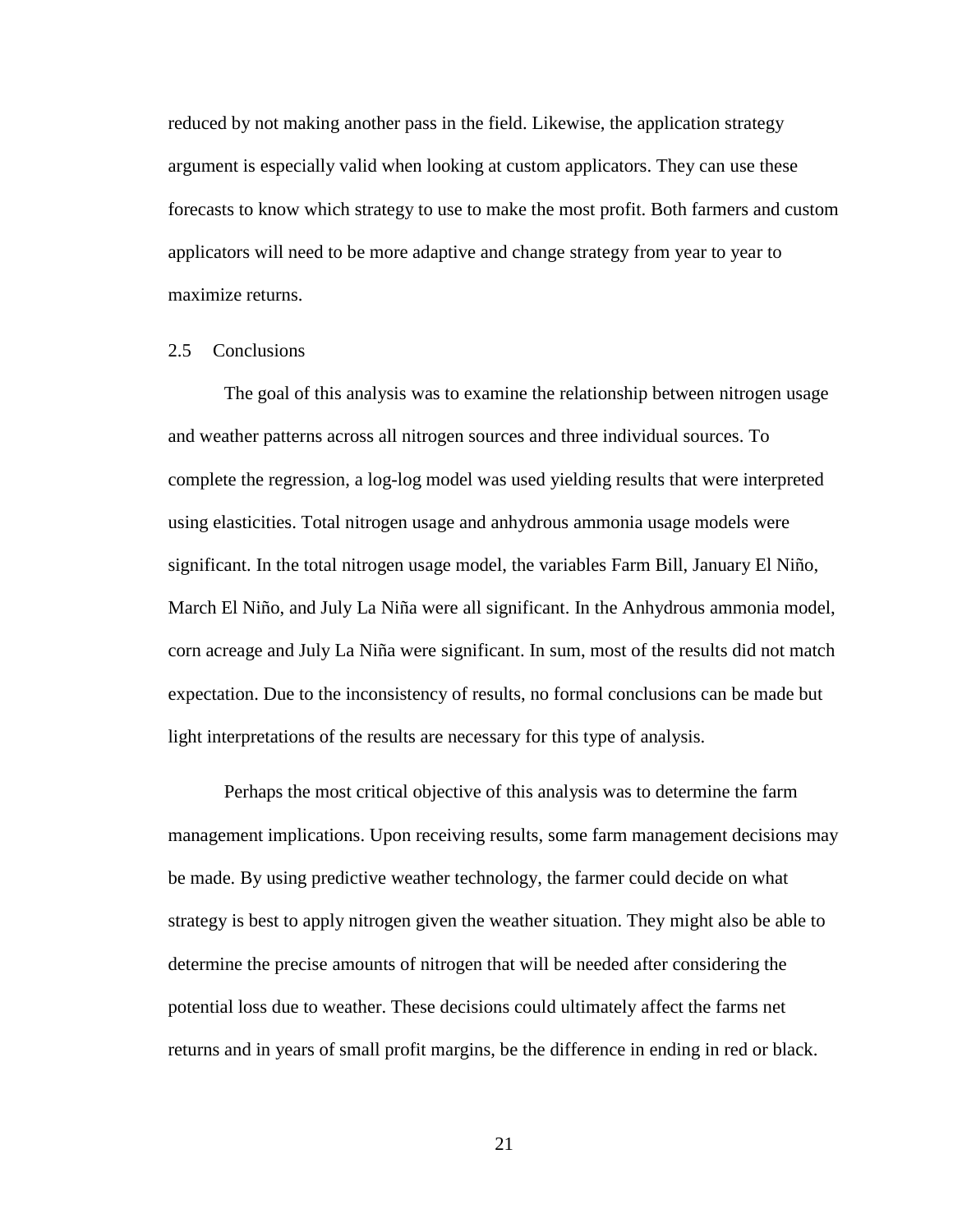Upon further consideration, farmers are not the only ones who can potentially benefit from this information. Agribusinesses that produce and sell nitrogen fertilizers may use the weather forecasts and determine the amounts of fertilizers they need to keep in supply for the upcoming year. Similarly, custom applicators who are hired to apply nitrogen fertilizers can determine which application strategy might work best given the weather forecasts. This may then allow them to capitalize on that and increase their profit margins as well.

The use of time-series data in this analysis is both beneficial and disadvantageous. The data allowed for many observations since it goes back to 1960. However, the initial purpose of this study was to look at a specific region, the Corn Belt. The majority of the data used for the analysis was only presented nationally, and the limited state data that was available had too many gaps, not allowing for the desired regionally based results. Nevertheless, the results still generated assumptions that can be applied to specific regions even though the data itself did not specifically represent that region.

Future work should include obtaining propriety data sets which will hopefully provide data on a more disaggregated level. This type of data would allow the analysis to focus on a specific region, not the entire U.S. Being able to reproduce this model on a state or regional basis would allow for more precise farm management implications, which will greatly benefit farmers and agribusinesses alike.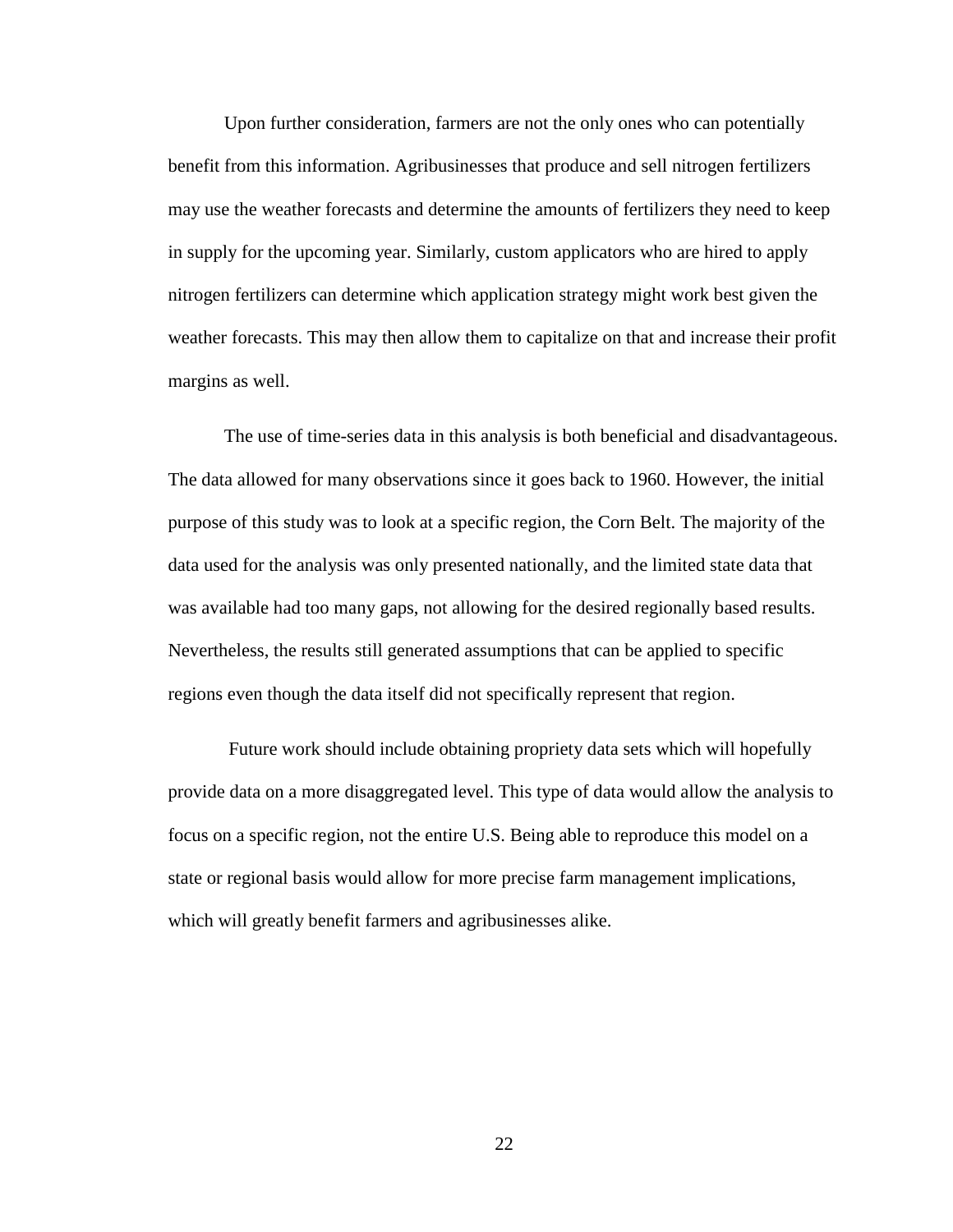## 2.6 Tables and Figures

| <b>Nitrogen Source</b>    | <b>Percent Nitrogen</b> |
|---------------------------|-------------------------|
| Anhydrous Ammonia         | 82%                     |
| Urea                      | 46%                     |
| <b>Nitrogen Solutions</b> | 30%                     |
| Aqua Ammonia              | 20%                     |
| Nitrate                   | 34%                     |
| Sulfate                   | 21%                     |
| Sodium Nitrate            | 16%                     |

Table 2.1: Percent of actual N for individual nitrogen sources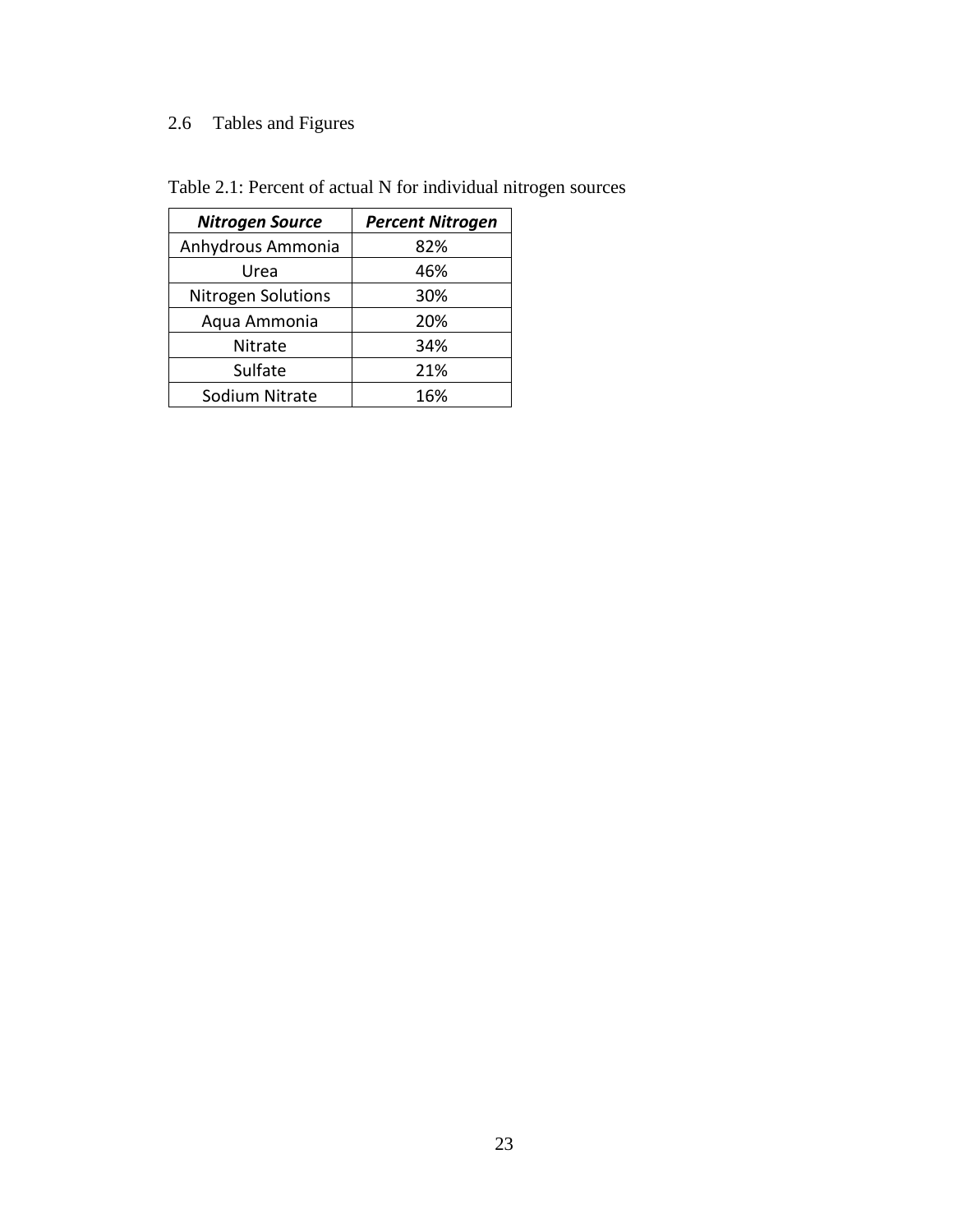| Variable (units)                     | Average       | <b>Standard Deviation</b> | Minimum       | Maximum       |
|--------------------------------------|---------------|---------------------------|---------------|---------------|
| Total Nitrogen Usage (pounds)        | 9,045,332.94  | 3,518,798.00              | 1,924,920.01  | 16,548,501.15 |
| Anhydrous Ammonia Usage (pounds)     | 3,236,102.51  | 998,148.00                | 581,214.36    | 4,661,376.92  |
| Nitrogen Solutions Usage (pounds)    | 2,126,842.68  | 1,029,389.06              | 195,077.70    | 3,742,344.60  |
| Urea Usage (pounds)                  | 3,055,895.36  | 2,008,908.79              | 142,198.00    | 6,696,142.00  |
| Total Nitrogen Price (per pound)     | \$<br>0.19    | \$<br>0.12                | \$<br>0.06    | \$<br>0.55    |
| Anhydrous Ammonia Price (per pound)  | \$<br>0.06    | \$<br>0.03                | \$<br>0.02    | \$<br>0.14    |
| Nitrogen Solutions Price (per pound) | \$<br>0.06    | \$<br>0.05                | \$            | \$<br>0.20    |
| Urea Price (per pound)               | \$<br>0.04    | \$<br>0.04                | \$<br>0.00    | \$<br>0.16    |
| Corn Price (per bushel)              | Ś<br>2.48     | \$<br>1.28                | Ś<br>1.00     | \$<br>6.67    |
| Corn Acreage (total acres)           | 77,408,436.36 | 8,521,358.68              | 60,207,000.00 | 97,291,000.00 |
| Corn Yield Lagged (bushels per acre) | 109           | 30.41                     | 53.1          | 164.4         |
| Farm Bill                            | 0.33          | 0.47                      | 0             | $\mathbf{1}$  |
| January Nino                         | 0.25          | 0.44                      | 0             | $\mathbf{1}$  |
| January Nina                         | 0.36          | 0.48                      | 0             | $\mathbf{1}$  |
| January Neutral                      | 0.35          | 0.48                      | 0             | $\mathbf{1}$  |
| <b>February Nino</b>                 | 0.38          | 0.49                      | 0             | $\mathbf{1}$  |
| <b>February Nina</b>                 | 0.27          | 0.45                      | 0             | $\mathbf{1}$  |
| <b>February Neutral</b>              | 0.35          | 0.48                      | 0             | $\mathbf{1}$  |
| March Nino                           | 0.51          | 0.50                      | 0             | $\mathbf{1}$  |
| March Nina                           | 0.16          | 0.37                      | 0             | $\mathbf{1}$  |
| March Neutral                        | 0.33          | 0.47                      | 0             | $\mathbf{1}$  |
| April Nino                           | 0.67          | 0.47                      | 0             | $\mathbf{1}$  |
| April Nina                           | 0.15          | 0.35                      | 0             | $\mathbf{1}$  |
| <b>April Neutral</b>                 | 0.18          | 0.39                      | 0             | $\mathbf{1}$  |
| May Nino                             | 0.55          | 0.50                      | 0             | $\mathbf{1}$  |
| May Nina                             | 0.22          | 0.41                      | 0             | $\mathbf{1}$  |
| May Neutral                          | 0.24          | 0.42                      | 0             | $\mathbf{1}$  |
| June Nino                            | 0.58          | 0.49                      | 0             | $\mathbf{1}$  |
| June Nina                            | 0.22          | 0.41                      | 0             | $\mathbf{1}$  |
| <b>June Neutral</b>                  | 0.20          | 0.40                      | 0             | $\mathbf{1}$  |
| <b>July Nino</b>                     | 0.55          | 0.50                      | 0             | $\mathbf{1}$  |
| <b>July Nina</b>                     | 0.22          | 0.41                      | 0             | $\mathbf{1}$  |
| <b>July Neutral</b>                  | 0.24          | 0.42                      | 0             | $\mathbf{1}$  |
| <b>August Nino</b>                   | 0.53          | 0.50                      | 0             | $\mathbf{1}$  |
| <b>August Nina</b>                   | 0.22          | 0.41                      | 0             | $\mathbf{1}$  |
| <b>August Neutral</b>                | 0.25          | 0.44                      | 0             | $\mathbf{1}$  |

Table 2.2: Descriptive statistics of variables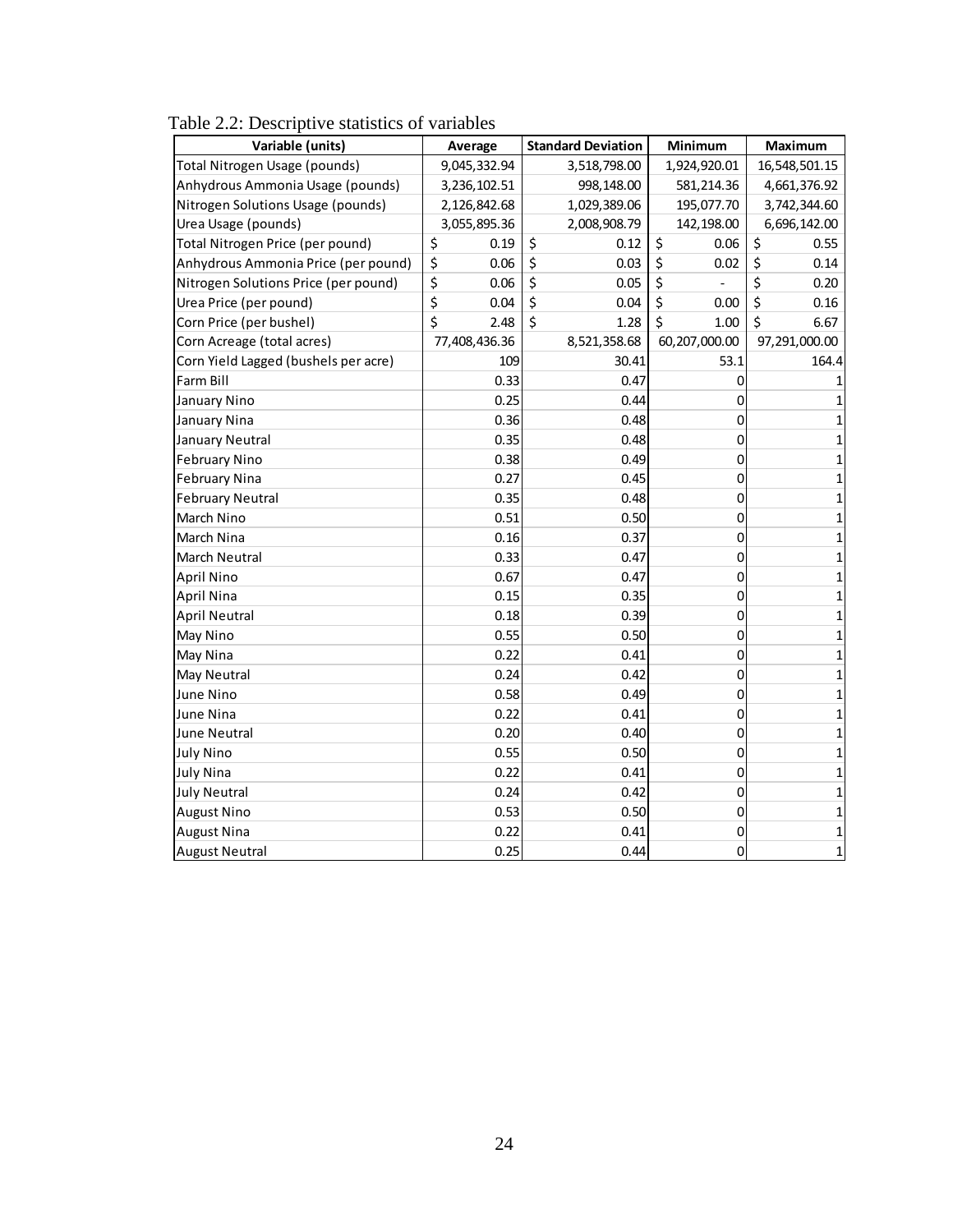|                   | <b>Total Nitrogen</b> | Anhydrous |
|-------------------|-----------------------|-----------|
|                   | Usage (across         | Ammonia   |
|                   | all sources)          | Usage     |
|                   | 0.362                 | 6.302     |
| Intercept         | (1.975)               | (3.014)   |
|                   | 0.012                 | $-0.14$   |
| Corn Price        | (0.065)               | (0.096)   |
|                   | $-0.052$              | 0.09      |
| Nitrogen Price    | (0.091)               | (0.118)   |
|                   | -0.016                | $-0.343$  |
| Corn Acreage      | (0.109)               | (0.166)   |
|                   | $-0.027$              | $-0.071$  |
| Corn Yield Lagged | (0.088)               | (0.156)   |
|                   | *<br>$-0.054$         |           |
| Farm Bill         | (0.027)               |           |
|                   | **<br>$-0.115$        | $-0.031$  |
| January Nino      | (0.042)               | (0.079)   |
|                   | $-0.014$              | $-0.014$  |
| January Nina      | (0.039)               | (0.057)   |
|                   | 0.069                 | $-0.026$  |
| February Nino     | (0.050)               | (0.079)   |
|                   | $-0.070$              | $-0.122$  |
| February Nina     | (0.080)               | (0.116)   |
|                   | $0.130**$             | 0.134     |
| March Nino        | (0.049)               | (0.091)   |
|                   | 0.017                 | 0.091     |
| March Nina        | (0.076)               | (0.119)   |
|                   | $-0.106$              | $-0.127$  |
| April Nino        | (0.061)               | (0.109)   |
|                   | 0.048                 | 0.03      |
| April Nina        | (0.072)               | (0.116)   |
|                   | $-0.047$              | $-0.01$   |
| May Nino          | (0.067)               | (0.121)   |
|                   | 0.073                 | $-0.002$  |
| May Nina          | (0.072)               | (0.098)   |
|                   | $-0.056$              | $-0.125$  |
| June Nino         | (0.060)               | (0.116)   |
|                   | $-0.161$              | $-0.067$  |
| June Nina         | (0.092)               | (0.092)   |
|                   | 0.072                 | 0.137     |
| <b>July Nino</b>  | (0.070)               | (0.112)   |
|                   | $0.246**$             | $0.275*$  |
| <b>July Nina</b>  | (0.082)               | (0.119)   |
|                   | $-0.025$              | $-0.053$  |
| Aug Nino          | (0.070)               | (0.113)   |
|                   | $-0.159$              | $-0.229$  |
| Aug Nina          | (0.079)               | (0.134)   |
|                   |                       |           |

Table 2.3: Regression results (Standard Error in parenthesis)

\* p<0.05, \*\* p<0.01, \*\*\* p<0.001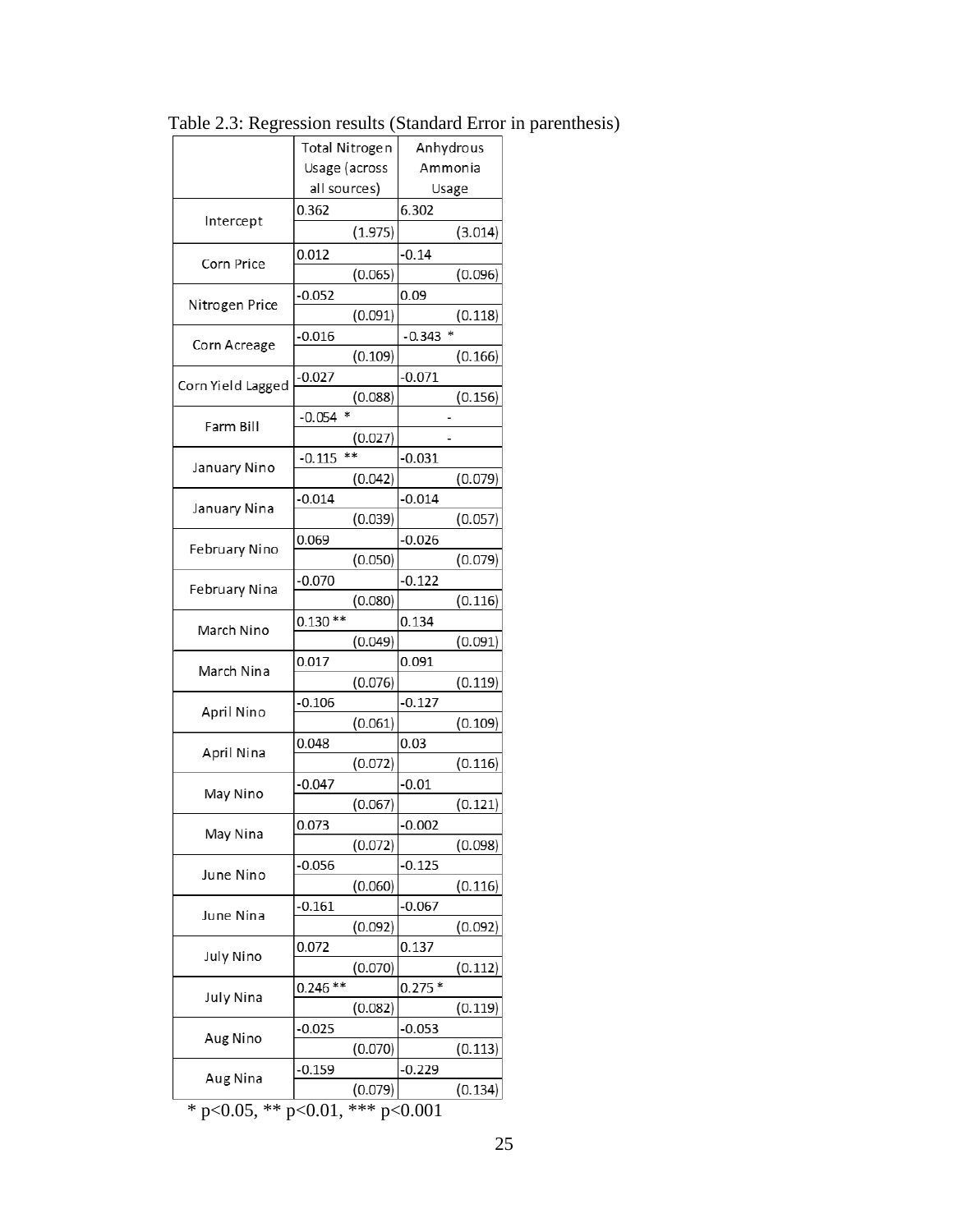Figure 2.1: Nitrogen price per pound (Actual N)



Source: USDA National Agricultural Statistics Service



Figure 2.2: Typical El Niño pattern

Source: National Oceanic and Atmospheric Administration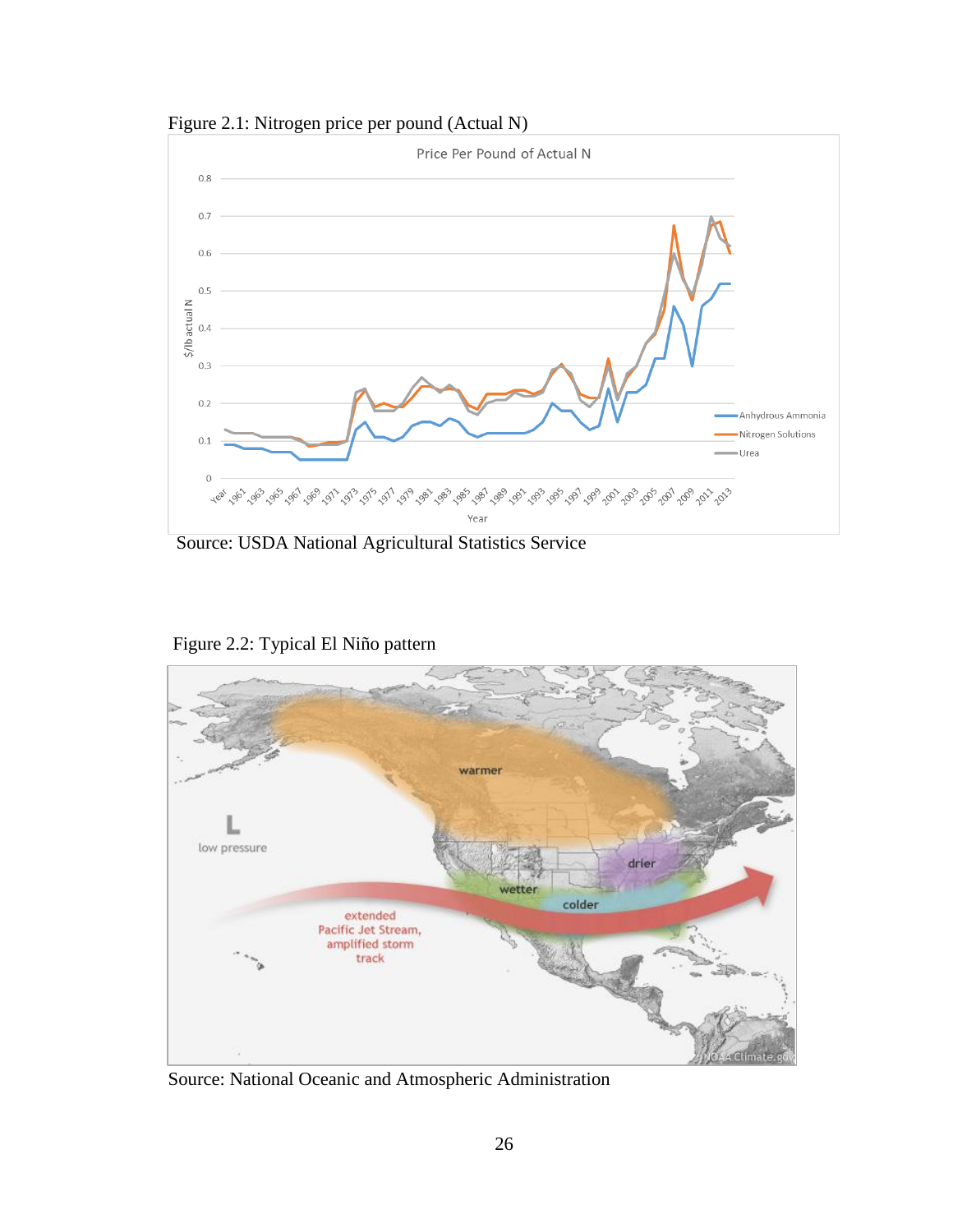Figure 2.3: Typical La Niña pattern



Source: National Oceanic and Atmospheric Administration



Figure 2.4: Nitrogen usage by source

Source: USDA Economic Research Service Fertilizer Use and Source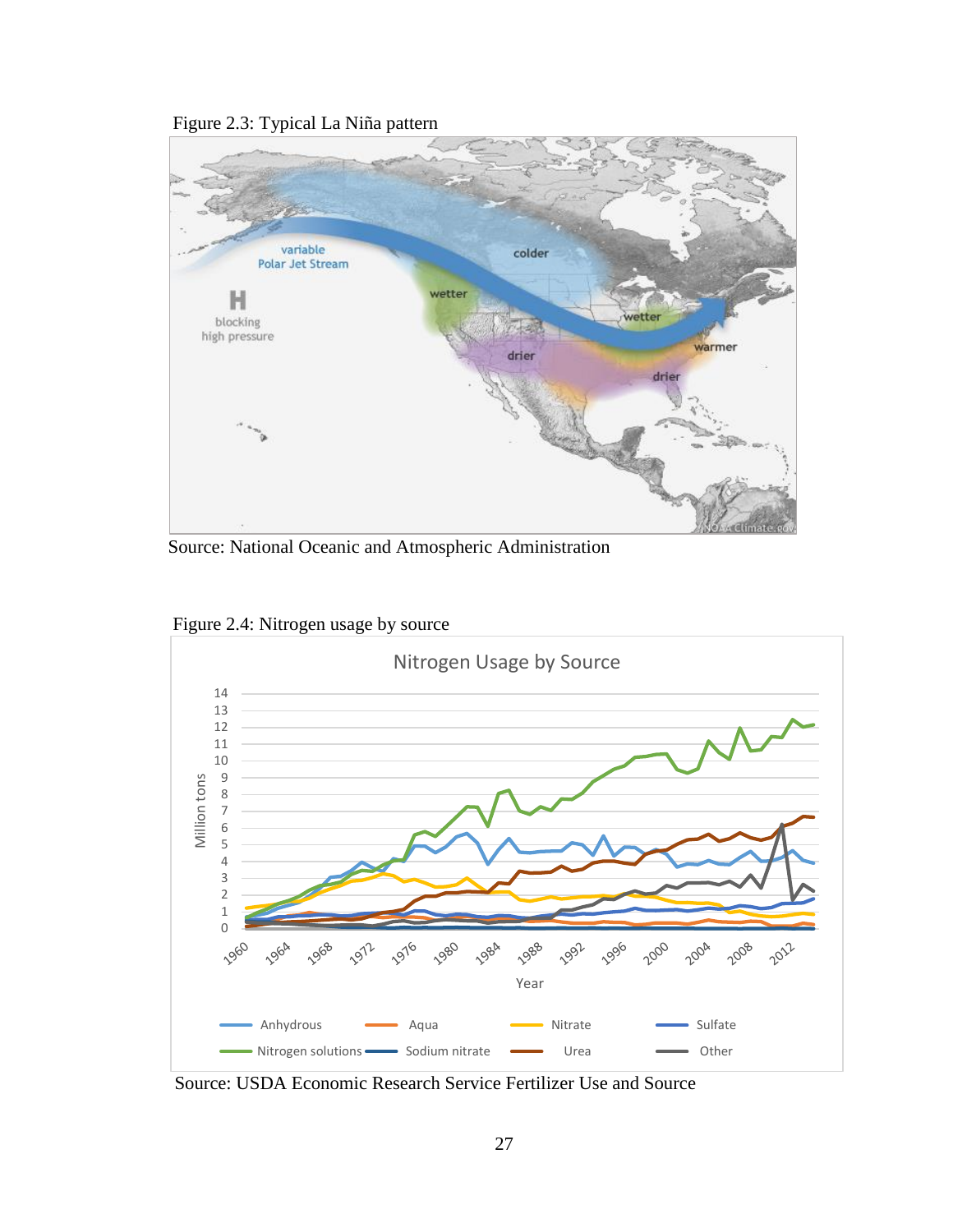#### CHAPTER 3. EVALUATING THE PROFITABILITY OF POULTRY LITTER SUB-SURFER TECHNOLOGY

#### 3.1 Introduction

In recent years, grain farmers have seen low market prices and rising input prices leading to a reduction in profit margins. In efforts to manage costs, grain producers use poultry litter as a cheap fertilizer source when available. Poultry, specifically broilers, are produced mainly in the Southeast U.S. While Kentucky ranks  $7<sup>th</sup>$  in the nation in broiler production, poultry is the number one commodity in cash receipts for the state (Kerestes et al., 2017). The Kentucky Poultry Federation estimates there are 3,200 broiler houses in Kentucky. With each house producing approximately 200 tons of litter per year, Kentucky produces 640,000 tons of broiler litter annually, valued at \$16 million (Rasnake, 1996). Unlike some states that are heavily regulated, such as Maryland, there are limited regulations in Kentucky regarding the application of poultry litter for grain crop production. Therefore, it is important to be good stewards to the land and reduce/prevent environmental concerns of poultry litter fertilization all while maximizing the economic and agronomic benefits.

One key management practice is the timing of the application. Research has shown that the optimal litter application timing to recoup the most nutrients is in the spring before planting (Rasnake et al., 2000). However, due to time constraints in the spring with planting and the number of suitable field days available, many of farmers using litter will apply litter in the fall or winter (Tewolde et al., 2013). By broadcasting litter on the fallow ground in the fall or winter, nearly all of the nitrogen in the litter is lost due to leaching or volatilization. Consequently, the complete economic benefit of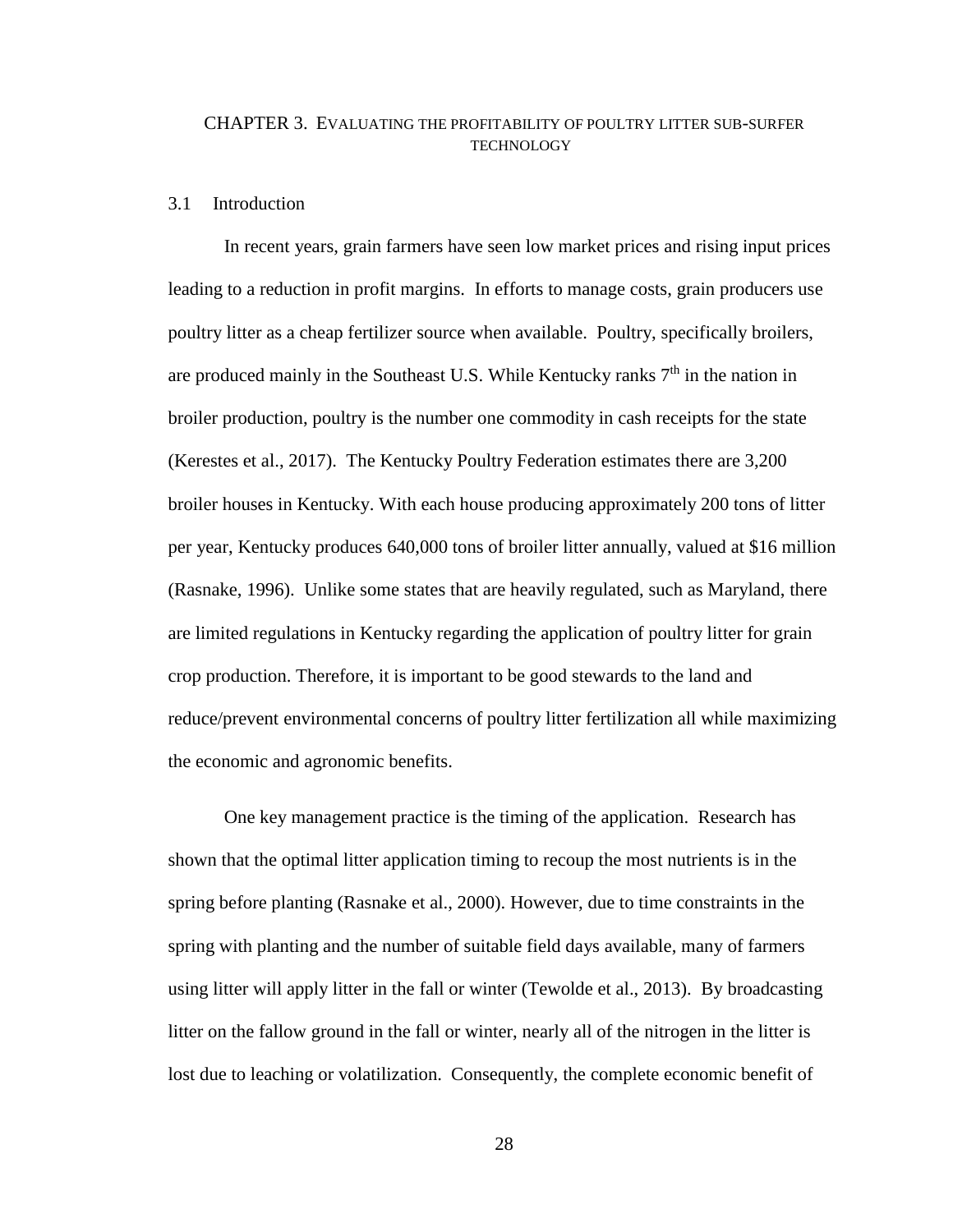nitrogen in poultry litter is not realized, and environmental concerns arise. Furthermore, traditional application methods using a spin spreader to broadcast litter on top of the soil allow for nutrients to be lost when not incorporated using tillage methods or a timely rainfall event. Ideally, producers could apply poultry litter in the fall or winter and recoup the same amount (or more) nutrients as when applied in the spring. Alternatively, producers could apply in the spring using a different application method and recoup more nutrients from poultry litter than when broadcast on top of the soil. Both management strategies potentially improve the economic benefit of poultry litter and reduce environmental impacts from nutrient runoff.

A new application technology, the poultry litter sub-surfer, has the potential to increase nutrient availability to the crop. This prototype technology injects poultry litter directly into the soil preventing nutrient loss due to excessive runoff. The prototype, invented by ARS soil scientist Dan Pote in 2010, has been tested in the Chesapeake Bay region, Arkansas, Pennsylvania, Oklahoma, and Kentucky. Early indications suggest this new technology is superior to traditional broadcast methods from an agronomic and environmental standpoint, yet the economic benefits are unknown. Therefore the objectives of this study are: (1) develop a whole farm, resource allocation model to determine the economic viability of the poultry litter sub-surfer technology compared to traditional broadcast methods; (2) assess the impact fertilization strategies have on planting date, and whole farm net returns; (3) determine how days suitable for fieldwork risk impact the economic viability of the poultry litter sub-surfer technology; and (4) conduct break-even analyses on key poultry litter sub-surfer assumptions (performance rate, purchase price, and agronomic benefits).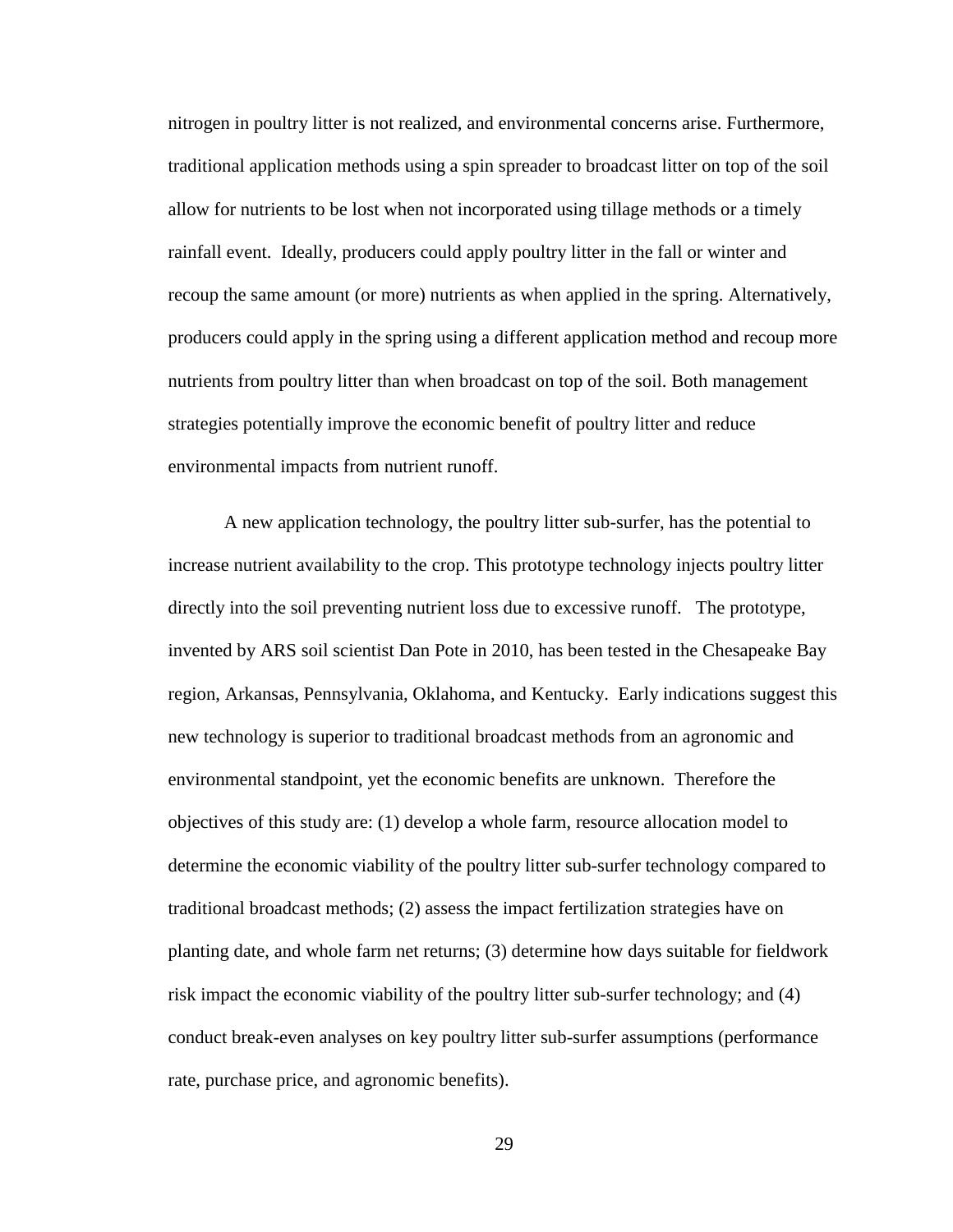#### 3.2 Background

Agronomists have studied the effects of poultry litter on the soil, and on the different crops, in which it is applied. Results suggest that poultry litter as a fertilizer source will increase soil health over time as compared to commercial fertilizers and eventually increased yields will be realized. Specifically, the organic matter contained in the litter could be especially beneficial to places where topsoil is lost due to erosion (Rasnake, 1996). Another advantage of using poultry litter is that it does not acidify the soil as commercial fertilizer does. Poultry litter offers a range of benefits starting with providing nutrients to the land, eases some environmental concerns, and is often costeffective (Pratt, 2014).

The timing of applying poultry litter has also been studied. Applying the litter in the spring instead of the fall is beneficial because more nutrients will be captured. Most farmers fall apply because of the time availability (Tewolde et al., 2013). At any time of application, incorporation of the litter into the soil will increase nitrogen available for the crops (Rasnake et al., 2000). When litter is applied in the fall without a cover crop, only about 15% of nitrogen is available to the corn crop in the following year. Likewise, if it is applied in the spring and incorporated within five days or by small amounts of rain, an estimated 50% of nitrogen will be available to the corn crop in the following year (Rasnake et al., 2000). However, maximizing nitrogen availability can be an issue in notill production systems nutrients aren't manually incorporated into the soil leaving it to nature to determine if the nitrogen will be available.

There are environmental concerns with utilizing poultry litter in grain crop production, primarily when managed inappropriately. Broadcast poultry litter can run off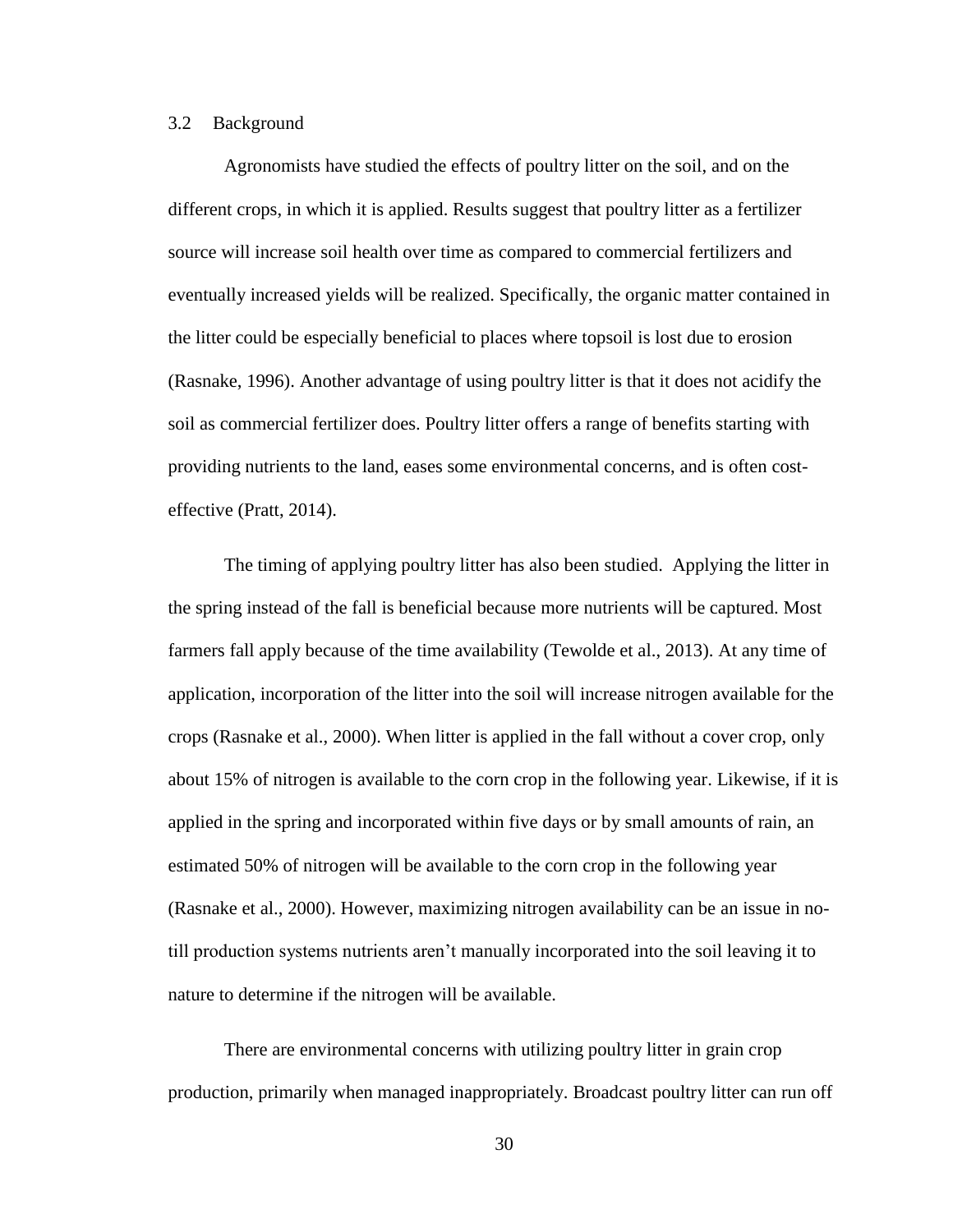the field and cause nonpoint source pollution through the buildup of phosphorus and nitrogen in water sources. These spots are known as dead zones where little to no aquatic life is present (Gerber et al., 2009). Since poultry litter has been identified as one source of the nutrients contributing to dead/hypoxic zones, the Environmental Protection Agency (EPA) and the United States Department of Agriculture (USDA) have implemented nutrient management strategies that help prevent the overuse of poultry litter and other fertilization techniques.

Traditional poultry litter application methods (broadcast) leads to a loss of the valuable nutrients through volatilization and leaching. Current research is investigating ways to combat this problem. The newest application method, sub-surface injection, operates like a no-till planter. This piece of equipment pulverizes the litter into ultra-fine particles just before slicing the ground about 3 inches deep, allowing the litter to flow right in before another blade moves the dirt over it, keeping the litter from being exposed. This technique is unique in the fact that it incorporates the litter into the soil without unearthing the ground. Many Kentucky grain farmers have adopted no-till methods making this injector an appropriate solution for the runoff of nutrients caused by not incorporating the poultry litter.

Previous research suggests that sub-surface injection of poultry litter has the potential to increase yields because less of the nutrients are lost to volatilization or leaching (Crummett, 2015). Studies have shown that near the end of corn growth, biomass and nutrient uptake was greater with the injector as compared to the spreader which explains the increase in yields (Pratt, 2014). Though an exact yield increase has yet to be determined, some studies report a yield increase of 20-36% (Pote et al., 2011).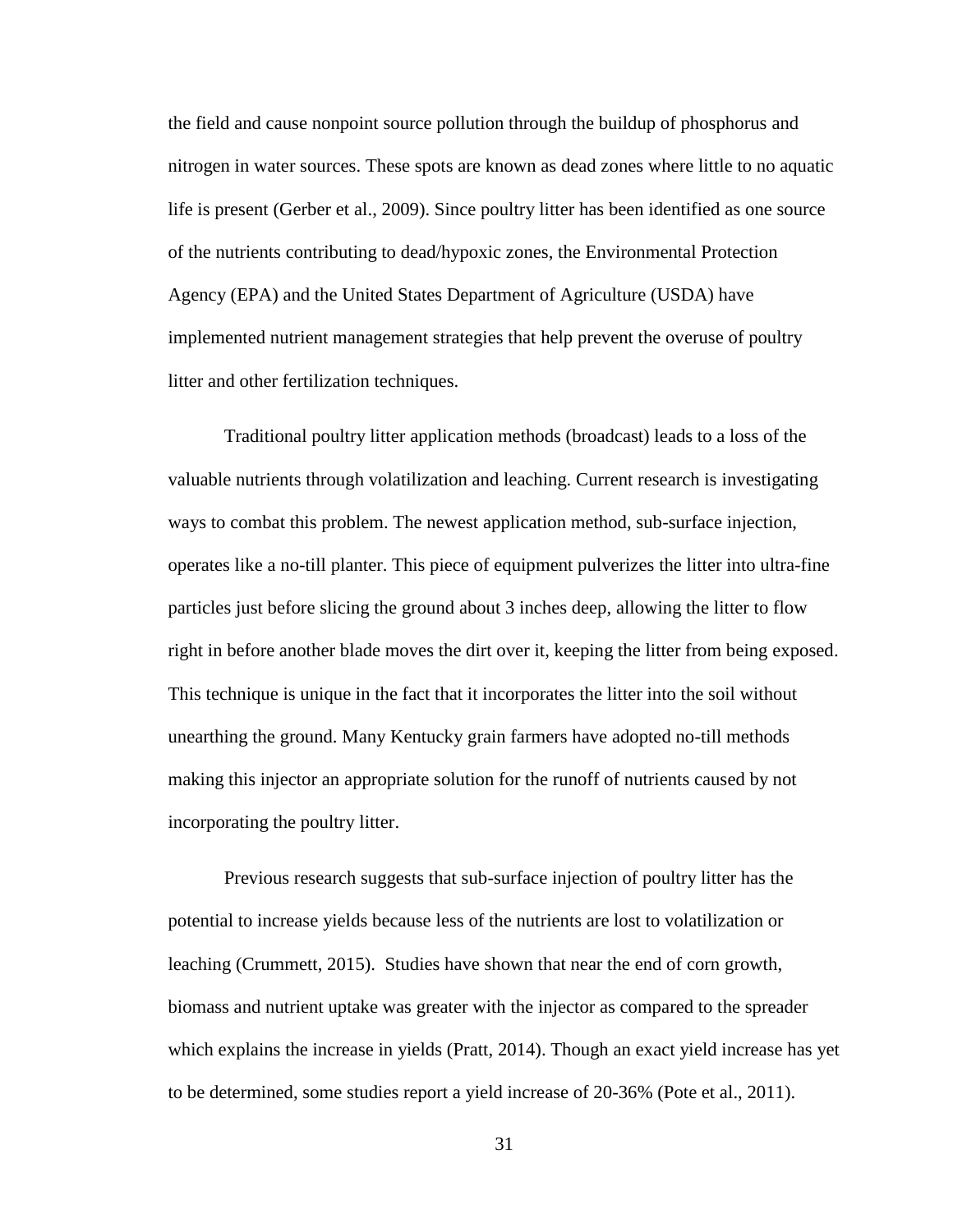Also, the sub-surface application has also been shown to reduce the runoff of nitrogen and phosphorus by nearly 90% as compared to other methods (Pote et al., 2011; Watts et al., 2011). Less runoff means less pollution to nearby water sources, making this method more environmentally friendly. Additionally, the typical application method of broadcasting litter on top of the soil has received some complaints such as an unpleasant smell. With the injector, air quality around the areas of the application has improved because the amount of ammonia released into the air is reduced by about 95% as compared to broadcasting (Pratt, 2014).

Many analyses have been conducted looking at the economic and environmental impact of poultry litter. The transportation of litter has been studied primarily in areas of high concentration of poultry production (Govindasamy and Cochran, 1995; Carreira et al., 2007; Jones and D'Souza, 2001; Mullen et al., 2011). Likewise, policies on poultry litter have been debated and put into action in some areas (Govindasamy and Cochran, 1998; Fritsch and Collins, 1993). Similarly, the discussion of poultry litter value and markets have been discussed but have yet to be entirely determined (Carriera et al., 2006). While the literature on poultry litter has grown recently, currently no studies looking at new application methods from both an economic and environmental standpoint exist. This paper will contribute to the current literature by assessing the economic feasibility of sub-surface injection of poultry litter.

#### 3.3 Material and Methods

To determine the economic feasibility of the poultry litter sub-surfer technology, this study follows the resource allocation model presented in Shockley et al. (2011). Modifications are made to the model by reflecting various fertilization strategies and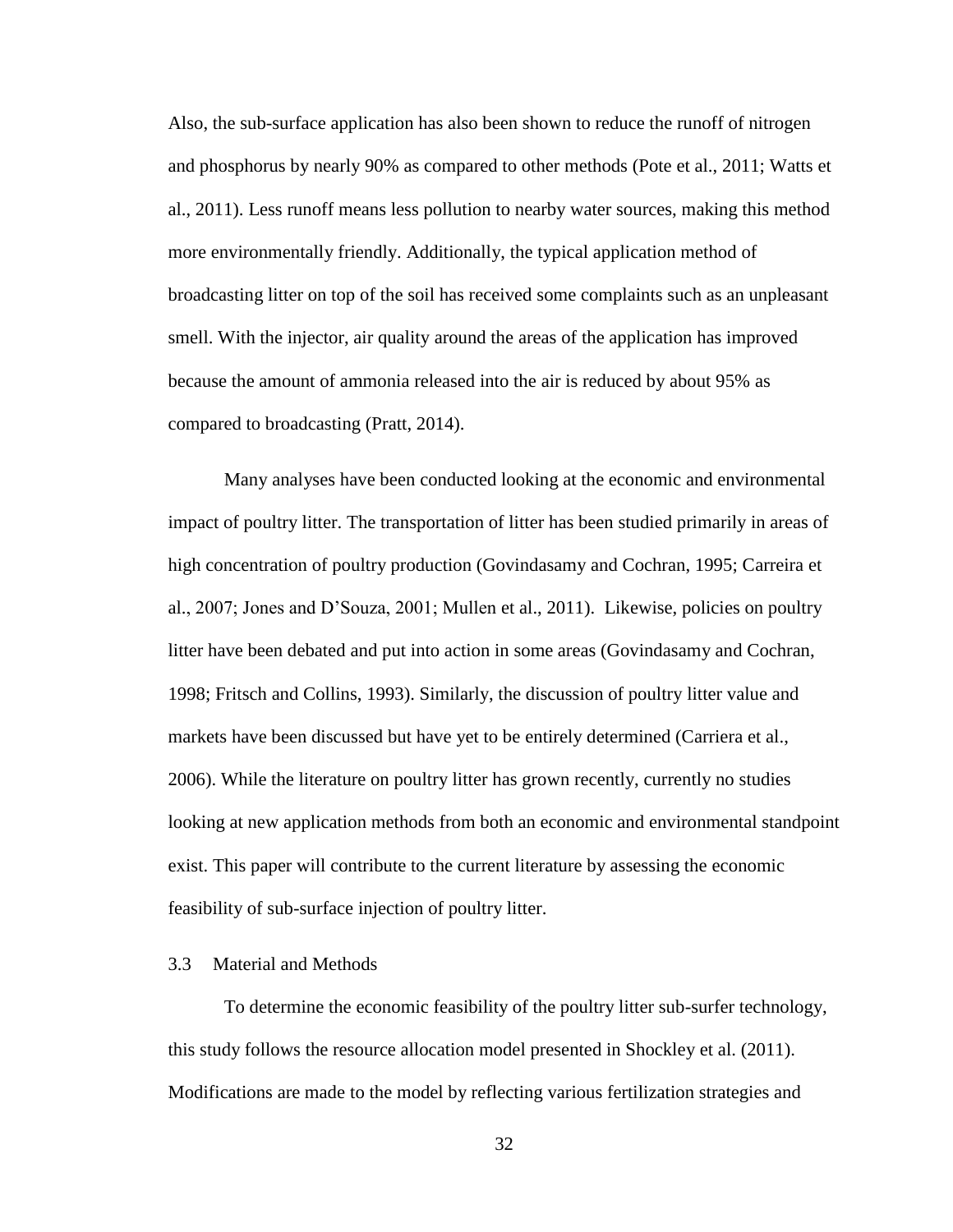associated costs (broadcast poultry litter and sub-surfer poultry litter) to determine which is economically optimal. A mathematical description of the model is presented in the Appendix.

The objective of the model was to maximize net returns above selected costs for a hypothetical no-till grain farm in Henderson County, Kentucky. The selected costs included in the model are input variable costs for growing corn and soybeans in Kentucky, operating costs, and the ownership costs of equipment for each fertilization strategy. This study investigates four fertilization strategies, resulting in four separate resource allocation models. The four fertilization strategies are: (1) fall broadcast of poultry litter with supplemental nitrogen (UAN 32) in spring, (2) spring broadcast of poultry litter with supplemental nitrogen (UAN 32) in spring, (3) fall sub-surface injection of poultry litter with supplemental nitrogen (UAN 32) in spring, and (4) spring sub-surface injection of poultry litter with supplemental nitrogen (UAN 32) in spring. All methods meet the total fertilizer requirement for a corn and soybean rotation of 180 lbs. of actual nitrogen, 60 lbs. of phosphorus, and 55 lbs. of potassium for corn and 50 lbs. each of phosphorus and potassium for soybeans based on the recommendations given in the University of Kentucky's Cooperative Extension publication AGR-1 2014-2015. Reference Table 3.1 for fertilizer application information. Also included in the model are decision variables, constraints, and associated data.

The decision variables for these models are the number of corn and soybean acres produced based on planting date and fertilization method. The models include various constraints which limited land, labor by week, and a restricted supply of poultry litter only allowing 400 acres to be fertilized. Based on phone surveys conducted by soil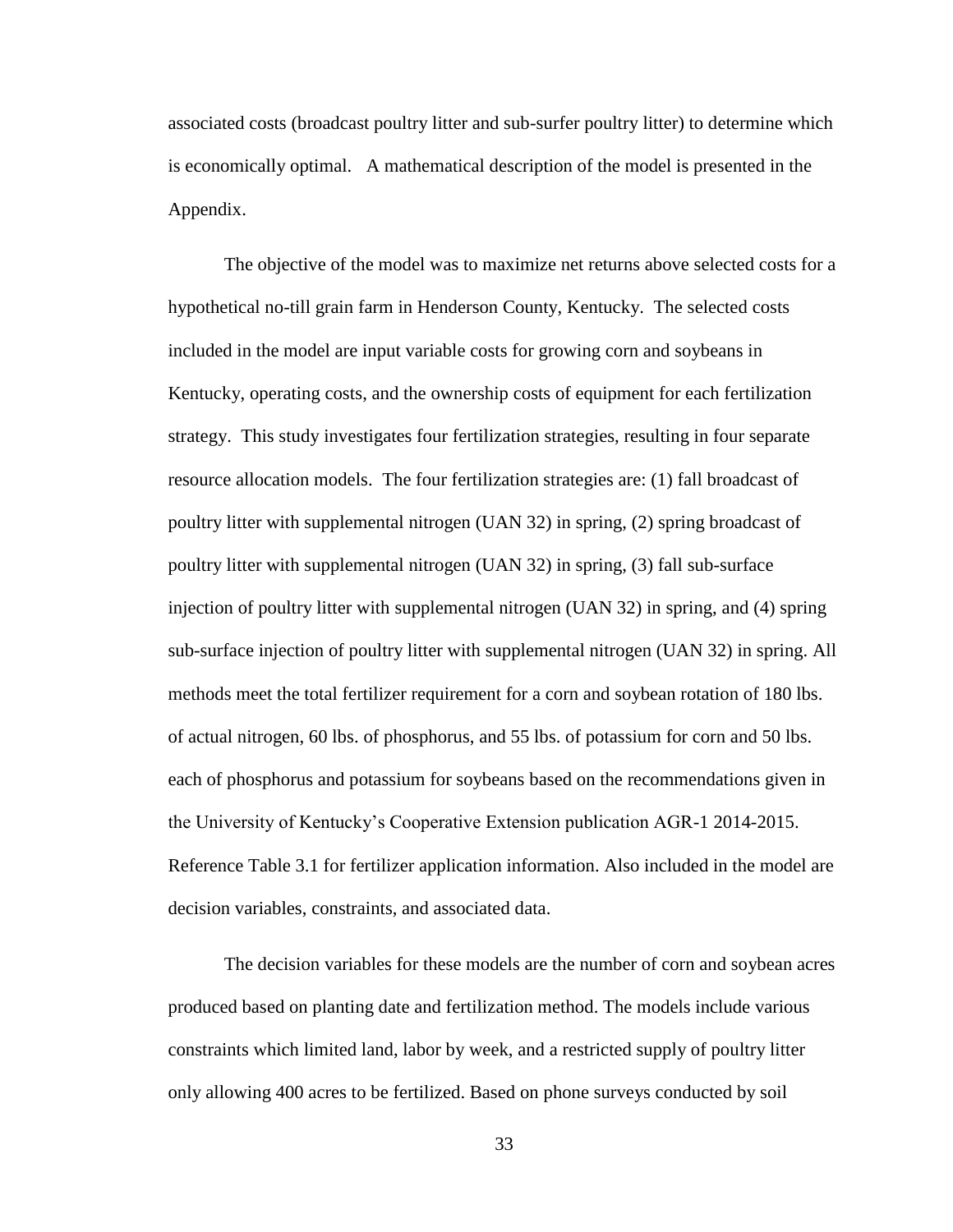specialists at the University of Kentucky, producers in Western Kentucky currently only use poultry litter to fertilize 40% of their total corn acreage. By limiting this model only to allow 400 acres of 1000 acres of corn available in the model assumptions to be fertilized with poultry litter, the most accurate description of current production practices is being presented.

Based on data presented by the Kentucky Farm Business Analysis group, the average grain farm size in Western Kentucky is 2000 acres (Peirce, 2017). Assuming a 50/50 crop rotation, 1000 acres will be devoted to each corn and soybeans. Production practices identified for the selected crops include planting, spraying herbicides and insecticides, fertilizing, and harvesting. Poultry litter fertilization timing was not restricted to certain weeks. In the spring methods, fertilization could occur anywhere from week 11 to the week of planting. Similarly, in the fall methods, poultry litter could be applied any time after harvest took place.

Suitable field day risk data from Shockley and Mark (2017) are included to evaluate weather risk. The initial models used the median numbers of suitable field days that have been collected by week since 1996 by the USDA NASS. When assessing suitable field day risk, two additional percentiles are considered;  $15<sup>th</sup>$  and  $35<sup>th</sup>$ . These percentiles are a good representation of risk aversion and are the common percentiles used in Extension literature. The days suitable are multiplied by an assumed 12-hour work day (assuming a one-person operator) resulting in the hours available to conduct farming operations on a per week basis. The Charnes and Cooper method, a chanceconstrained formulation for right-hand side risk, is used to evaluate days suitable for fieldwork (Charnes and Cooper, 1962).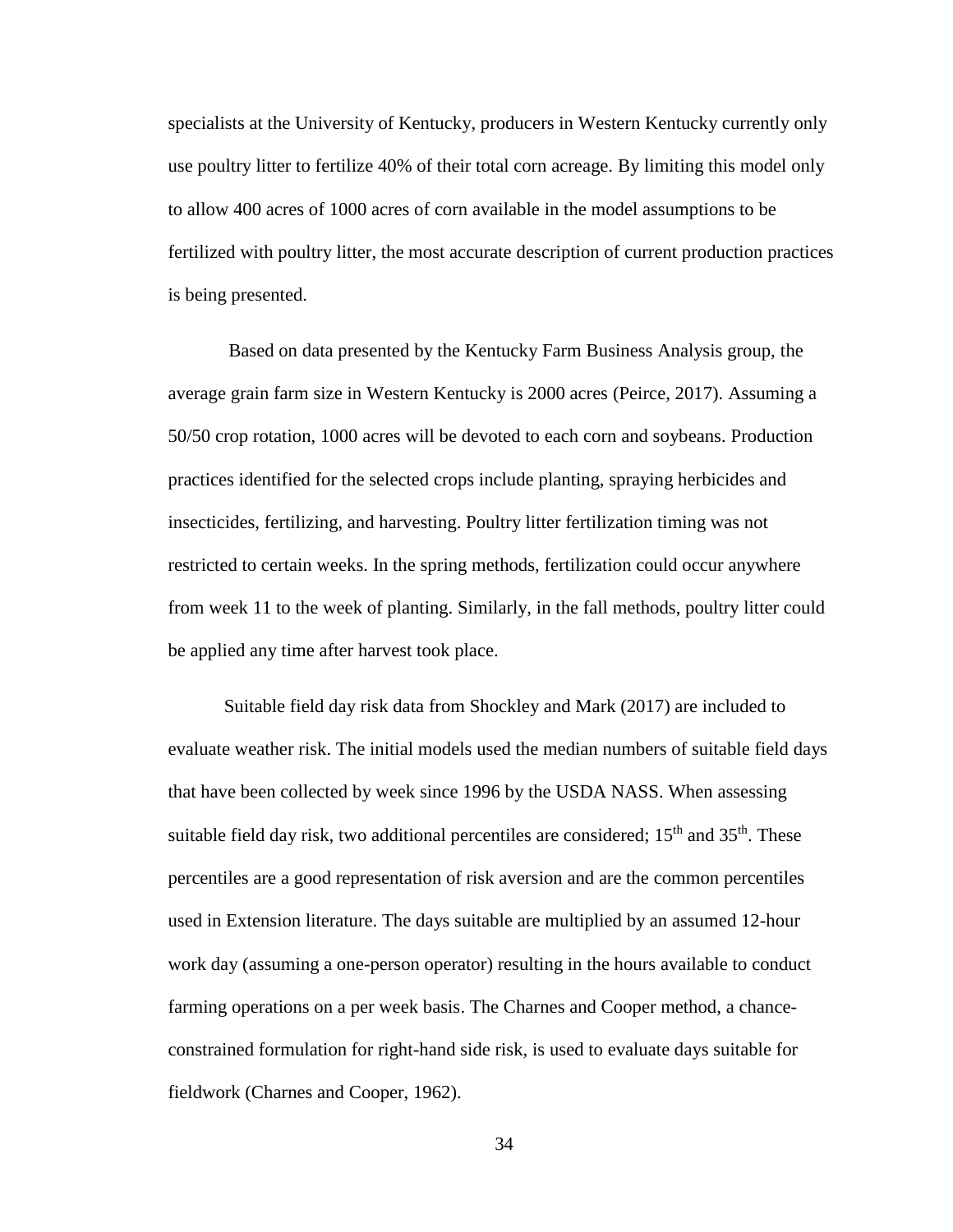Additional data included market prices for both corn and soybeans, commercial fertilizers, and poultry litter. From 2012 to 2016, USDA reports an average market price of \$4.64 per bushel and \$11.44 per bushel for corn and soybeans, respectively. Commercial fertilizer prices over the same period were \$0.40 per pound of UAN, \$0.49 per pound of DAP, and \$0.51 per pound of potash. Typically, poultry litter prices for Kentucky range from \$20-\$30 per ton which includes the cost of removal and hauling (Shockley, 2016). Therefore, an estimated price of \$25 per ton is used in this analysis.

In addition to price and fertilizer data, yield data based on planting date is required. Average yield between 2012 and 2016 in Henderson County, Kentucky was 147 bushels per acre for corn and 48 bushels per acre for soybeans (USDA-NASS, 2018). However, yields for both crops depend heavily on the time of planting. For this analysis, there are 14 weeks available for planting beginning the week of March  $16<sup>th</sup>$  till June  $23<sup>rd</sup>$ . For both corn and soybeans, each of these weeks has either a yield increase or decrease based on a 13-year optimum planting window study conducted by Becks Hybrids. For both corn and soybeans, optimal planting date is between April  $16<sup>th</sup>$  and April  $23<sup>rd</sup>$ increasing yields by 110% and 107%, respectively (Schwartz et al., 2017) move to front of sentence. Figure 3.1 presents the yield curves based on planting date over the 13-year period. For this model, the average historical yield was multiplied by the yield percentages to attain a weighted yield estimate.

Information on broadcast poultry litter application is readily available. However, since the poultry litter sub-surfer is a prototype, commercial pricing is non-existent. Personal communication with the creator, Dan Pote, indicates the sub-surfer (under current design) would cost the farmer \$50,000 (Pote, 2018). The sub-surfer is estimated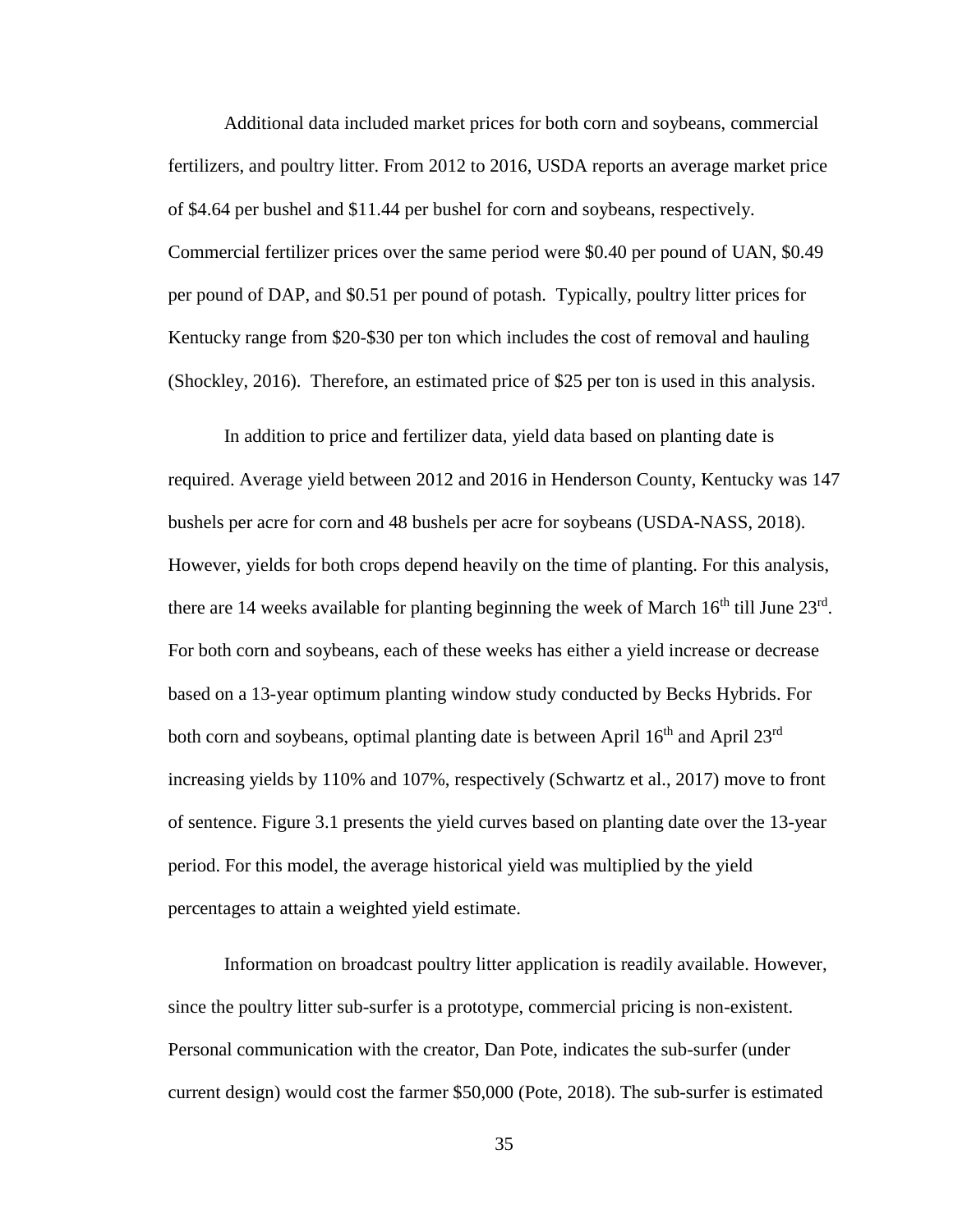to have a useful life of eight years, and a salvage value of \$5,000. The interest rate is assumed to be 6%. Table 3.2 shows the investment and ownership costs, and the performance rate for the injector method compared to the broadcast method. Even though pricing data is scarce, research has been conducted on machinery and agronomic performance of the sub-surfer technology. Soil specialists indicate that the sub-surfer technology can cover 3.16 acres per hour (McGrath, 2018). This is substantially slower than other fertilizations strategies which impacts operating costs as well as potential delays in planting.

In addition to machinery performance data, agronomic studies have been conducted to determine the impact on crop yields by injecting poultry litter into the soil. Some studies report an increase in yields from 20-36% (Pote et. al., 2011). However, early unpublished studies in Kentucky indicate the injection of poultry litter has the potential to increase corn yields by 7% compared to both surface applied poultry litter and commercial fertilizer (McGrath, 2018). Since both the price of the sub-surfer technology and yield benefits are only estimated at this point, sensitivity analyses are conducted to determine the impact on net returns.

#### 3.4 Results

To establish a baseline comparison, a model looking at 100% commercial fertilization was completed and provided the basis for the poultry litter models. The net return for this model was \$771,454 which is substantially lower than any of the poultry litter methods. This net return is lower because the cost of commercial fertilizers is higher relative to poultry litter. This model is omitted from the discussion because the primary focus is on the poultry litter application methods.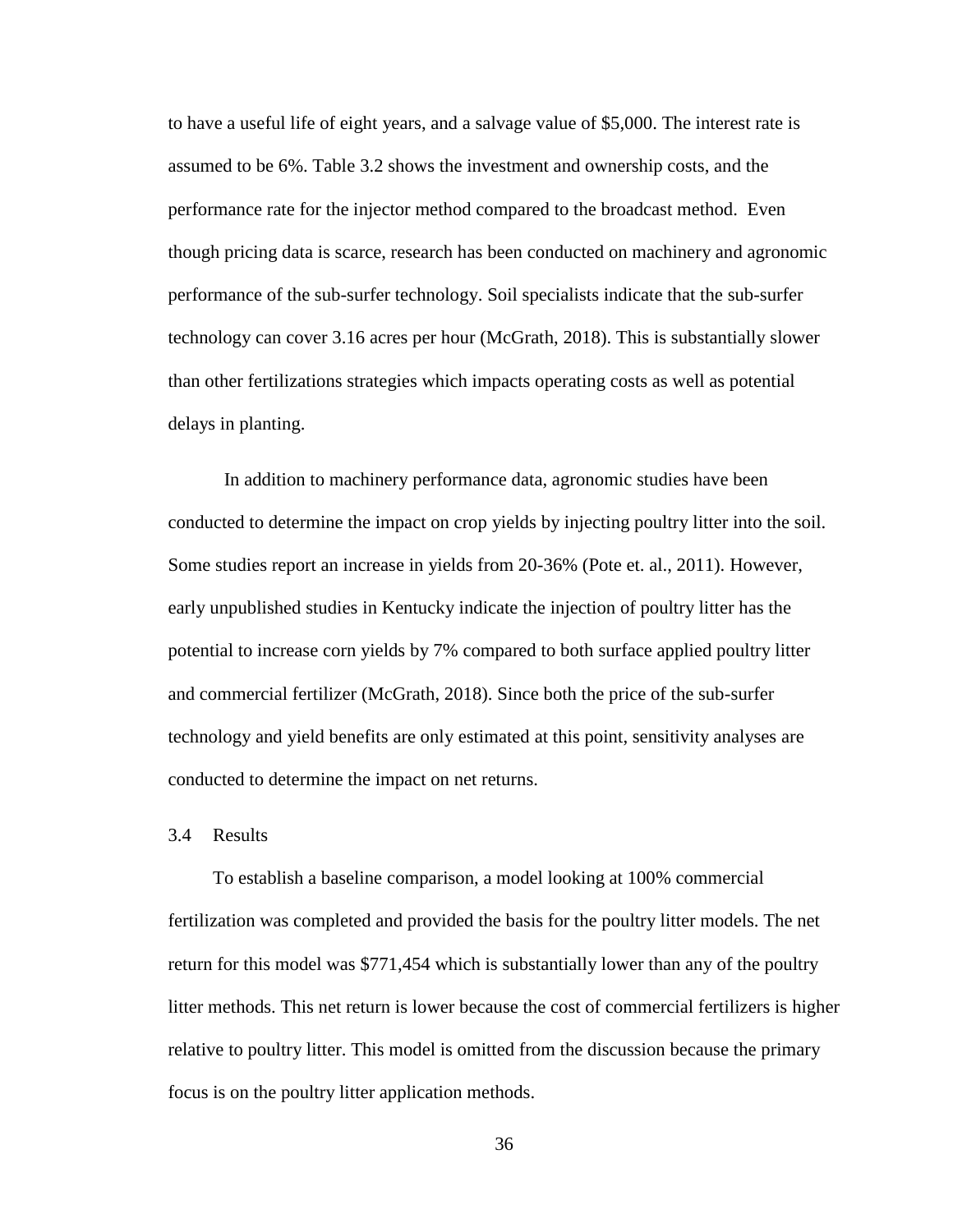Of the four poultry litter fertilization strategies modeled, the economically optimal is spring application of poultry litter using the typical broadcast method with a net return of \$844,191. This method is superior because more nutrients are getting to the plant reducing fertilizer costs and the broadcast method allows more ground to be covered reducing operating costs. Optimal production is 1000 acres of corn, 400 acres fertilized with poultry litter and supplemental N and the remaining 600 acres fertilized with 100% commercial fertilizer. Likewise, 1000 acres of soybeans are also produced. Corn is planted in the weeks of April  $8<sup>th</sup>$  through May  $1<sup>st</sup>$  while soybeans are planted April  $16<sup>th</sup>$  through May  $1<sup>st</sup>$ . Poultry litter is applied in the same week as planting for every week even though it is allowed to occur earlier. Marginal values are reported where for labor in weeks 14-16 and 20, poultry litter acreage limitation, and the acreage devoted to crop production. By adding one hour of labor in week 15 (the most constrained week), the net returns will increase by \$204. Similarly, if the acreage for poultry litter application were increased by 1%, net returns would increase by \$85.

While the spring broadcast of poultry litter method is economically optimal, spring injection of poultry litter is only \$198 less with a net return of \$843,993. One of the reasons that this method is comparable to the spring broadcast method is because of the increased yield benefit associated with the injection technology. The increased yield benefit of 7% makes up for the extra time it takes to apply the litter with the slower machinery. The number of acres of corn and soybeans produced, as well as the planting dates, did not change. Unlike the broadcast method, the injection method is in operation four weeks before planting to compensate for the slower performance rate which would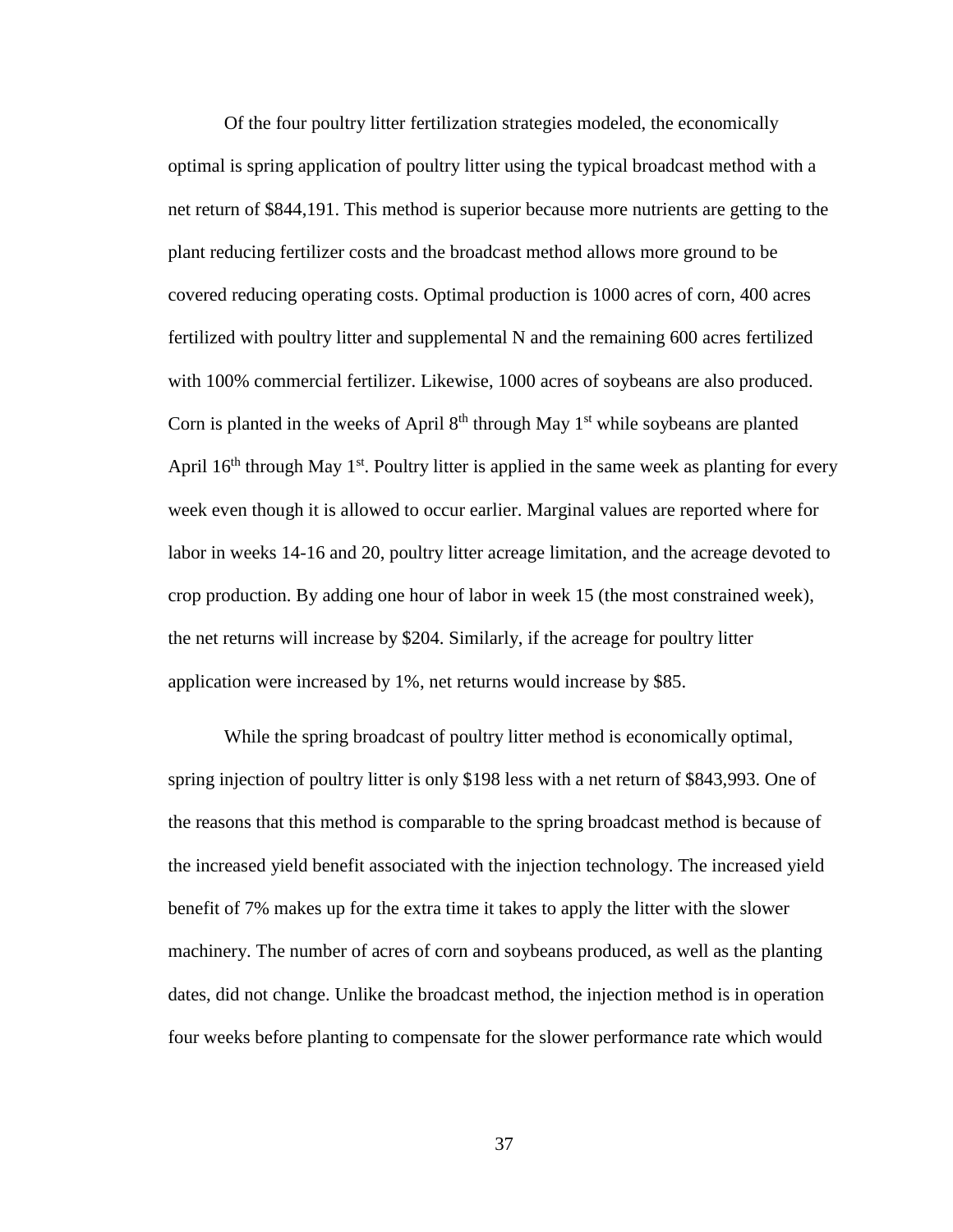delay planting otherwise. If the model were more restrictive, less time prior to planting to inject, spring injection wouldn't be a close alternative to spring broadcast.

The fall fertilization methods resulted in net returns substantially lower than the spring methods. Fall broadcasting was lower because even though it's not conflicting with planting, more supplemental nitrogen is required to meet the yield goals. The resulting net return was \$835,953. Likewise, fall injection is lower because even though there is a yield benefit, the added cost of the machine and additional commercial nitrogen required outweighs the increase in yields. The net return for this method was \$835,314. All results are presented in Table 3.3.

Since the poultry litter sub-surfer is a prototype technology, sensitivity analyses are required on crucial assumptions in the models. An especially critical assumption is the performance rate of the injection system. This value is varied to determine when fall injection is comparable to the optimal spring broadcasting net returns. Purchase price and yield benefit assumptions are also fundamental to this analysis. Both of those values are also varied to determine the levels in which fall injection competes with spring broadcasting.

Conducting any field operation promptly is critical in grain crop production. The most substantial concern regarding the sub-surfer technology is how slow the machine operates. The sub-surfer has a performance rate of 3.16 acres per hour as compared to the 23.75 acres per hour for the traditional spin spreader. If the sub-surfer is to compete with conventional application methods, the performance rate must be improved. For the fall injection model to have similar net returns as the spring broadcast model, the performance rate of the injector would have to increase to 22 acres per hour, ceteris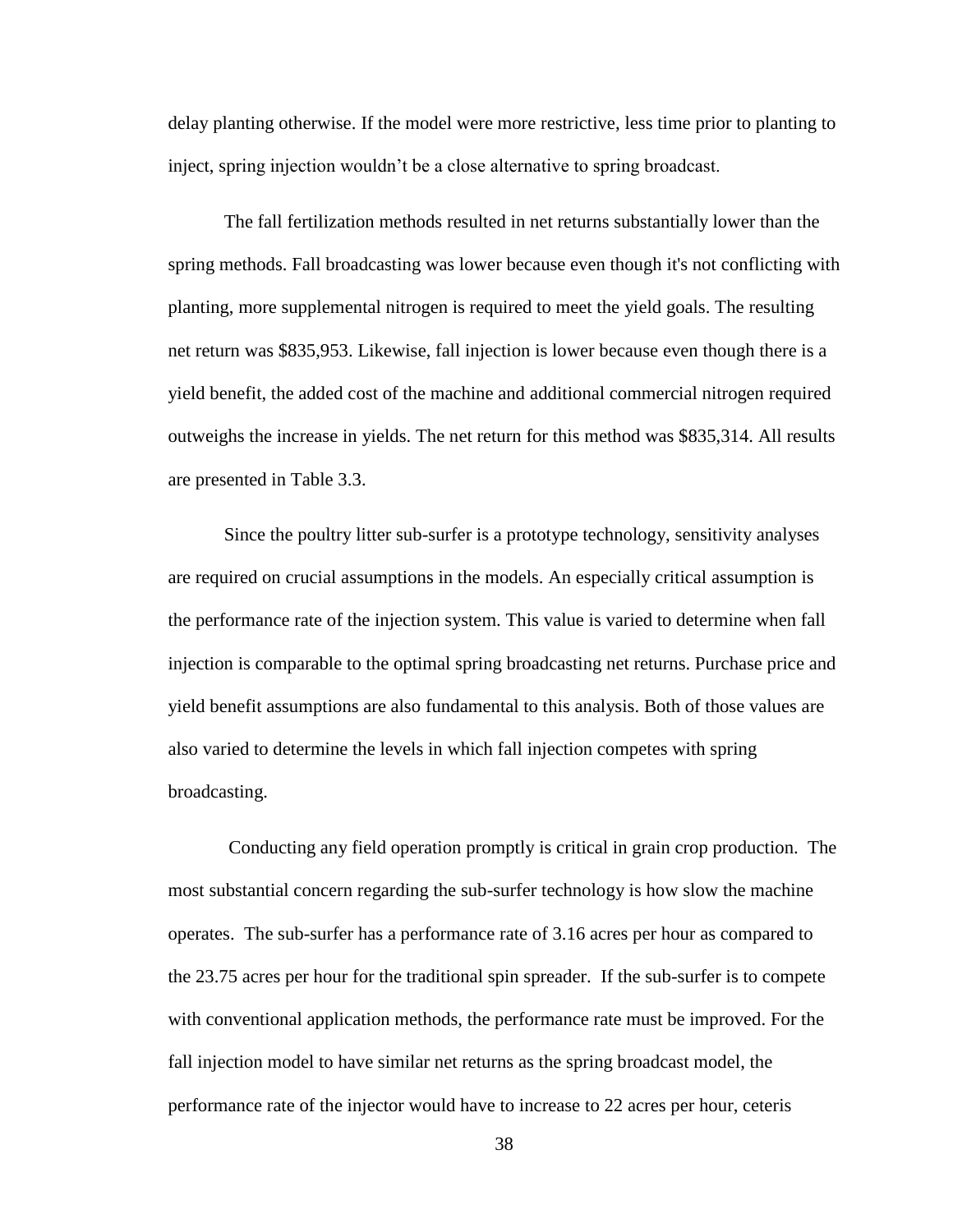paribus. For this calculation, the hours required for operating the injector was varied in the fall injection model until net returns match those of the spring broadcast model. Though it proved to be economically viable in the spring, equipment manufacturers and developers will need to focus on increasing the speed of the injector for producers to be convinced that this equipment is the better alternative to traditional application methods.

Likewise, the eventual purchase price of the sub-surfer is currently unknown. A break-even analysis showed that, under current assumptions, the injector would have to be purchased at a price of \$10,000 or lower for net returns of the fall injection method to be comparable to that of the spring broadcast method. The likelihood of this equipment selling for this price is very slim, especially during the initial commercial release. Furthermore, since there are limited yield studies, which will vary by location, the yield benefit is varied. The fall injection method requires a yield benefit of 10.25% to be comparable to the spring broadcast method. All of the above break-even analyses are summarized in Table 3.4.

In addition to the breakeven analysis, suitable field day risk was also assessed in this study. Suitable field day risk analysis is an important part of this study because many of the field operations in question are imperative in determining the optimal strategy. For the base models, the median level or 50% likelihood is assumed for each week's days suitable for fieldwork. This case presented an average of 4.9 days per week available for field work. Following that, two additional assumptions were used:  $(1)$  15<sup>th</sup> percentile represents the fewest days available for field work (extremely risk averse); and (2)  $35<sup>th</sup>$ percentile represents fewer days available for field work than the median case (risk averse). For the 35<sup>th</sup> percentile there was an average of 4.3 days suitable fieldwork, and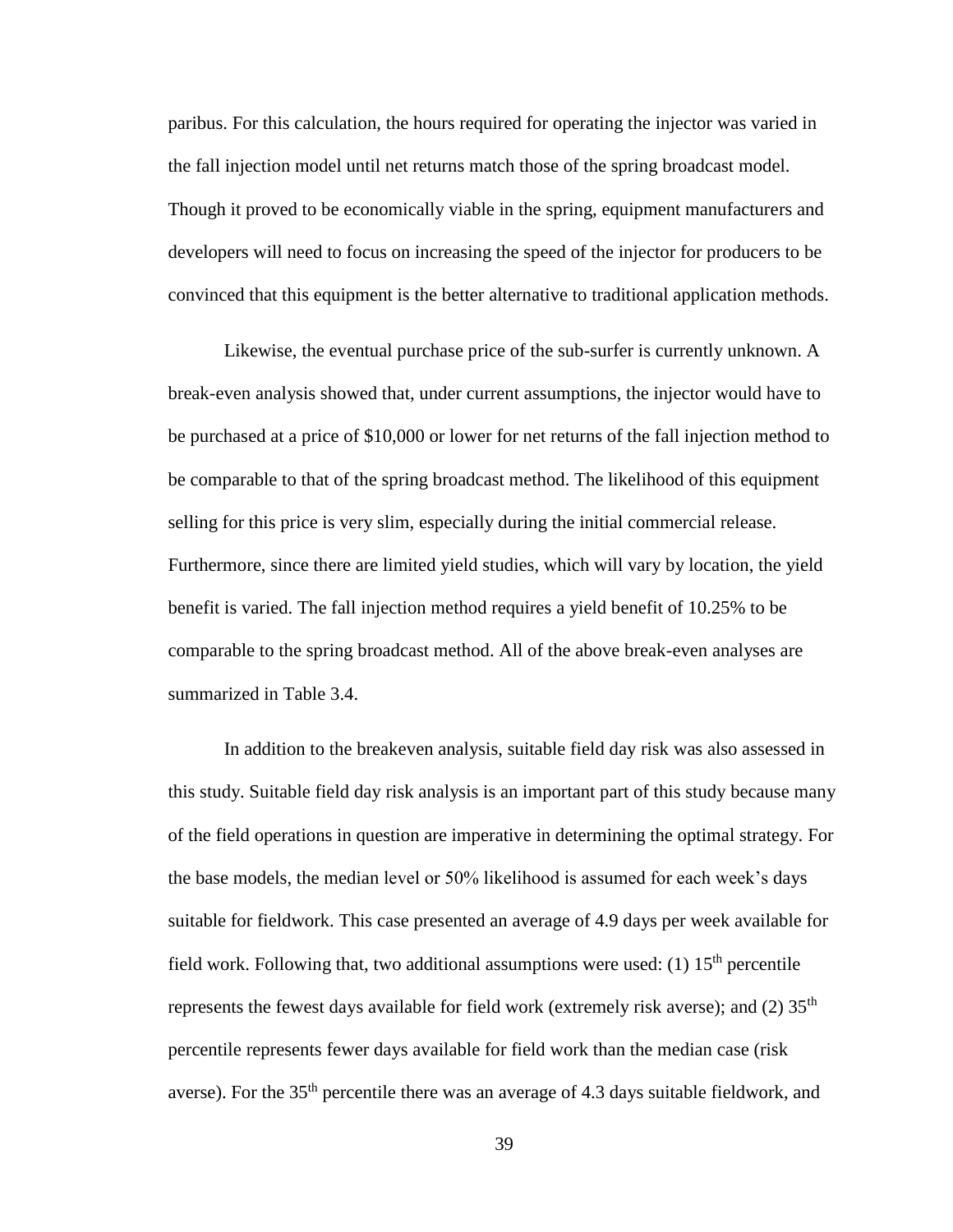for the  $15<sup>th</sup>$  percentile, there were 3.4 days suitable. See Table 3.5 for descriptive statistics on suitable field days.

The results of the two risk averse field work probability levels are presented in Tables 3.6 and 3.7. As expected the optimal net return in all scenarios decreased with the risk-averse cases. Farmers typically tend to be more risk-averse, in other words, they plan for fewer days available. The results of the  $35<sup>th</sup>$  percentile were very similar to the median case with the main difference being an additional planting week (April  $1<sup>st</sup>$ ) for planting corn and an additional week (April  $8<sup>th</sup>$ ) for planting soybeans in the spring broadcast scenario yielded a net return of \$839,701. Fall broadcast became the second optimal while spring injection fell became the least optimal of the four options. This is likely because the number of days required to run the injector exceeded those of the days available resulting in a delay in planting and reducing yields. For the extremely riskaverse case, the spring broadcast method had a net return of \$815,943. Corn planting remained the same, but soybean planting is even more spread out with it starting April  $1<sup>st</sup>$ continuing until June  $1<sup>st</sup>$  with some weeks not having any planting. Also, in this scenario, spring broadcast was superior to all methods even though poultry litter fertilization interfered with planting and forced soybean planting to be scattered out over a nine-week time frame. As suitable field day risk increased, the difference of net returns between fall injection and spring broadcasting decreased. This result was expected given the nature of the injector and the limited time available to do other spring operations.

#### 3.5 Conclusions

The goal of this analysis was to provide insight and evidence of the economic impacts of poultry litter as a fertilizer source and more specifically compare the sub-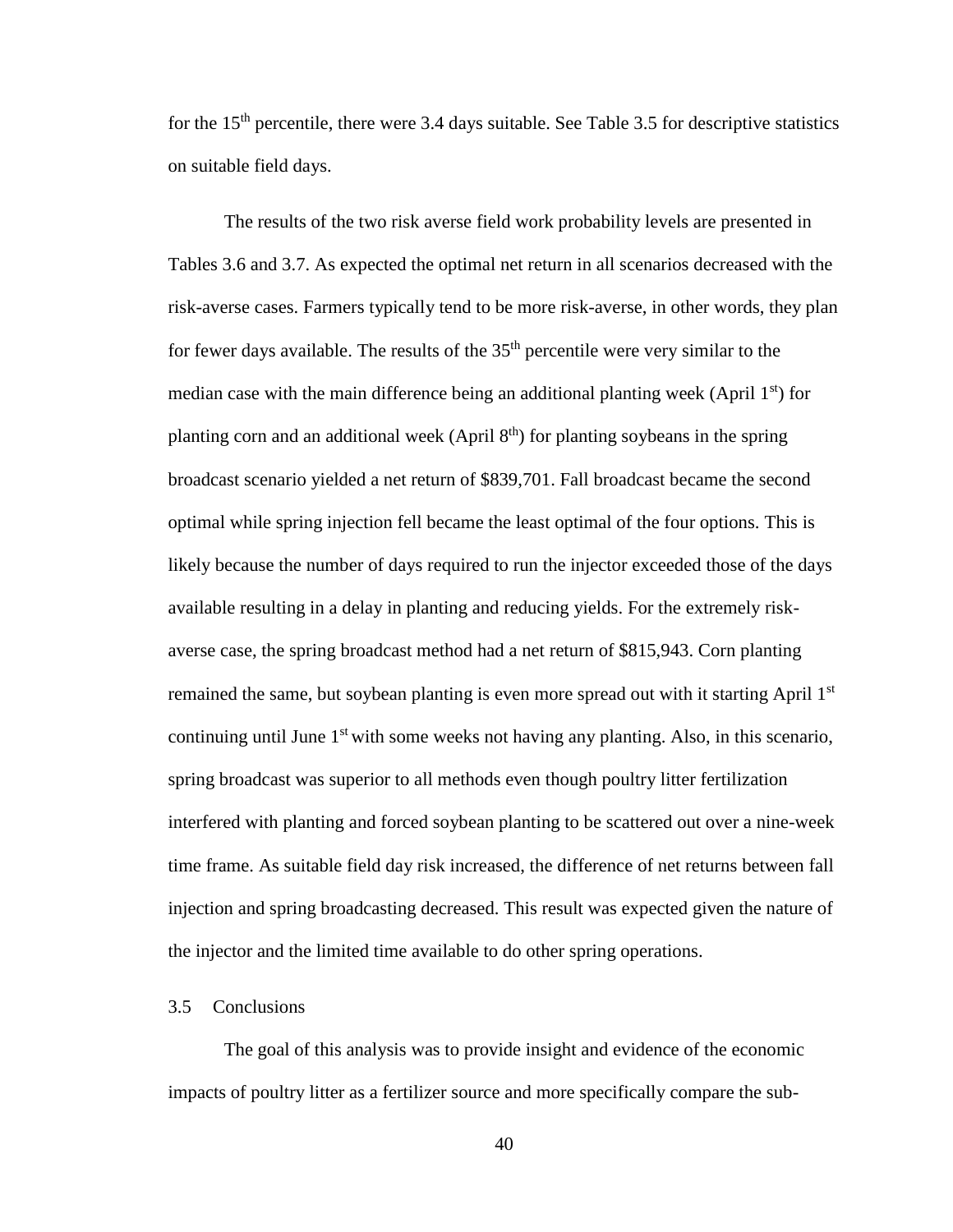surface injector to the more traditional application methods. A resource allocation, linear programming model was used to determine the optimal fertilization strategy for a typical farm in Henderson County, Kentucky. Results suggest that the spring broadcast of poultry litter method was the optimal fertilization strategy compared to the new technology of injection. This result provides further evidence that this method should be the recommended one for Kentucky farmers.

Another result that provides excellent insight is that the spring injection method is just slightly less optimal than spring broadcast. The sub-surface injector has the potential to become an economically viable option for Kentucky farmers in the future. However, if fall injection is to be competitive with the spin spreader in spring application, the performance rates would have to increase significantly. Being able to cover the most ground as quickly as possible while maintaining accuracy is very important to farmers who are often dealing with suitable field day issues. Also, if the yield increase associated with the injector were to improve, then the additional cost to the farmers would be outweighed by the additional revenue in yield gains they would receive.

This study does have limitations. The biggest issue faced was information regarding the sub-surface injector. The majority of this data had to be estimated due to lack of current published data because of the technology being in the prototype stage. The economic model itself is deterministic rather than stochastic. Future modeling could include stochastic modeling to reflect the uncertainty in the base assumptions. Also, future research might consist of more field trials in Kentucky to determine a definite yield increase for the injector. Likewise, the impact this equipment has on the environment has been discussed but not yet quantified.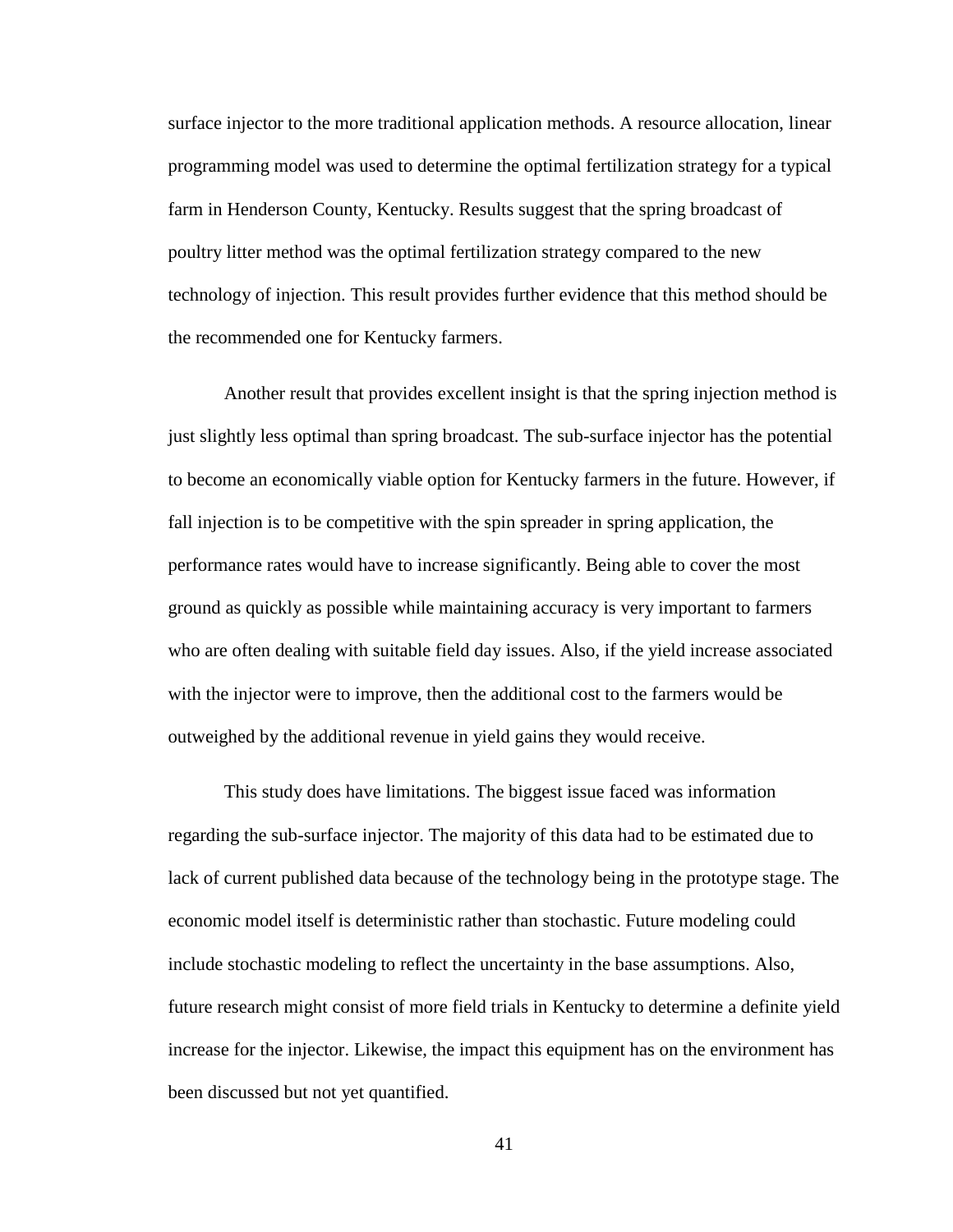This analysis is useful to many people in the agriculture industry. On the farm level, farm managers can use this information to decide if their current fertilization practices are optimal. As it currently stands, the sub-surface injection technology does not provide enough benefit to the farmers for them to switch from the more traditional broadcasting method. In the current state of the technology, these results are perhaps even more important to the manufacturers of the sub-surface injector. They can use this information to improve equipment specifications to enhance the profitability of commercializing this technology.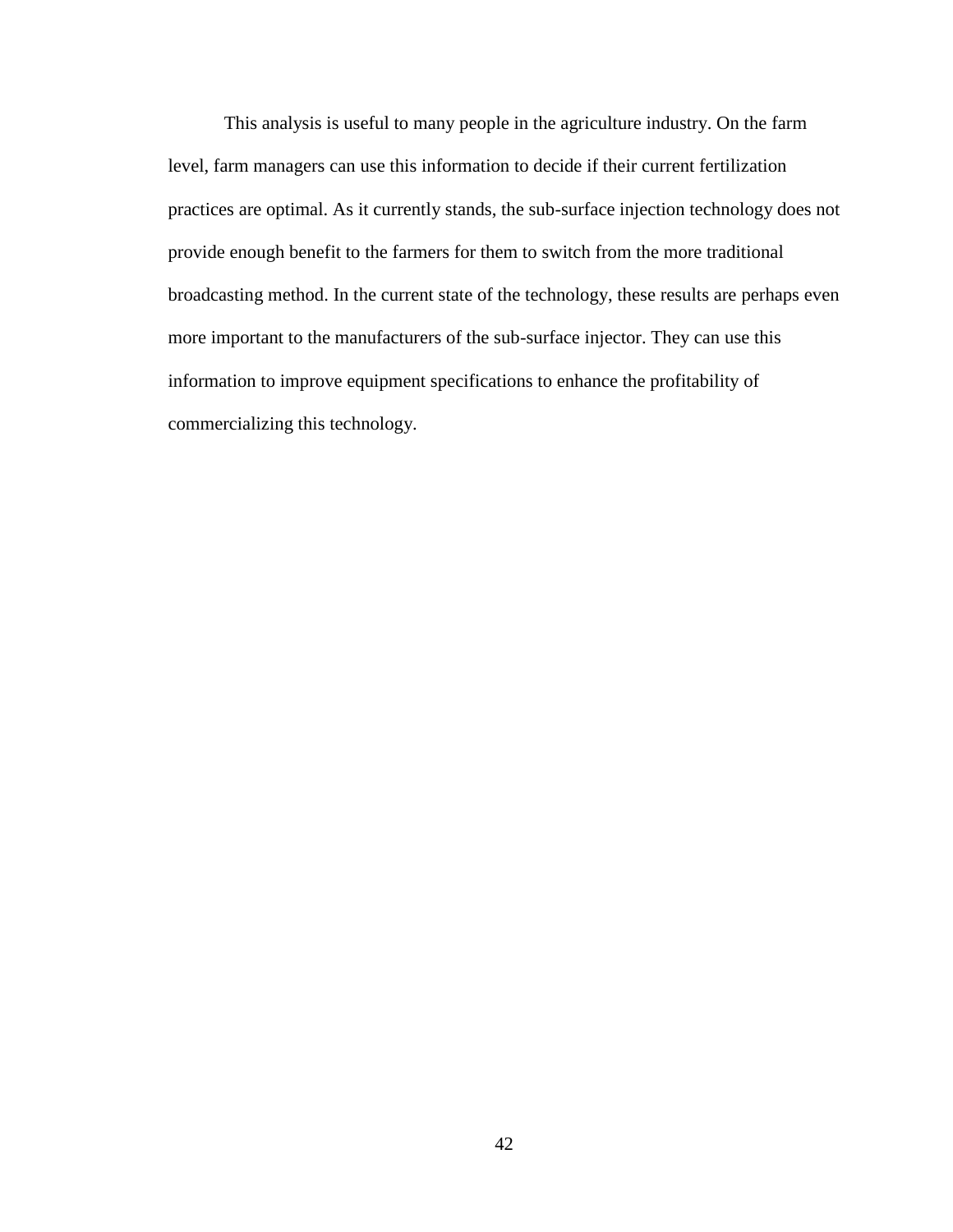## 3.6 Tables and Figures

|                       | <b>Spring</b>    | Fall                     | <b>Spring</b> | Fall      |
|-----------------------|------------------|--------------------------|---------------|-----------|
|                       | <b>Broadcast</b> | <b>Broadcast</b>         | Injection     | Injection |
| <b>Nitrogen</b>       |                  |                          |               |           |
| <b>Poultry Litter</b> | 60               | 0                        | 60            | 0         |
| Commercial            | 120              | 180                      | 120           | 180       |
| <b>Phosphorus</b>     |                  |                          |               |           |
| <b>Poultry Litter</b> | 80               | 80                       | 80            | 80        |
| Commercial            |                  |                          |               |           |
| Potassium             |                  |                          |               |           |
| <b>Poultry Litter</b> | 100              | 100                      | 100           | 100       |
| Commercial            |                  | $\overline{\phantom{0}}$ |               |           |

Table 3.1: Nutrient uptake by fertilizer source (actual pounds/acre)

Table 3.2: Investment cost, ownership cost, and performance rate for poultry litter application methods

|                               | <b>Broadcast</b> | Injection |
|-------------------------------|------------------|-----------|
| <b>Investment Cost</b>        | \$17,900         | \$50,000  |
| <b>Annual Ownership Cost:</b> |                  |           |
| Depreciation                  | \$915            | \$5,625   |
| Interest                      | \$512.40         | \$1,650   |
| Total                         | \$1,427.40       | \$7,275   |
| Performance Rate (ac/hr)      | 23.75            | 3.16      |

Note: Ownership calculations are based on a 10% salvage value, useful life of 8 years, and a 6% interest rate of each piece of equipment (MSBG)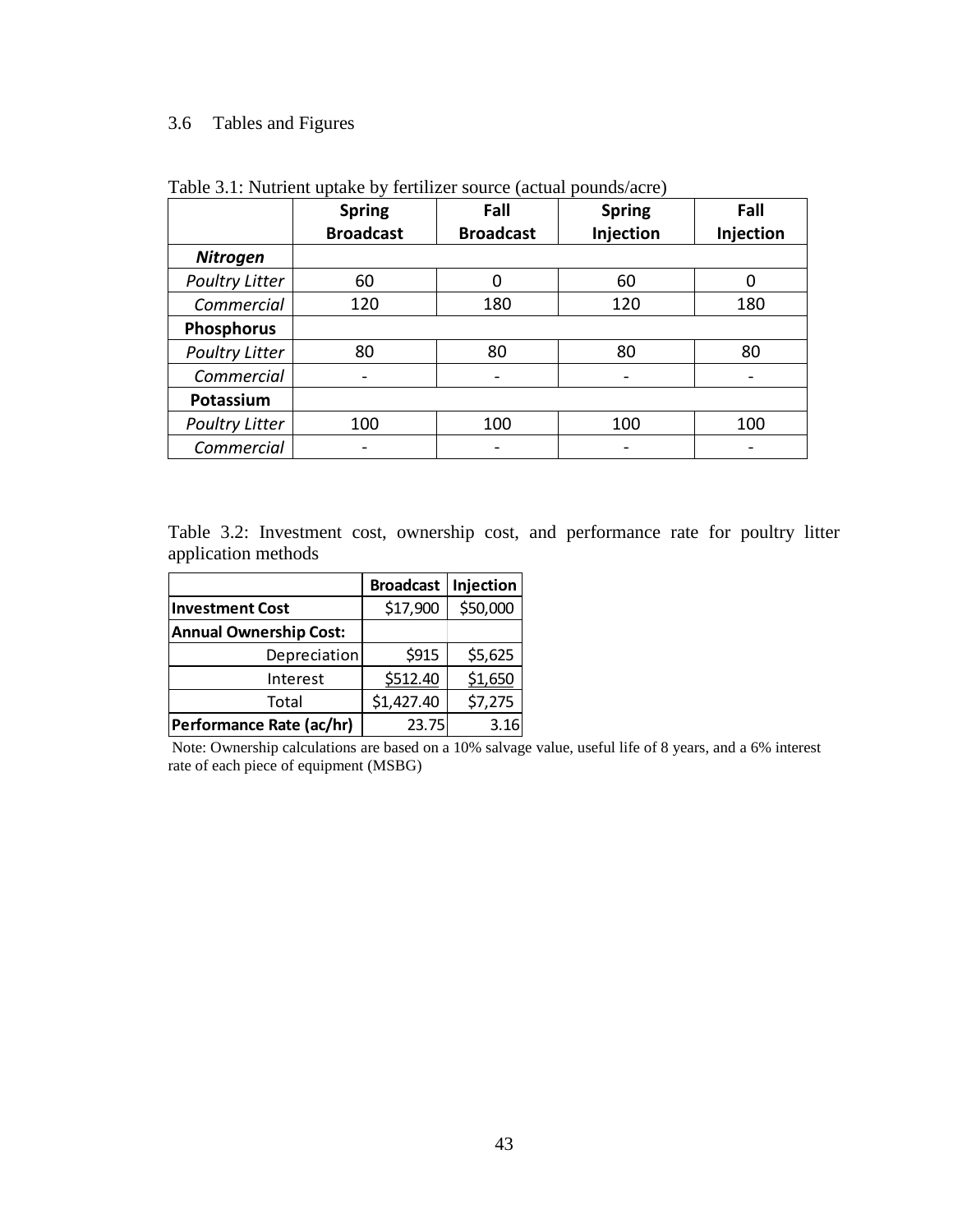|                                                |                | <b>Fertilizer Method</b> |                  |               |           |
|------------------------------------------------|----------------|--------------------------|------------------|---------------|-----------|
|                                                |                | <b>Spring</b>            | Fall             | <b>Spring</b> | Fall      |
|                                                |                | <b>Broadcast</b>         | <b>Broadcast</b> | Injection     | Injection |
|                                                | <b>Net</b>     |                          |                  |               |           |
|                                                | <b>Returns</b> | \$844,191                | \$835,953        | \$843,993     | \$835,458 |
|                                                | April 8th      | 249                      |                  |               |           |
| <b>Corn Planting:</b><br><b>Poultry Litter</b> | April 16th     |                          | 396              | 396           | 396       |
| <b>Fertilization</b>                           | April 23rd     | 99                       | 4                |               | 4         |
|                                                | May 1st        | 52                       |                  | 4             |           |
|                                                |                |                          |                  |               |           |
| <b>Corn Planting:</b>                          | April 8th      | 51                       | 452              | 232           | 452       |
| 100%                                           | April 16th     | 549                      | 148              | 144           | 148       |
| Commercial<br><b>Fertilization</b>             | April 23rd     |                          |                  | 224           |           |
|                                                |                |                          |                  |               |           |
|                                                | April 16th     | 120                      | 124              | 61            | 124       |
| Soybean<br><b>Planting</b>                     | April 23rd     | 480                      | 611              | 425           | 611       |
|                                                | May 1st        | 400                      | 265              | 514           | 265       |

Table 3.3: Planting dates and amount of acres planted by fertilization method

Table 3.4: Break-even values for fall injection to compete with spring broadcasting

|                       | <b>Break-Even</b><br><b>Values</b> |  |
|-----------------------|------------------------------------|--|
| Performance<br>Rate   | $22$ (ac/hr)                       |  |
| <b>Purchase Price</b> | \$10,000                           |  |
| <b>Yield Benefit</b>  | 10.25%                             |  |

Table 3.5: Summary statistics for suitable field day data (per week)

| <b>Suitable Field</b><br><b>Day Percentile</b> | Average | <b>Minimum</b> | Maximum |
|------------------------------------------------|---------|----------------|---------|
| 50th                                           | 4.9     | 3.3            | 6.2     |
| 35th                                           | 4.3     | 2.7            | 5.9     |
| 15th                                           | 3.4     | 1.4            | 57      |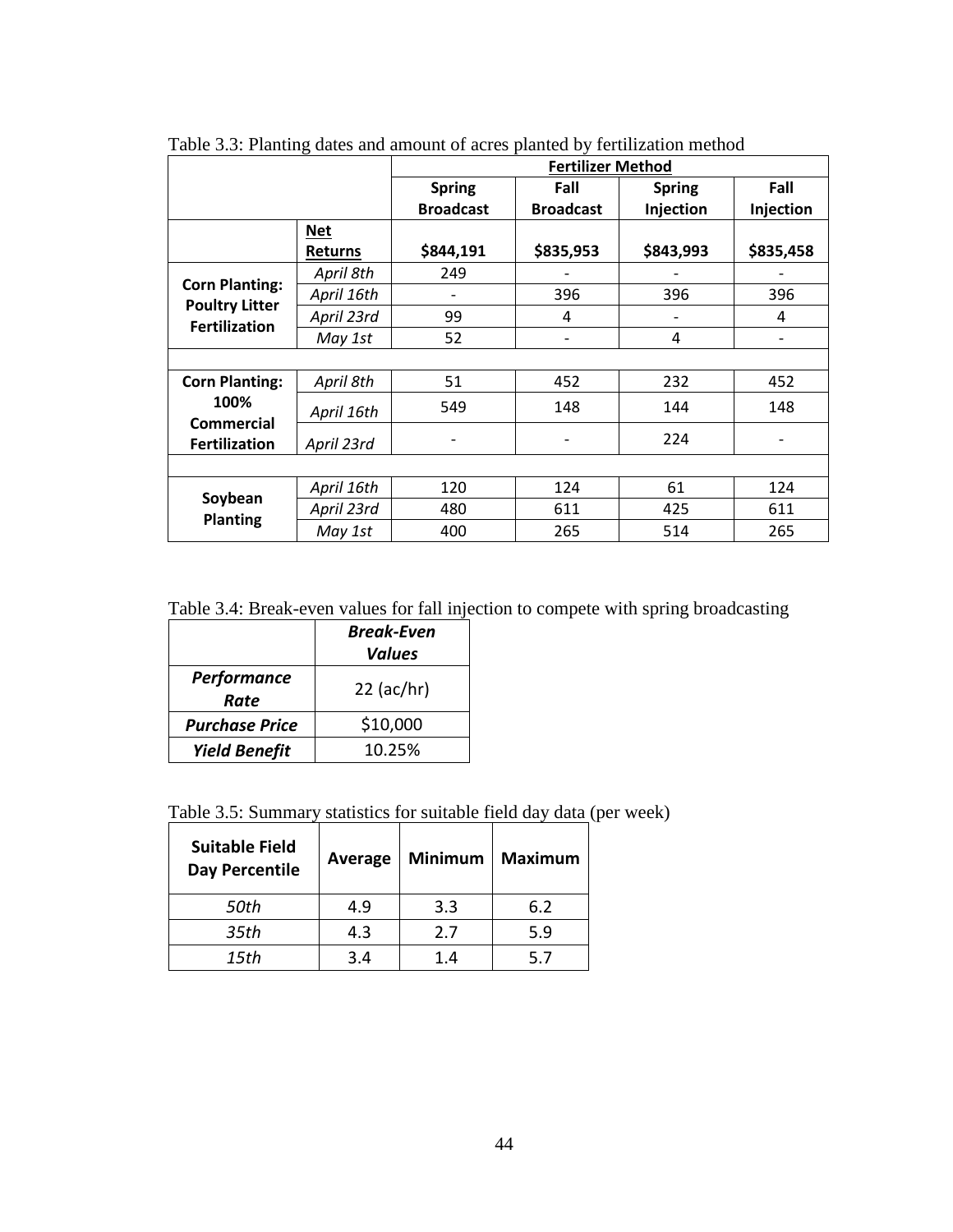|                           |                | <b>Fertilizer Method</b>     |                              |                          |                          |
|---------------------------|----------------|------------------------------|------------------------------|--------------------------|--------------------------|
|                           |                | <b>Spring</b>                | Fall                         | <b>Spring</b>            | Fall                     |
|                           |                | <b>Broadcast</b>             | <b>Broadcast</b>             | Injection                | Injection                |
|                           | <b>Net</b>     |                              |                              |                          |                          |
|                           | <b>Returns</b> | \$839,701                    | \$832,689                    | \$828,476                | \$832,193                |
|                           | April 1st      | 132                          |                              |                          |                          |
|                           | April 8th      | 77                           | $\overline{\phantom{0}}$     | $\overline{a}$           | $\overline{\phantom{0}}$ |
| <b>Corn Planting:</b>     | April 16th     | $\overline{\phantom{a}}$     | 124                          | 396                      | 124                      |
| <b>Poultry Litter</b>     | April 23rd     | 92                           | 196                          | $\overline{a}$           | 196                      |
| <b>Fertilization</b>      | May 1st        | 99                           | 80                           | $\overline{\phantom{0}}$ | 80                       |
|                           | May 8th        | $\overline{\phantom{a}}$     | $\overline{\phantom{0}}$     | $\overline{\phantom{0}}$ | $\frac{1}{2}$            |
|                           | May 16th       | $\overline{\phantom{a}}$     | $\overline{\phantom{0}}$     | 4                        | $\overline{a}$           |
|                           |                |                              |                              |                          |                          |
|                           | April 1st      | $\qquad \qquad -$            | $\overline{a}$               | 98                       |                          |
| <b>Corn Planting:</b>     | April 8th      | 248                          | 324                          |                          | 324                      |
| 100%<br><b>Commercial</b> | April 16th     | 352                          | 276                          | 31                       | 276                      |
| <b>Fertilization</b>      | April 23rd     | $\overline{a}$               |                              | 352                      | $\overline{a}$           |
|                           | May 1st        | $\qquad \qquad -$            | $\overline{\phantom{0}}$     | 119                      | $\overline{\phantom{0}}$ |
|                           |                |                              |                              |                          |                          |
|                           | April 8th      | 5                            | 81                           | $\overline{\phantom{0}}$ | 81                       |
|                           | April 16th     | 193                          | 166                          | 39                       | 166                      |
| Soybean                   | April 23rd     | 402                          | 353                          | $\overline{a}$           | 353                      |
| <b>Planting</b>           | May 1st        | 400                          | 400                          | 345                      | 400                      |
|                           | May 8th        | $\qquad \qquad \blacksquare$ | $\overline{\phantom{0}}$     | 444                      | $\overline{\phantom{0}}$ |
|                           | May 16th       | $\overline{a}$               | $\qquad \qquad \blacksquare$ | 172                      |                          |

Table 3.6: Suitable field day risk – 35th percentile (risk averse)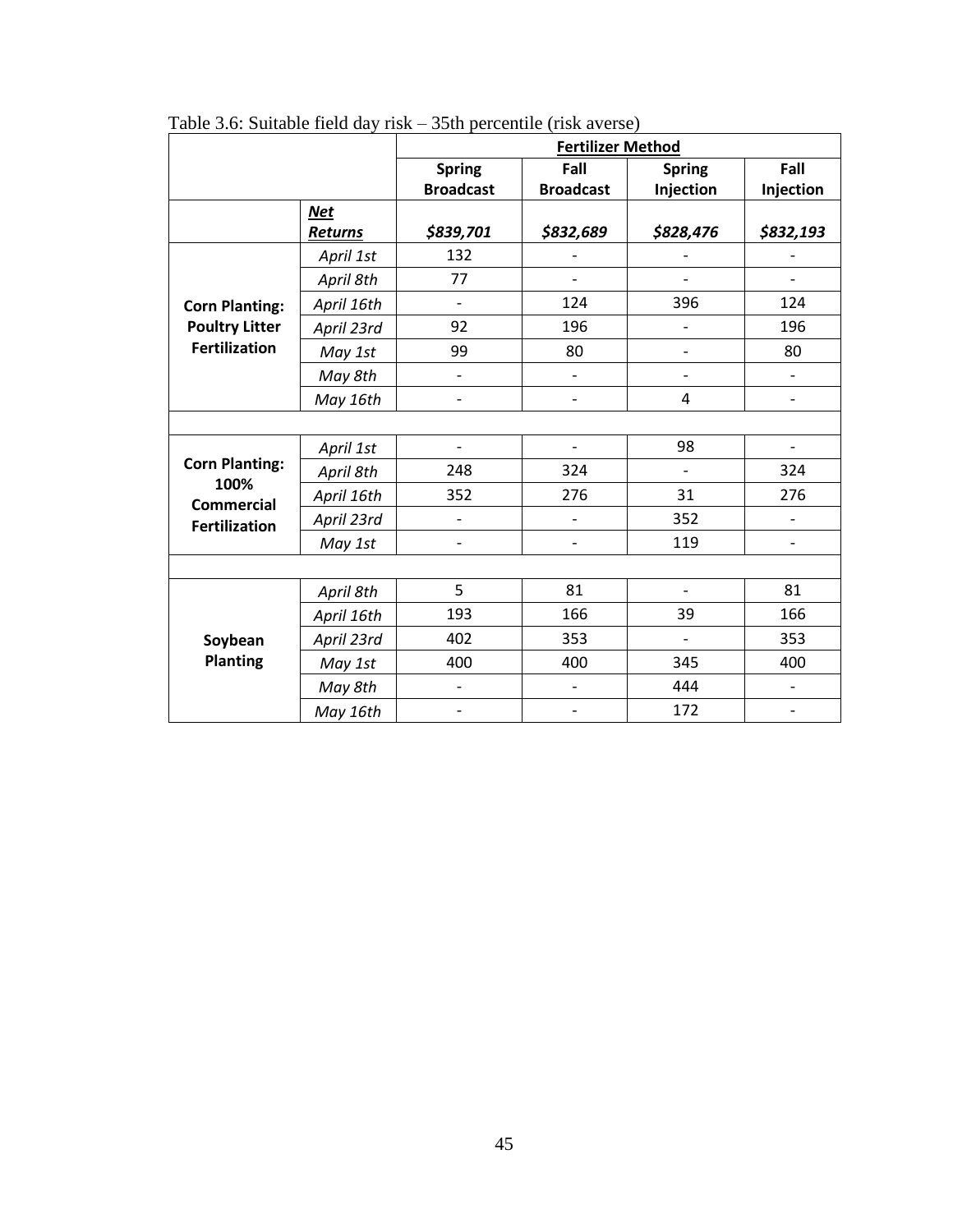|                                                                            |                | <b>Fertilizer Method</b> |                          |                              |                          |
|----------------------------------------------------------------------------|----------------|--------------------------|--------------------------|------------------------------|--------------------------|
|                                                                            |                | <b>Spring</b>            | Fall                     | <b>Spring</b>                | Fall                     |
|                                                                            |                | <b>Broadcast</b>         | <b>Broadcast</b>         | Injection                    | Injection                |
|                                                                            | <b>Net</b>     |                          |                          |                              |                          |
|                                                                            | <b>Returns</b> | \$815,943                | \$810,702                | \$772,288                    | \$810,207                |
| <b>Corn Planting:</b><br><b>Poultry Litter</b><br><b>Fertilization</b>     | April 8th      | 90                       |                          |                              |                          |
|                                                                            | April 16th     | 303                      | 228                      | $\frac{1}{2}$                | $\frac{1}{2}$            |
|                                                                            | April 23rd     | 207                      | 64                       | 104                          | 151                      |
|                                                                            | May 1st        | $\blacksquare$           | 249                      | $\qquad \qquad \blacksquare$ | 249                      |
|                                                                            | May 8th        | $\overline{\phantom{a}}$ | $\overline{\phantom{0}}$ | $\overline{a}$               | $\overline{a}$           |
|                                                                            | May 16th       | $\overline{\phantom{a}}$ | $\overline{a}$           | $\overline{a}$               | $\overline{a}$           |
|                                                                            | May 23rd       | $\overline{\phantom{a}}$ | $\overline{\phantom{0}}$ | 10                           | $\frac{1}{2}$            |
|                                                                            | June 1st       | $\overline{a}$           | $\overline{a}$           | $\overline{a}$               | $\overline{a}$           |
|                                                                            | June 8th       | $\overline{\phantom{a}}$ | $\overline{a}$           | 33                           | $\overline{\phantom{0}}$ |
|                                                                            |                |                          |                          |                              |                          |
| <b>Corn Planting:</b><br>100%<br><b>Commercial</b><br><b>Fertilization</b> | April 1st      | 277                      | $\overline{\phantom{0}}$ | $\frac{1}{2}$                | $\blacksquare$           |
|                                                                            | April 8th      | $\overline{a}$           | 72                       | $\frac{1}{2}$                | 72                       |
|                                                                            | April 16th     | $\qquad \qquad -$        | 290                      | 228                          | 290                      |
|                                                                            | April 23rd     | $\overline{2}$           | 114                      | 64                           | 114                      |
|                                                                            | May 1st        | 121                      | 117                      | 206                          | 117                      |
|                                                                            | May 8th        | $\blacksquare$           | $\overline{7}$           | 304                          | $\overline{7}$           |
|                                                                            | May 16th       | $\overline{\phantom{a}}$ | $\overline{a}$           | 51                           | $\overline{a}$           |
|                                                                            |                |                          |                          |                              |                          |
| Soybean<br><b>Planting</b>                                                 | April 1st      | 233                      | 232                      | 275                          | 232                      |
|                                                                            | April 8th      | 249                      | 275                      | 377                          | 275                      |
|                                                                            | April 16th     | 14                       | $\overline{a}$           | $\frac{1}{2}$                | $\frac{1}{2}$            |
|                                                                            | April 23rd     | 153                      | 95                       | 25                           | 95                       |
|                                                                            | May 1st        | 188                      | $\overline{\phantom{0}}$ | 316                          | $\frac{1}{2}$            |
|                                                                            | May 8th        | $\blacksquare$           | 291                      | $\overline{\phantom{a}}$     | 291                      |
|                                                                            | May 16th       |                          | 14                       | $\frac{1}{2}$                | 14                       |
|                                                                            | May 23rd       | $\overline{a}$           |                          | $\overline{7}$               |                          |
|                                                                            | June 1st       | 163                      | 93                       | $\blacksquare$               | 93                       |

Table 3.7: Suitable field day risk  $-15<sup>th</sup>$  percentile (extremely risk averse)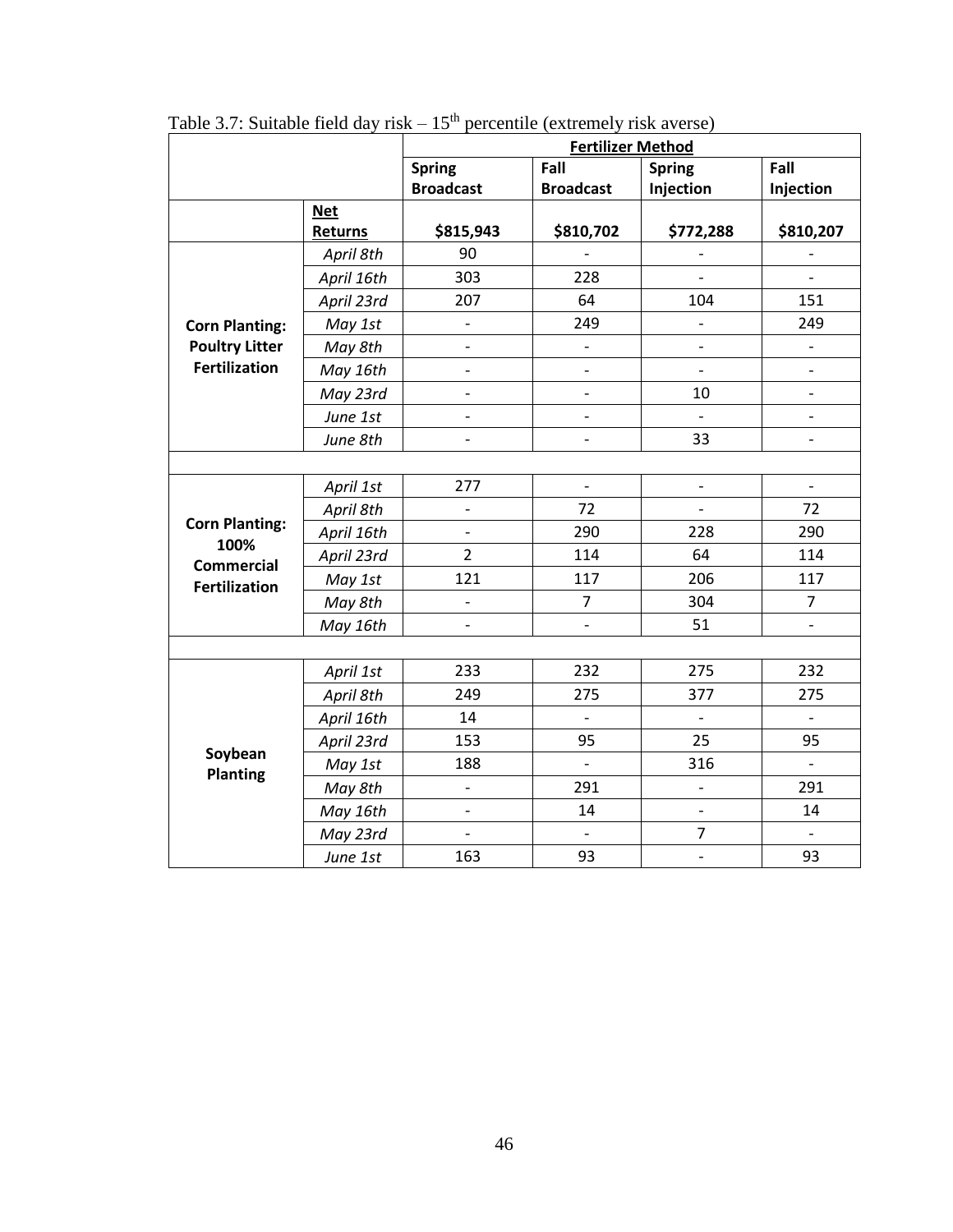



Source: Beck Hybrids Practical Farm Research 2017

Note: Data is based on Western Kentucky numbers over a 13 year period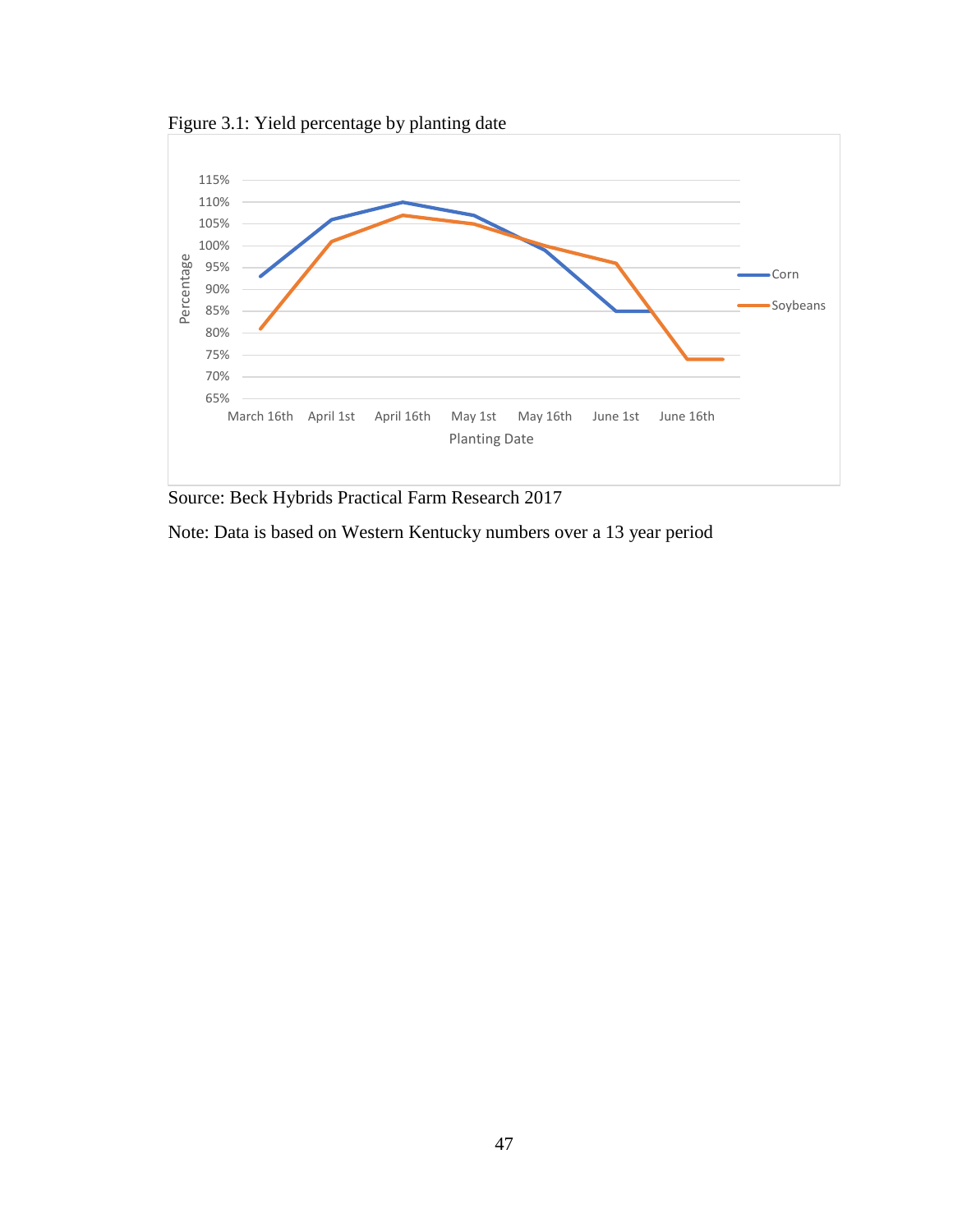#### CHAPTER 4. SUMMARY

This thesis presents an intriguing combination of econometric modelling and math programming techniques. Analyses include: the relationship between nitrogen fertilizer usage and weather patterns and a whole farm examination of the economic viability of the poultry litter sub-surface injector. Both studies have farm management implications for farmers as they make short and long-term production decisions. Likewise, the information presented in both analyses can be used by agribusinesses for future decision making.

In chapter two, an econometric analysis investigated the relationship between nitrogen fertilizer usage and weather patterns on a national level. The regression results indicated that total nitrogen usage across all sources was driven by the 1996 Farm Bill, January El Niño, March El Niño, and July La Niña weather patterns. Likewise, anhydrous ammonia usage, was driven by corn acreage and July Niña weather pattern. Urea and nitrogen solutions usage could not be explained with the national variables considered in this analysis.

It is important to note that no formal conclusions can be made from the results of this study due to the aggregate nature of the data. However, the results are intriguing and could potentially spur more research in the future. Nonetheless, these findings suggest that weather patterns may perhaps play an important role in nitrogen usage. Farmers may use predictive weather technology to determine when to apply fertilizer and what application strategy works best. In addition, farmers could decide how much fertilizer they need to purchase in advance to reduce costs. For example, if the forecasts are calling for a dry March (El Niño) in a given region, farmers should purchase and apply 13%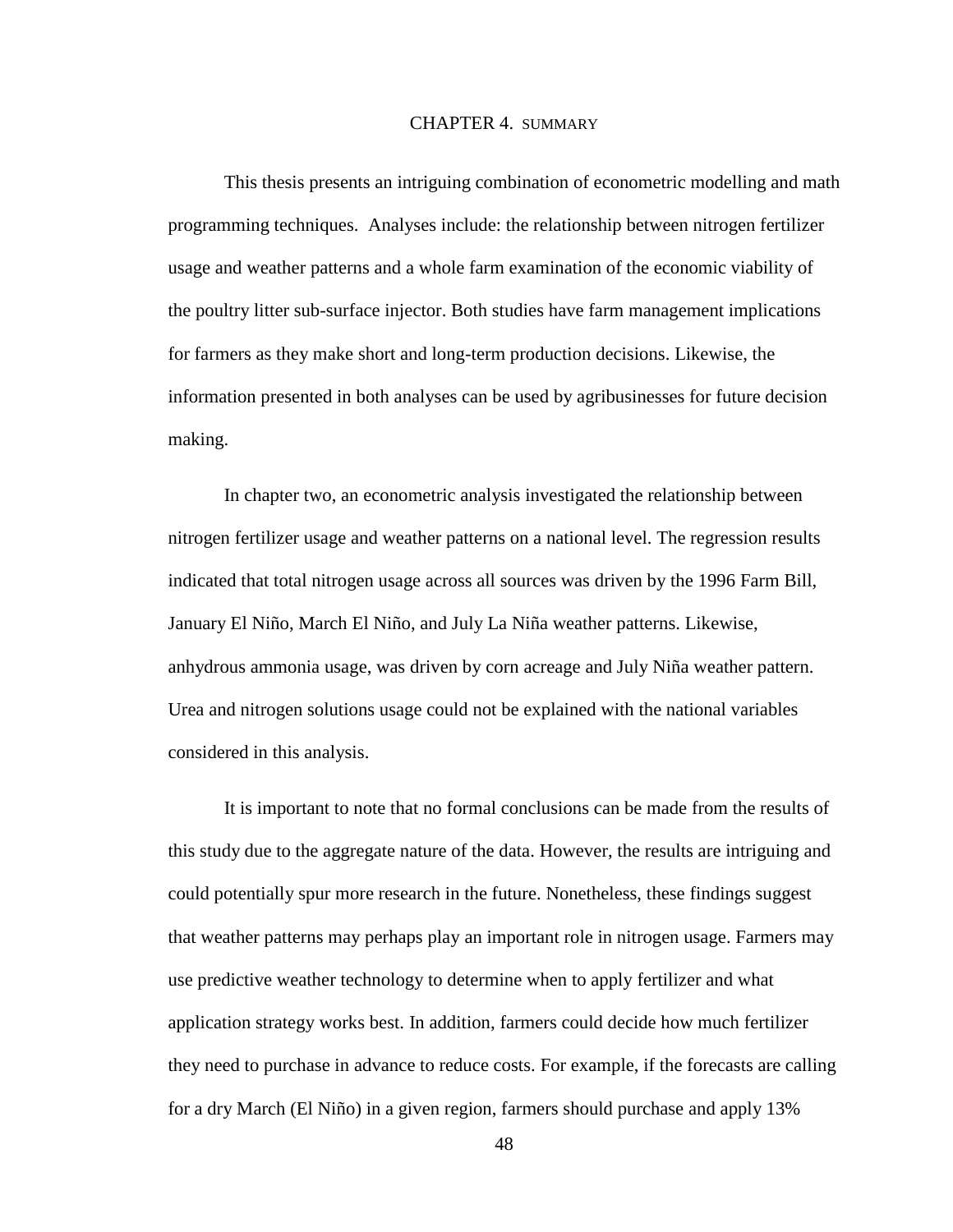more fertilizers. Fertilizer retailers can use this information to determine the amounts of fertilizer they need to keep on hand and can capitalize on the farmers who need to apply more nitrogen late in the season. Likewise, custom applicators may use this information to better market their service and determine which application strategy to use each year.

Chapter three discusses a linear programming model used to determine if the poultry litter sub-surface injection method is an economically viable alternative to traditional broadcast methods. In addition to application method, optimal application timing was also determined. Results indicate that spring broadcasting is economically optimal, though spring injection yields a net return similar to spring broadcasting. This study provides evidence that sub-surface injection has the potential to become more economically feasible than the typical broadcast method of poultry litter.

Though Kentucky farmers currently apply poultry litter in the fall due to suitable field day concerns, based on the results of this study, they should consider altering their application timing and apply poultry litter in the spring. Switching application timing will increase the farmer's net returns by nearly 1% for the conditions analyzed. The information presented in this study is also beneficial to equipment manufacturers because even though the injector currently has a slow performance rate, the net returns were very close to that of the traditional methods. Multiple sensitivity analyses were completed which show manufacturers how they need to improve the sub-surface injector for it to be an economical option for farmers in Kentucky and likely across the nation. For fall injection to compete with spring broadcasting performance rate of the sub-surface injector will need to increase by 10.25%. Suitable field day risk was also assessed by looking at three levels of risk neutral, risk averse, and extremely risk averse. For all risk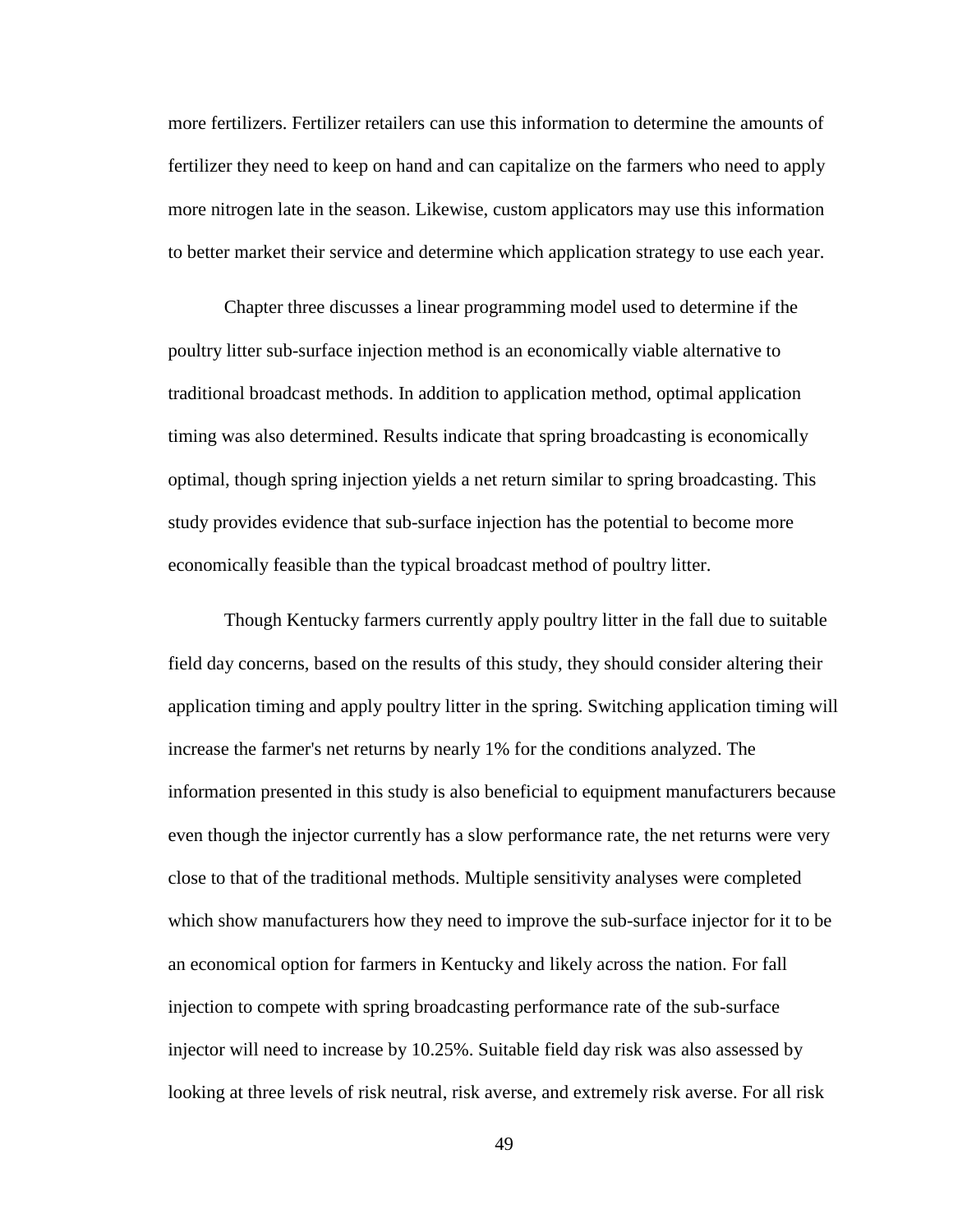levels, spring broadcasting was the superior method though planting dates were adjusted as the number of days available decreased.

<span id="page-57-0"></span>Both analyses provide a basis for future research. For the first essay (chapter two), research should include obtaining propriety data sets which are more disaggregated. Hopefully these data sets will allow a state or regional approach to the model which will give more beneficial results. This mode currently focuses on nitrogen however it can be modified to look at usage of other nutrients as well. Likewise, for the second essay (chapter three), more research needs to be done regarding the sub-surface injector performance rate and yield benefits. This model focuses on poultry litter, but it can also be used to compare all types of manure fertilizer application methods. Similarly, it can be modified to represent other parts of the state or country.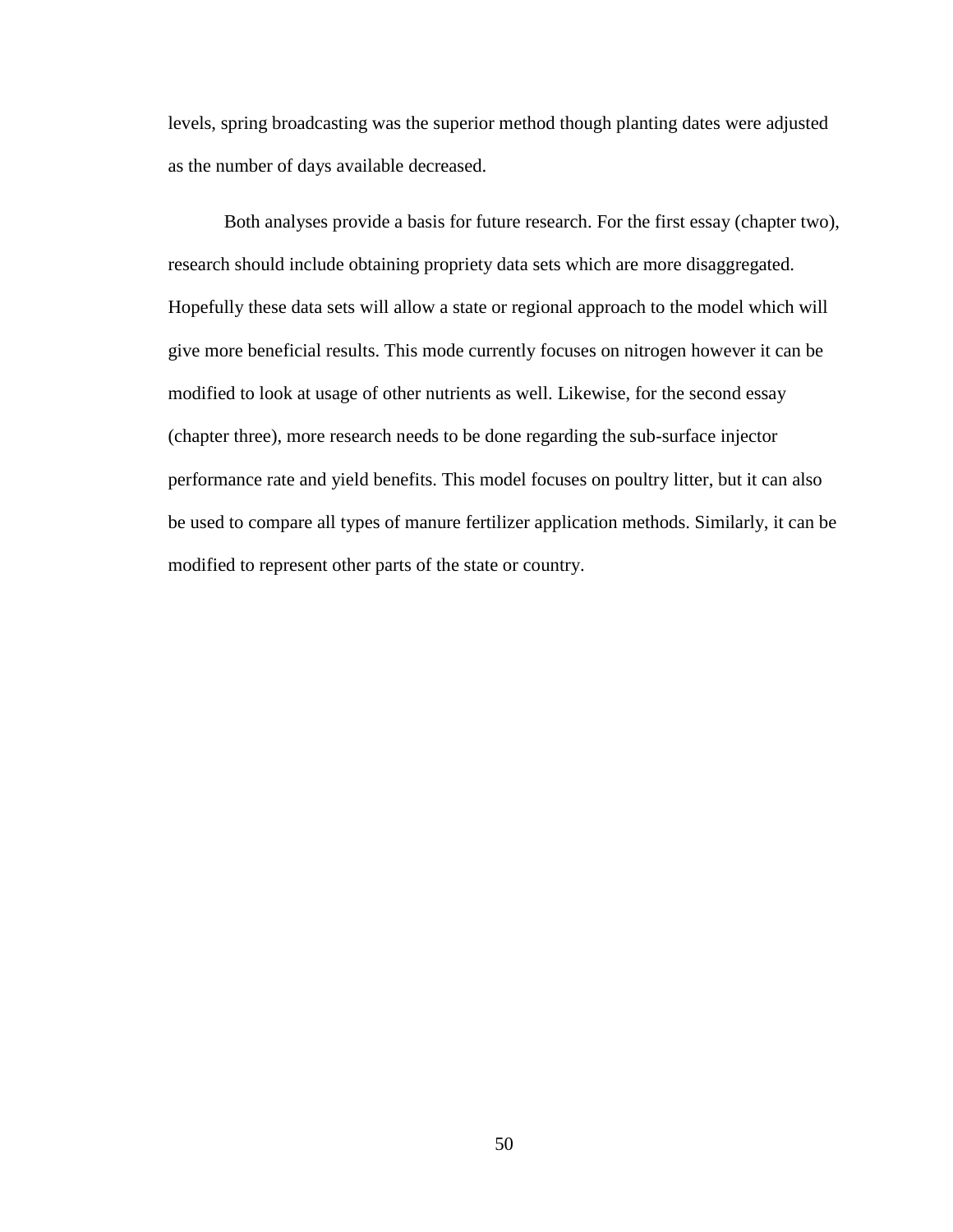#### APPENDIX

#### <span id="page-58-0"></span>APPENDIX 1. MODEL SPECIFICATION

Model specification (for a given *f* and *p)*:

 $(1)$  Max Y

Subject to:

(2)  $\Sigma_e \Sigma_d \Sigma_h X_{e.f.d.h} - ACRES \leq 0$ (3)  $\Sigma_d \Sigma_h X_{efdh}$  – .5  $ACRES \leq 0$   $\forall e$ (4)  $\Sigma_e \Sigma_d \Sigma_h$  LAB<sub>e,f,d,h,w</sub>  $X_{e,f,d,h} \leq FLDDAY_{w,p}$   $\forall$  w (5)  $\Sigma_e \Sigma_d \Sigma_h$  EXPYLD<sub>e,f,d</sub>  $X_{e,f,d,h}$  – SELL<sub>e</sub>  $\geq 0$ (6)  $\Sigma_{e,d,h} X_{e,f,d,h}$  COST<sub>ef</sub>  $-\Sigma_e$  PRICE<sub>e</sub> SELL<sub>e</sub> + FERTOWNERSHIP<sub>f</sub> +  $Y = 0$ 

Equations (objective function and constraints) include:

- (1) Annual net return
- (2) Acreage limitation
- (3) Crop rotation requirement
- (4) Suitable field day limitation by week and percentile
- (5) Sales balance
- (6) Net return balance

Variables include:

 $Y =$  Annual net return (\$)  $X_{e,f,d,h}$  = Production of crop *e* using fertilizer source and application timing *f* planting date *d* and harvest period *h* (acres)  $SELL<sub>e</sub>$  = Number of bushels sold by crop *e*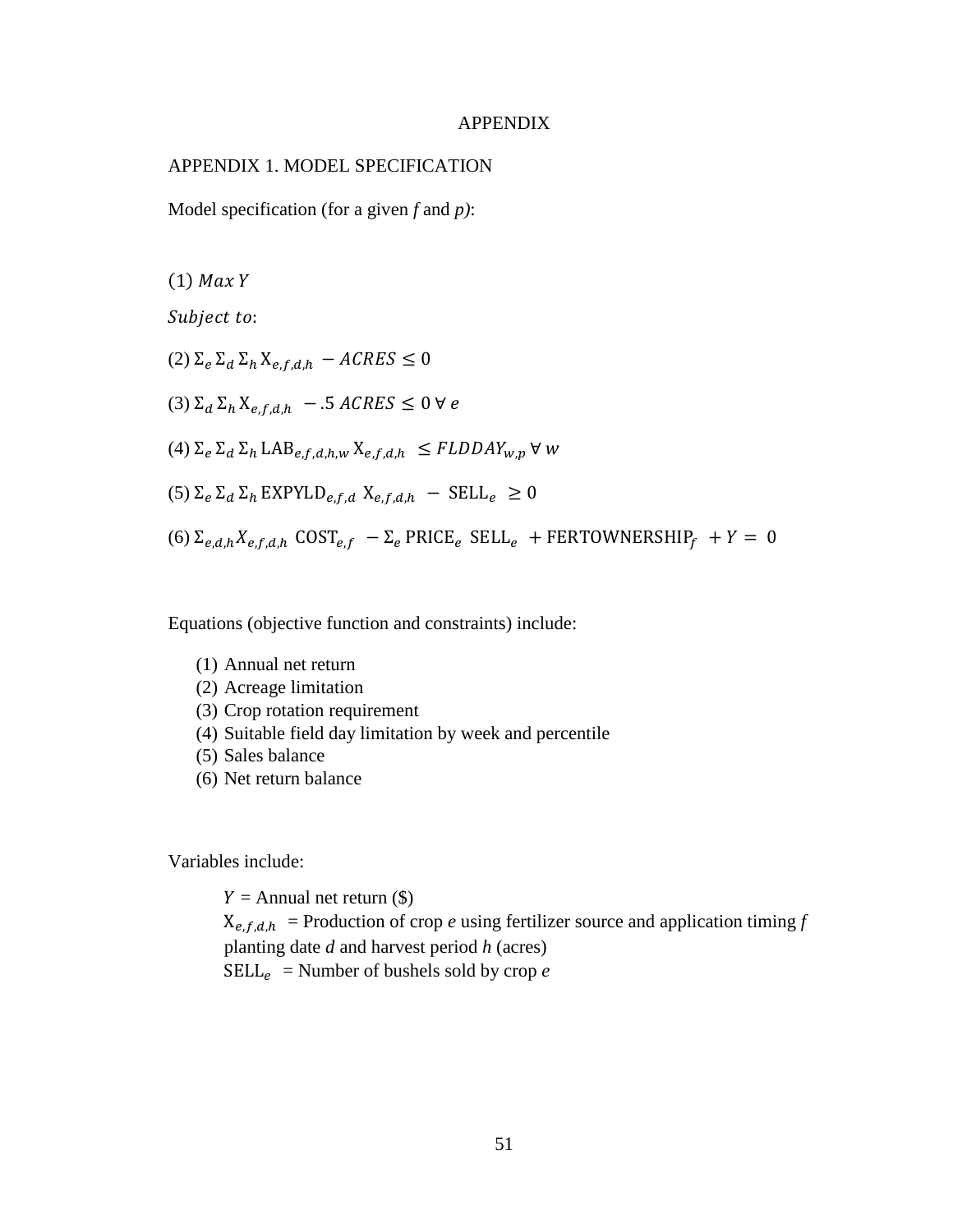Parameters include:

 $LAB_{e,f,d,h,w}$  = Labor requirements for production (hours)  $FLDDAY_{w,p}$  = Field days available across each week and percentile EXPYLD<sub>e, f,d</sub> = Expected yield (bushels) based on crop, planting date, and fertilizer source  $REQ_{e,f,d,h,i}$  =Requirement of input *i* for production of crop *e* FERTOWNERSHIP $_f$  = Annual ownership costs of the implements used for fertilization *f*  $COST_{e,f}$  = Variable cost of production for enterprise *e* by fertilizer source *f*  $ACRES =$  limited to 2000 acres PRICE $_e$  = Price per bushel received for crop  $e$ 

Indices include:

- (1)  $e = \text{Crop}$  enterprise (corn, full season soybeans)
- (2) f = Fertilizer source and application timing (spring broadcast of poultry litter, fall broadcast of poultry litter, spring injection of poultry litter, fall injection of poultry litter)
- (3) d = Planting date (March  $16<sup>th</sup>$ , March  $23<sup>rd</sup>$ , April  $1<sup>st</sup>$ , April  $8<sup>th</sup>$ , April  $16<sup>th</sup>$ , April 23<sup>rd</sup>, May 1<sup>st</sup>, May 8<sup>th</sup>, May 16<sup>th</sup>, May 23<sup>rd</sup>, June 1<sup>st</sup>, June 8<sup>th</sup>, June 16<sup>th</sup>, June 23<sup>rd</sup>)
- (4) h = Harvest period (harvest 1, harvest 2)
- (5)  $w = \text{Weeks}$  (week 1-52)
- (6)  $p =$  Suitable field day percentiles (15<sup>th</sup>, 35<sup>th</sup>, 50<sup>th</sup>)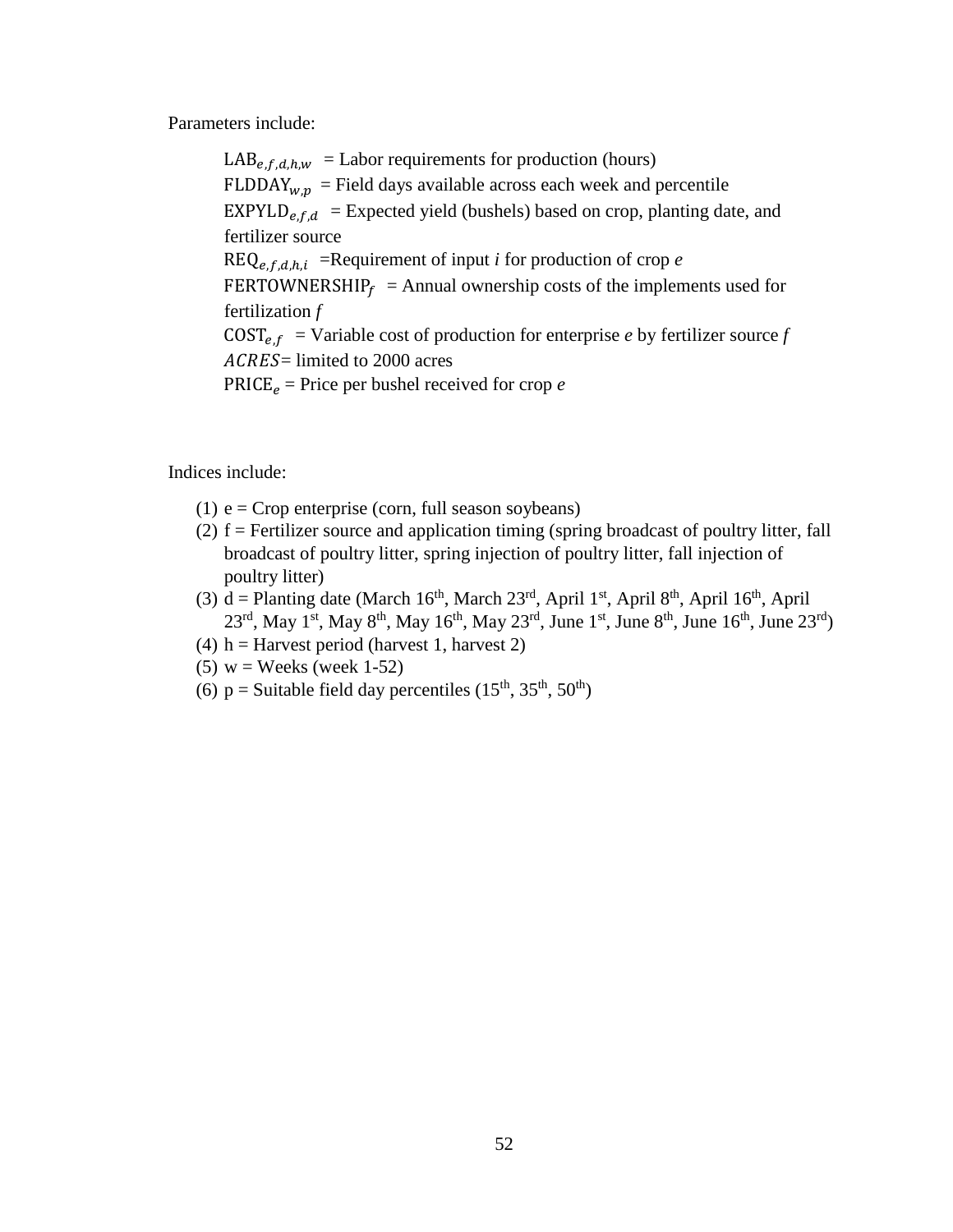#### **REFERENCES**

<span id="page-60-0"></span>Alley, M. M., P. Scharf, D.E. Brann, W.E. Baethgen, and J.L. Hammons. Nitrogen Management for Winter Wheat: Principles and Recommendations. VCE Publications | Virginia Tech, 2009, pubs.ext.vt.edu/424/424-026/424-026.html.

Bendre, M. R., R.C. Thool, and V.R. Thool. Big Data in Precision Agriculture: Weather Forecasting for Future Farming - IEEE Conference Publication. Wiley-IEEE Press, Sept. 2015, ieeexplore.ieee.org/document/7375220/.

Brooks, R. "For High Corn Yields, Consider How It Uses Nitrogen." AgWeb, Farm Journal, 23 Apr. 2018, www.agweb.com/article/for-high-corn-yields-consider-how-ituses-nitrogen-/.

Carreira, R. I., and H. L. Goodwin. "Estimating a Demand Function for Poultry Litter." University of Arkansas, 2006

Carreira, R. I., H.L. Goodwin, and S.J. Hamm. "How Much Is Poultry Litter Worth." University of Arkansas, 2005

Carreira, R.I., K.B. Young, H.L. Goodwin, Jr, and E.J. Wailes. (2007) "How Far Can Poultry Litter Go? A New Technology for Litter Transport." *Journal of Agricultural and Applied Economics,* 39(3), 611–623

Cerrato, M. E., and A. M. Blackmer. Comparison of Models for Describing; Corn Yield Response to Nitrogen Fertilizer. Agronomy Journal, vol. 82, no. 1, 1990, p. 138.

Charnes, A, and W. W. Cooper (1962) Chance Constraints and Normal Deviates, *Journal of the American Statistical Association*, 57:297, 134-148, DOI: 10.1080/01621459.1962.10482155

Chen, P., C. Chang, C. Chen, and M. McAleer. Modelling the Effects of Oil Prices on Global Fertilizer Prices and Volatility. *Journal of Risk and Financial Management*, vol. 5, no. 1, 2012, pp. 78–114.

Cold and Warm Episodes by Season. National Weather Service Climate Prediction Center, National Oceanic and Atmospheric Administration, origin.cpc.ncep.noaa.gov/products/analysis\_monitoring/ensostuff/ONI\_v5.php.

Collings, G. H. Commercial Fertilizers: Their Sources and Use. McGraw Hill Book Company, 1955.

Crummett, D. "On the Horizon: 'No-Tilling' Dry Poultry Litter and Fertilizer." No till Farmer. N.p., 26 Oct. 2015. Web. 06 Oct. 2016. <https://www.notillfarmer.com/articles/5127-on-the-horizon-no-tilling-dry-poultry-litter-and-fertilizer>.

Data. Economic Research Service, USDA, https://www.ers.usda.gov/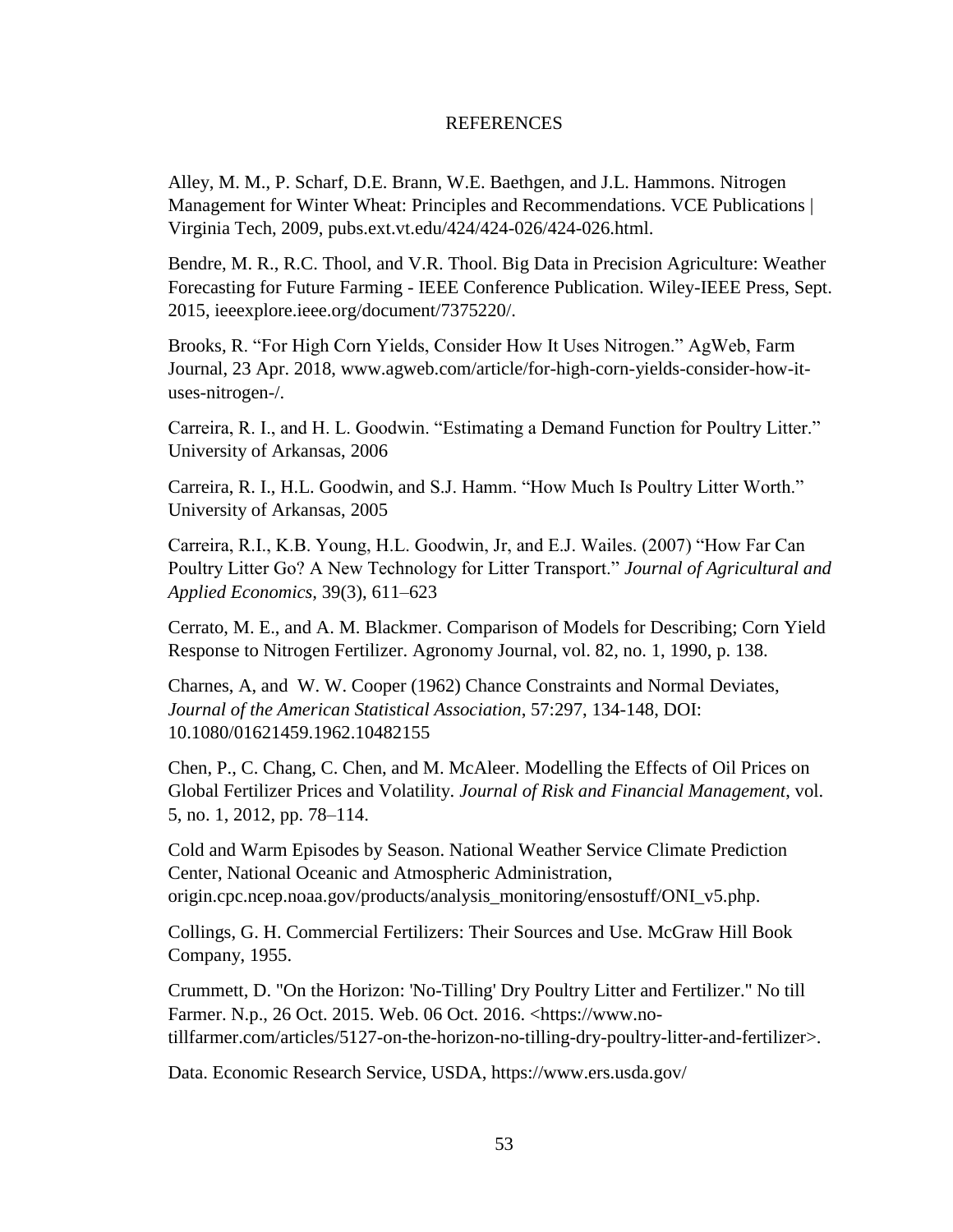Data. U.S. Drought Monitor, National Drought Mitigation Center at the University of Nebraska-Lincoln, the United States Department of Agriculture, and the National Oceanic and Atmospheric Administration, droughtmonitor.unl.edu/Data.aspx.

Fertilizer Use and Price. USDA ERS, Feb. 2018, www.ers.usda.gov/dataproducts/fertilizer-use-and-price/.

Fritsch, D. A., and A. R. Collins. (1993) "The Economic Feasibility of Poultry Litter Composting Facilities in Eastern West Virginia." *Agricultural and Resource Economics Review*, 22 (2), 199–209.

Gerber, P., C. Opio, and H. Steinfeld. "Poultry Production and the Environment – a Review." Poultry in the 21 St Century. Animal Production and Health Division, Food and Agriculture Organization of the United Nations, n.d. Web. 18 July 2017

Govindasamy, R., and M. J. Cochran. "Implications of Policy Regulations on Land Applications of Poultry Litter." *Agricultural and Resource Economics Review*, vol. 27, no. 01, 1998, pp. 85–94

Govindasamy, R., and M. J. Cochran. (1995) "The Feasibility of Poultry Litter Transportation from Environmentally Sensitive Areas to Delta Row Crop Production." *Agricultural and Resource Economics Review*, 24(1), 101–110.

Hons, F. M., M. L. McFarland, R.G. Lemon, R.L. Nichols, R.K. Boman, V.A. Saladino, F.J. Mazac Jr., R.L. Jahn, and J. R. Stapper. Managing Nitrogen Fertilization in Cotton. Texas Cooperative Extension, 2004.

Jones, K., and G. D'souza. (2001) "Trading Poultry Litter at the Watershed Level: A Goal Focusing Application." *Agricultural and Resource Economics Review*, 30(1), 56–65.

*Kentucky Poultry Industry Facts.* Kentucky Poultry Federation, www.kypoultry.org/pfacts/.

Kerestes, D. "Poultry-Production and Value 2016 Summary." National Agricultural Statistics Service, United States Department of Agriculture, Apr. 2017

Lindsey, R. How El Niño and La Niña Affect the Winter Jet Stream and U.S. Climate | NOAA Climate.gov. Global Warming Frequently Asked Questions | NOAA Climate.gov, 18 Sept. 2017, www.climate.gov/news-features/featured-images/how-el-ni%C3%B1oand-la-ni%C3%B1a-affect-winter-jet-stream-and-us-climate.

Marshall, B. J., Dykema, D. Lobell, E. Miguel, and S. Satyanath. Incorporating Climate Uncertainty into Estimates of Climate Change Impacts, with Applications to U.S. and African Agriculture. 2011

Mathers, K. 1980-2010: U.S. Corn Production Nearly Doubles Using Slightly Fewer Nutrients. The Fertilizer Institute, 2 Nov. 2016, www.tfi.org/the-feed/us-corn-productionnearly-doubles.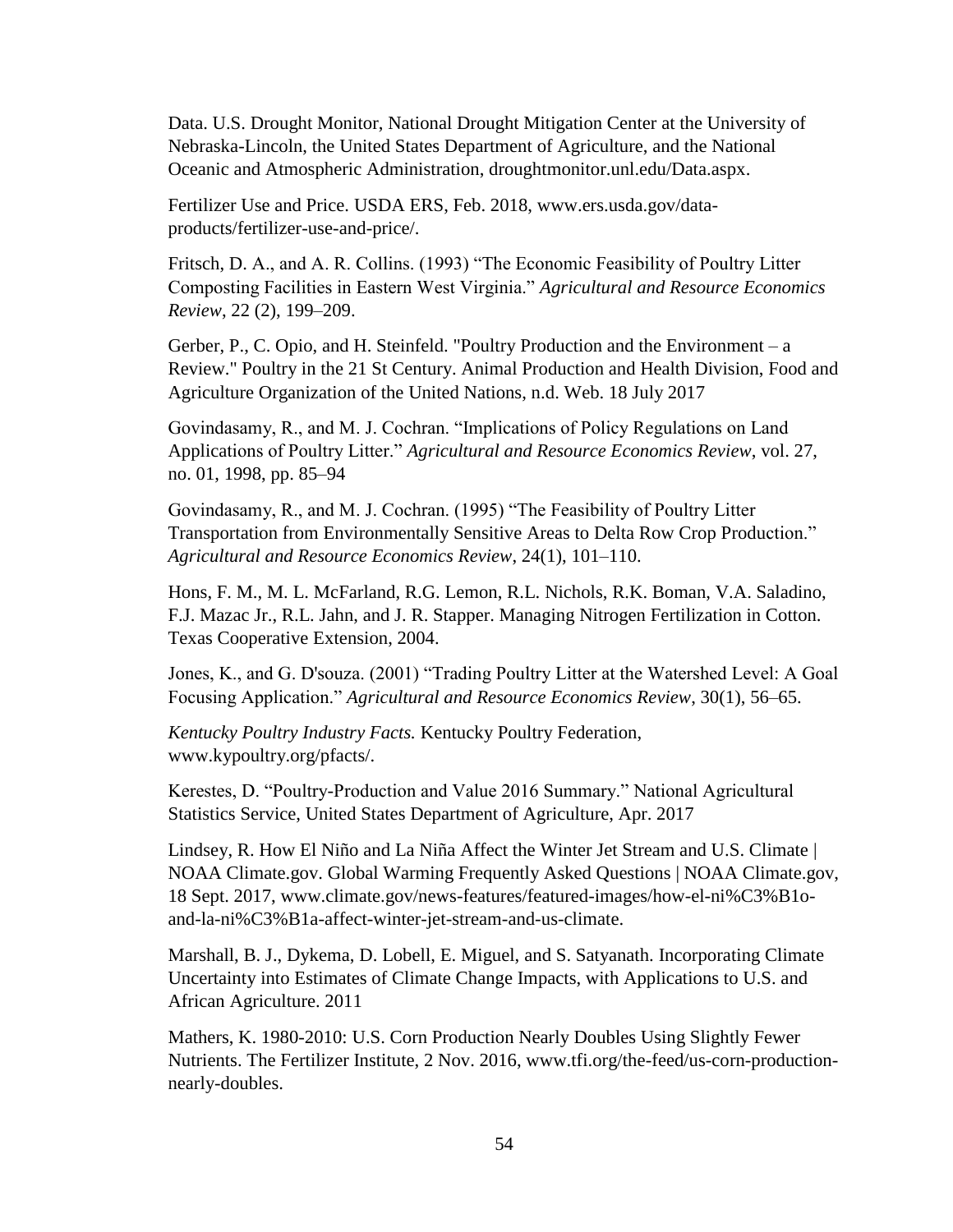Mattingly, R. Personal Interview. 28 Sept. 2018.

McCarl, B. A., and T. H. Spreen. Applied Mathematical Programming Using Algebraic Systems.

McGrath, J. Personal Interview. 8 Jan. 2018.

Mississippi State Budget Generator. Agricultural Economics, Mississippi State University, www.agecon.msstate.edu/whatwedo/budgets/generator/index.php.

Mullen, J., U. Bekchanov, B. Karali, D. Kissel, M. Risse, K.Rowles, and S. Collier. "Assessing the Market for Poultry Litter in Georgia: Are Subsidies Needed to Protect Water Quality?" *Journal of Agricultural and Applied Economics*, vol. 43, no. 04, 2011, pp. 553–568.

National Corn Growers Association, www.ncga.com/home.

National Oceanic and Atmospheric Administration. What Are El Nino and La Nina? National Ocean Service, June 2018, oceanservice.noaa.gov/facts/ninonina.html.

Piao, S., P. Ciais, Y. Huang, Z. Shen, S. Peng, J. Li, L. Zhou, H. Liu, Y. Ma, Y. Ding, P. Friedlingstein, C. Liu, K. Tan, Y. Yu, T. Zhang, and J. Fang. Impacts of Climate Change on Water Resources and Agriculture in China. *Nature*, vol. 467, 2 Sept. 2010, pp. 43–51., doi:10.1038/nature09364.

Pierce, J. S. "Annual Summary Data." Kentucky Farm Business Management Program, University of Kentucky College of Agriculture, Sept. 2017, www.uky.edu/Ag/AgEcon/pubs/extkfbmsumdata1627.pdf.

Pote, D. Personal Interview. 10 Apr. 2018.

Pote, D. H., T.R Way, P.J. A. Kleinman, P.A. Moore, Jr., J.J. Meisinger, K.R. Sistani, L.S. Saporito, A.L. Allen, and G.W. Feyereisen. "Subsurface Application of Poultry Litter in Pasture and No-Till Soils." *Journal of Environment Quality*, vol. 40, no. 2, 2011, p. 402.

Pratt, K. "New Poultry Litter Application Method Holds Promise in Corn." UK AG News. University of Kentucky College of Agriculture, Food, and Environment, 19 Mar. 2014. Web. 6 Oct. 2016. <http://news.ca.uky.edu/article/new-poultry-litter-applicationmethod-holds-promise-corn>.

*Quick Stats*. National Agricultural Statistics Service, USDA, www.nass.usda.gov/Quick\_Stats/.

Rasnake, M. "Broiler Litter Production in Kentucky and Potential Use as a Nutrient Source." (n.d.): n. pag. University of Kentucky Cooperative Extension Service. University of Kentucky, July 1996. Web. <http://www2.ca.uky.edu/agcomm/pubs/agr/agr168/agr168.pdf>.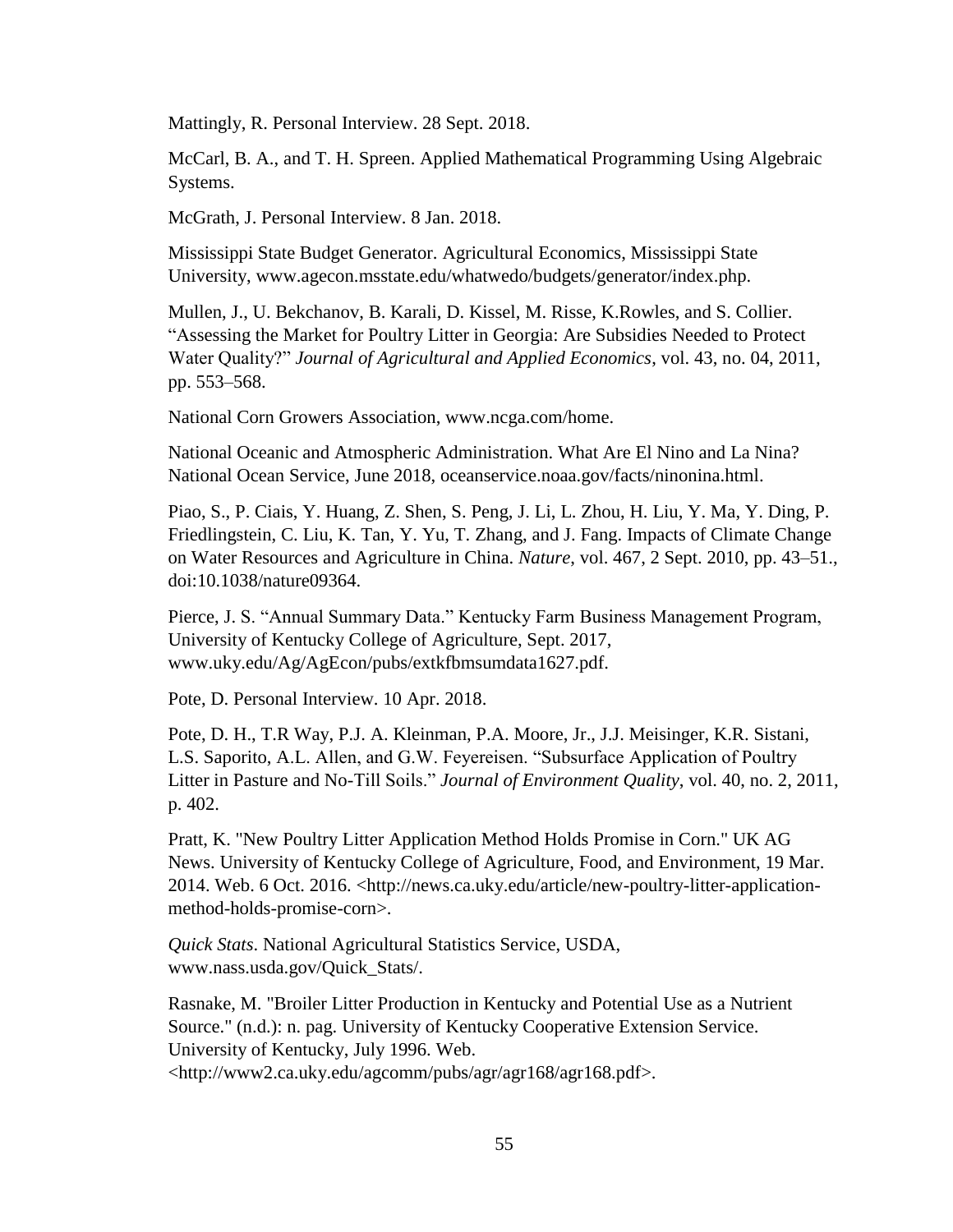Rasnake, M., B. Thom, and F. Sikora. "Using Animal Manures as Nutrient Sources." (n.d.): n. pag. University of Kentucky Cooperative Extension Service. University of Kentucky, Aug. 2000. Web.

<http://www2.ca.uky.edu/agcomm/pubs/agr/agr146/agr146.pdf>.

Ritchey, E., and L. Murdock. Potential N Loss from Heavy Rains. Grain Crops Update, University of Kentucky College of Agriculture, Food, and Environment, 3 Apr. 2015, graincrops.blogspot.com/2015/04/edwin-ritchey-extension-soils.html.

Robertson, L. D., and J. C. Stark. Idaho Spring Barley Production Guide. University of Idaho, 1993

Russel, D. A., and G. G. Williams. 1977. History of Chemical Fertilizer Development. Soil Sci. Soc. Am. J. 41:260-265

Sawyer, J. E., and R. W. Gyles. Nitrogen Rates. Final Report: Gulf Hypoxia and Local Water Quality Concerns Workshop, 2008, *American Society of Agricultural and Biological Engineers.*

Sawyer, J. E., J. Lundvall, J.S. Hawkins, and D. W. Barker. Sensing Nitrogen Stress in Corn (2011). Agriculture and Environment Extension Publications. 179.

Sawyer, J. E.; Barker, D. W.; and Lundvall, J. P., "Impact of nitrogen application timing on corn production" (2016). Agronomy Conference Proceedings and Presentations. 61. http://lib.dr.iastate.edu/agron\_conf/61

Scharf, P. C., W.J Wiebold, and J.A. Lory. Corn Yield Response to Nitrogen Fertilizer Timing and Deficiency Level. *Agronomy Journal*, vol. 94, no. 3, 2002, p. 435

Schwartz, J., J. Gahimer, and A. Knight. "Practical Farm Research 2017." Beck's Hybrids, 2017, www.beckshybrids.com/PFR/PFR-Books-and-Videos.

Shapiro, C.A., R.B. Ferguson, G.W. Hergert, C.S. Wortmann, and D. T. Walters. Fertilizer Suggestions for Corn. University of Nebraska Extension, 2008, extensionpublications.unl.edu/assets/pdf/ec117.pdf.

Shockley, J., and T. Mark. "Days Suitable for Fieldwork in Kentucky." University of Kentucky Cooperative Extension, 2017, www.uky.edu/Ag/AgEcon/pubs/extSFW32.pdf.

Shockley, J. M., C. R. Dillon, and T. S. Stombaugh. "A Whole Farm Analysis of the Influence of Auto-Steer Navigation on Net Returns, Risk, and Production Practices." *Journal of Agricultural and Applied Economics*, vol. 43, no. 01, 2011, pp. 57–75.

Shockley, J. "The Economic Value of Applying Poultry Litter in the fall." Economic and Policy Update, University of Kentucky College of Agriculture, Food, and Environment, 28 Oct. 2016, www.uky.edu/Ag/AgEcon/pubs/extBluesheet10-1637.pdf.

Spackman, J. A. 2018. Nitrogen fertilizer rate, source, and application timing effects on soil nitrogen and corn yield. Ph.D. diss., University of Minnesota,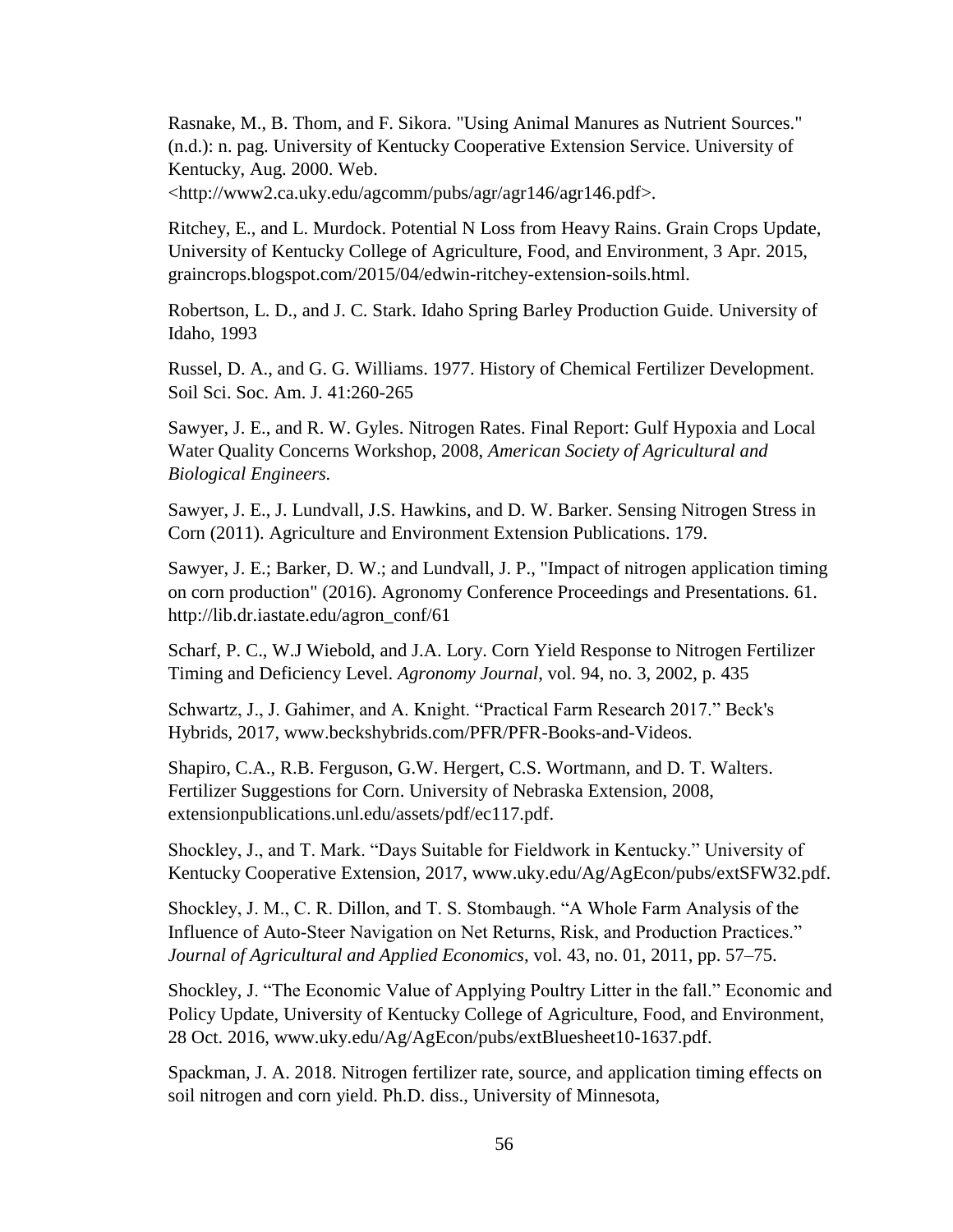http://ezproxy.uky.edu/login?url=https://search-proquestcom.ezproxy.uky.edu/docview/2084635350?accountid=11836 (accessed January 22, 2019).

Tewolde, H., K. R. Sistani, and A. Adeli. "Fall- and Spring-Applied Poultry Litter Effectiveness as Corn Fertilizer in the Mid-Southern United States." *Agronomy Journal*  105.6 (2013): 1743-748. 18 Mar. 2013. Web. 19 Apr. 2017.

Watts, D. B., T.R Way, and H.A. Torbert. "Subsurface Application of Poultry Litter and Its Influence on Nutrient Losses in Runoff Water from Permanent Pastures." *Journal of Environment Quality*, vol. 40, no. 2, 2011, p. 421.

Wortmann, C. S., R.B. Ferguson, G.W. Hergert, C.A. Shapiro, and T.M. Shaver. Nutrient Management Suggestions for Grain Sorghum. University of Nebraska Lincoln, 2006.

Young, E., and D. Shields. "1996 FAIR Act Frames Farm Policy for 7 Years." Agricultural Outlook Supplement, Economic Research Service, Apr. 1996, www.ers.usda.gov/webdocs/publications/42096/32943\_aosupp\_002.pdf?v=42487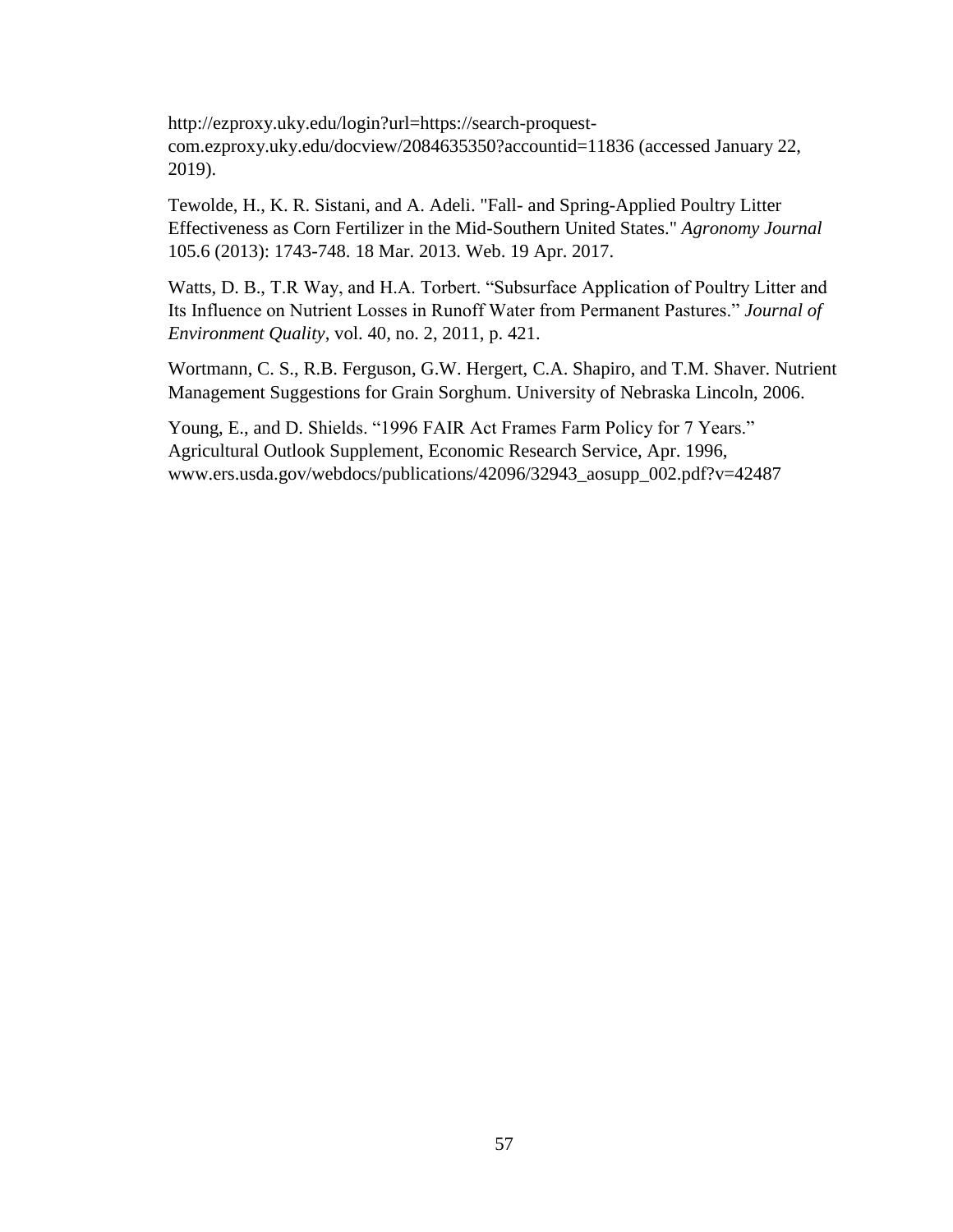#### VITA

## **\_\_\_\_\_\_\_\_\_\_\_\_\_\_\_\_\_\_\_\_Shelby Dawn Wade\_\_\_\_\_\_\_\_\_\_\_\_\_\_\_ \_\_\_**

## <span id="page-65-0"></span>**EDUCATION**

University of Kentucky College of Agriculture, Food and Environment Lexington, KY Aug. 2016 – Expected May 2019 Master of Science in Agricultural Economics GPA: 3.625 University of Kentucky College of Agriculture, Food and Environment Lexington, KY Aug. 2014– May 2016 Bachelor of Science in Agricultural Economics GPA: 3.776

Bluegrass Community and Technical College Lexington, KY Aug. 2013– May 2014 Associate of Science

## **WORK HISTORY**

#### *Research Assistant*

UNIVERSITY OF KENTUCKY - DEPARTMENT OF AGRICULTURAL ECONOMICS Lexington, KY Aug. 2016 - Aug. 2018

#### *Intern*

KENTUCKY FARM BUREAU – FAYETTE COUNTY Lexington, KY Summer 2016

#### *Student Worker*

UNIVERSITY OF KENTUCKY - DEPARTMENT OF AGRICULTURAL ECONOMICS Lexington, KY Jan 2016-May 2016

#### *Intern*

KENTUCKY CENTER FOR AGRICULTURE AND RURAL DEVELOPMENT (KCARD) Lexington, KY Jan 2016-May 2016

#### *Intern*

UNIVERSITY OF KENTUCKY – COOPERATIVE EXTENSION SERVICE Carlisle, KY Summer 2015